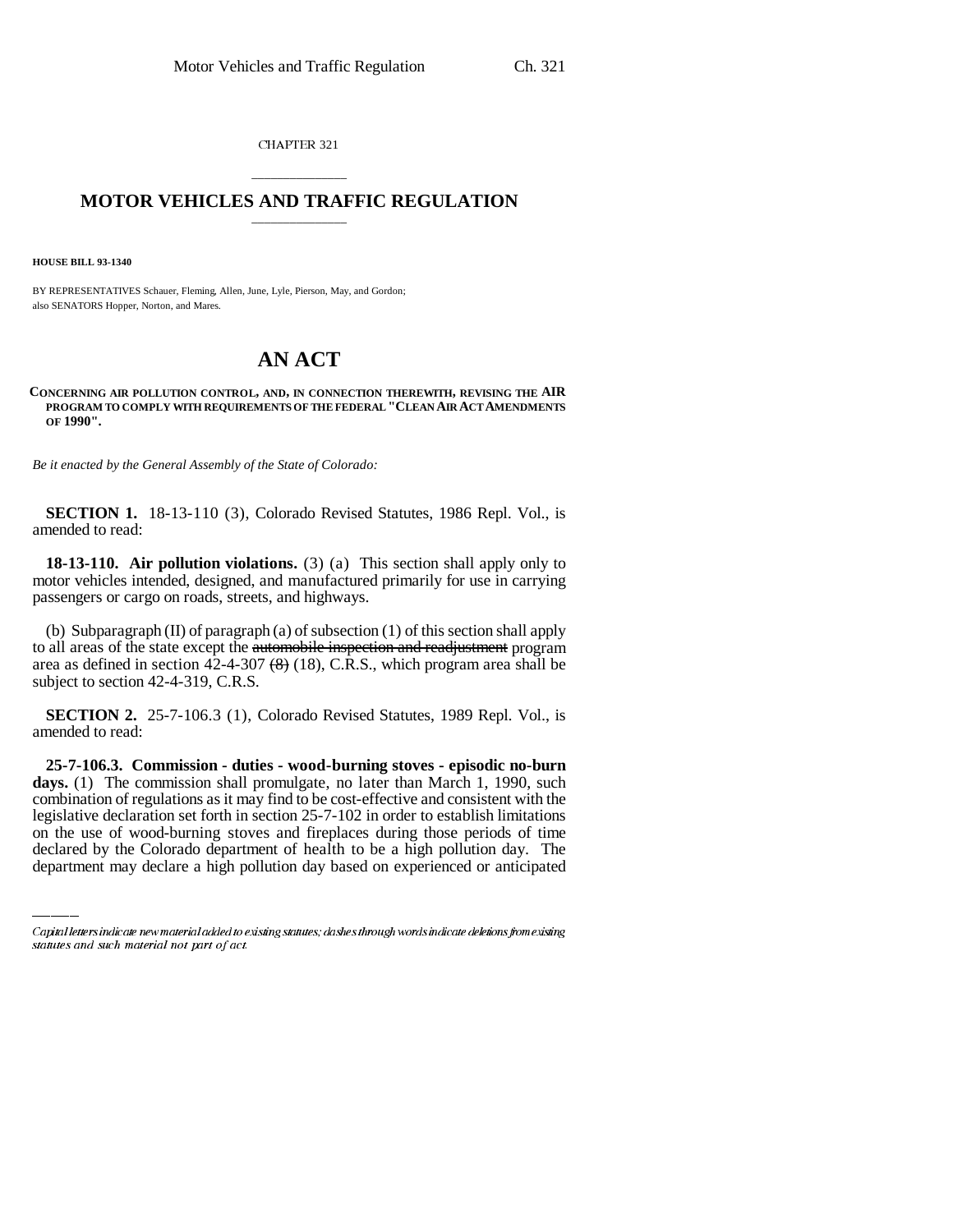excessive levels of carbon monoxide or particulates when air pollution standards are exceeded for particulates, carbon monoxide, or visibility. The limitations on the use of wood-burning stoves and fireplaces imposed pursuant to this section may include no-burn days, and such no-burn days shall be specific to the separate airsheds within the Denver-Boulder metropolitan area. Such limitations shall be applicable only in those portions of the counties of Adams, Arapahoe, Boulder, Denver, Douglas, and Jefferson which are located in the AIR program area, as such area is defined in section  $42-4-307$   $(8)(18)$ , C.R.S. Such regulations shall exclude areas above seven thousand feet unless the commission determines that particulates from wood-burning in such areas are contributing to the brown cloud. Such regulations shall not apply to any person who utilizes wood-burning stoves or fireplaces as the primary source of heat in his SUCH PERSON'S place of residence. Such regulations shall permit exemptions for wood-burning stoves that meet Phase III emissions standards. For the purposes of this section, "Phase III" means wood stove standards adopted by the commission which are more strict than existing wood stove standards. The regulations promulgated pursuant to this subsection (1) shall not be effective until July 1, 1990.

**SECTION 3.** 25-7-106.7, Colorado Revised Statutes, 1989 Repl. Vol., is amended to read:

**25-7-106.7. Regulations - studies - AIR program area.** The authority of the commission to promulgate regulations and to conduct studies and make reports to the general assembly pursuant to sections 25-7-106.1, 25-7-106.3, and 25-7-106.5 is limited to the program area, as defined in section  $42-4-307 \left(\frac{8}{6}\right) (18)$ , C.R.S., and such regulations shall not apply outside the program area. The commission may determine which regulations promulgated pursuant to section 25-7-106.1 shall apply to separate airshed areas.

**SECTION 4.** 25-7-114.5 (7) (a), Colorado Revised Statutes, 1989 Repl. Vol., as amended, is amended to read:

**25-7-114.5. Application review and public participation.** (7) (a) Within thirty calendar days following the completion of the division's preliminary analysis for applications for construction permits not subject to part 2 of this article, or within thirty calendar days following the period for public comment provided for in subsection (5) of this section, or for applications for construction permits subject to part 2 of this article and for renewable operating permits, if a hearing is held, within the appropriate time period established pursuant to this article, the division or the commission, as the case may be, shall grant or deny the permit application. Any permit required pursuant to this article shall be granted by the division or the commission, as the case may be, if it finds that:

(I) The source or activity will meet all applicable emission control regulations and regulations for the control of hazardous air pollutants;

(II) The source or activity will meet the requirements of part 2 or 3 of this article, if applicable;

(III) FOR CONSTRUCTION PERMITS, the source or activity will meet any applicable ambient air quality standards and all applicable regulations; and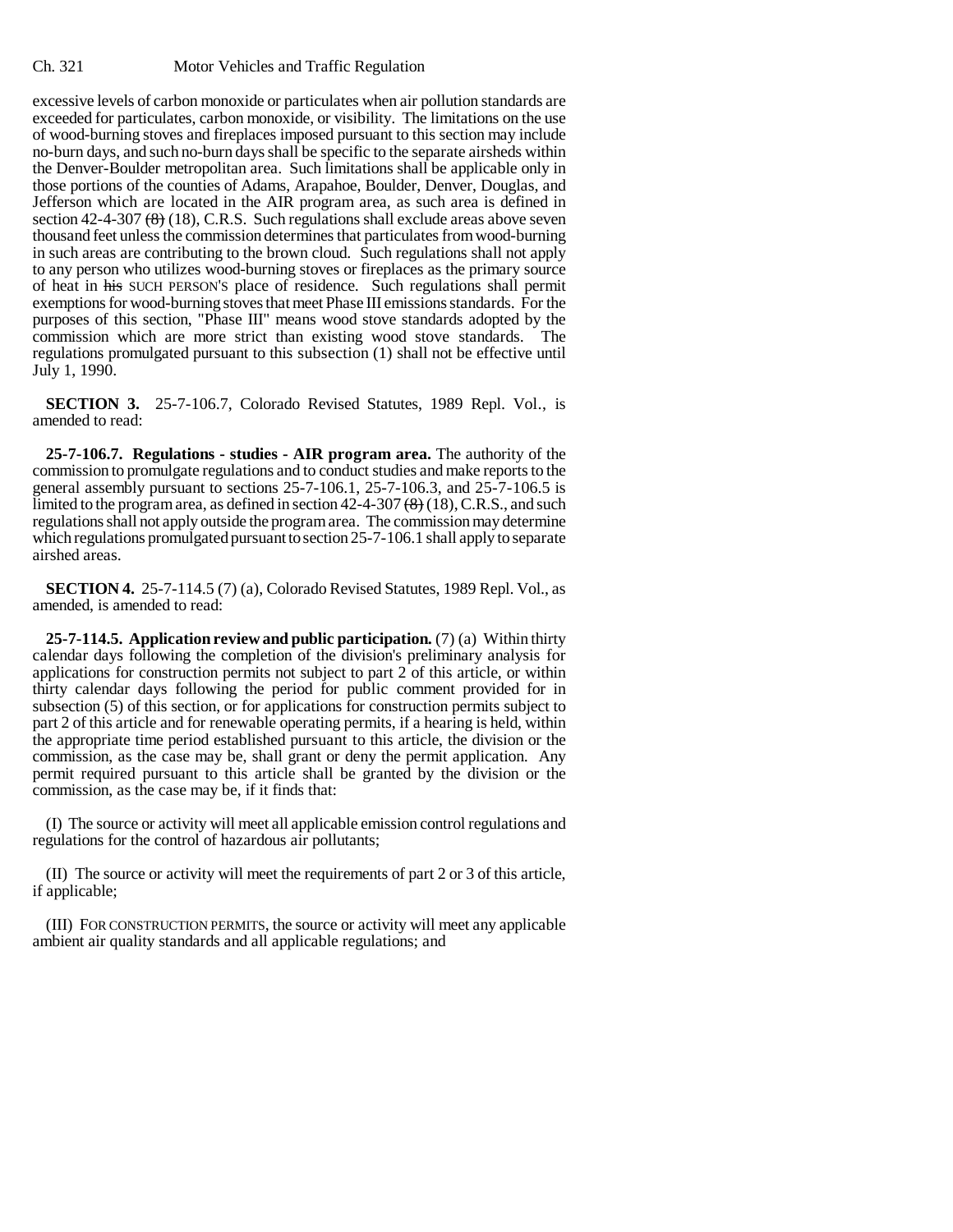(III.5) FOR RENEWABLE OPERATING PERMITS, THE SOURCE OR ACTIVITY WILL MEET ALL APPLICABLE REGULATIONS; AND

(IV) For renewable operating permits, the United States environmental protection agency has not made a timely objection to issuance of such permit pursuant to the federal act.

**SECTION 5.** 25-7-134 (1) and (2), Colorado Revised Statutes, 1989 Repl. Vol., are amended to read:

**25-7-134. Study of air quality control programs.** (1) The general assembly finds and declares that numerous programs have been implemented over the past several years in an effort to improve air quality in the AIR program area, as such area is defined in section 42-4-307  $(8)$  (18), C.R.S. The purpose of this section is to ensure that all such programs are in fact implemented and are promoting cleaner air and that all such programs are necessary and cost-effective to reduce, prevent, and control air pollution throughout such area.

(2) The state auditor, acting under the supervision of the legislative audit committee, shall study the cost and effectiveness of the automobile inspection and readjustment program established pursuant to sections 42-4-306.5 to 42-4-320 42-4-316, C.R.S., and the oxygenated fuels program established pursuant to sections 25-7-106 (1) (e) and 25-7-109 (3) (d) and by regulation no. 13 of the commission. The state auditor shall contract with such other person or persons as he THE STATE AUDITOR deems necessary for the proper performance of the study. The state auditor, in conjunction with the commission, shall appoint a panel of independent recognized experts in areas such as air pollution, meteorology, statistics, economics, engineering, and public works to assist the auditor in developing an objective standard against which program effectiveness will be measured and to review the proposed methodology of the study.

**SECTION 6.** 25-7-602.5 (5), Colorado Revised Statutes, 1989 Repl. Vol., is amended to read:

**25-7-602.5. Powers and duties of the executive director of the department of health.** (5) The executive director may establish and operate technical or administrative centers, if necessary, for the proper administration of the diesel inspection program or he may utilize existing centers established for the automobile inspection and readjustment AIR program pursuant to section 42-4-309.5, C.R.S.

**SECTION 7.** 42-4-108 (4) (a), Colorado Revised Statutes, 1984 Repl. Vol., is amended to read:

**42-4-108. Provisions uniform throughout state.** (4) (a) Any municipality, city, county, or city and county located within the program area of the automobile inspection and readjustment AIR program area as defined in section 42-4-307 may adopt ordinances or resolutions pertaining to the enforcement of the emissions control inspection requirements set forth in section 42-4-312.

**SECTION 8.** 25-7-601 (8), Colorado Revised Statutes, 1989 Repl. Vol., is amended to read: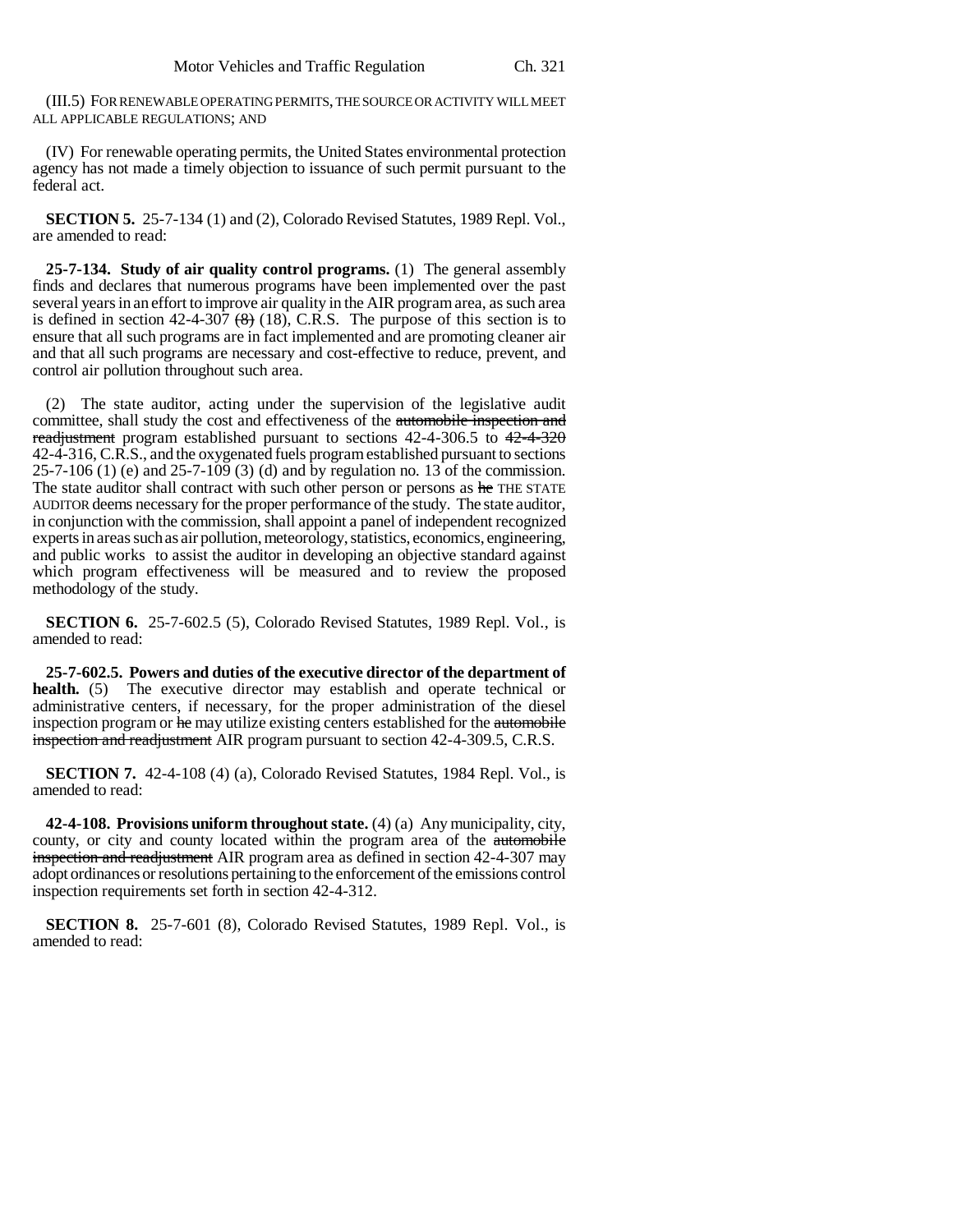**25-7-601. Definitions.** As used in this part 6, unless the context otherwise requires:

(8) "Program area" means the counties as set forth in section  $42-4-307 \left(\frac{8}{6}\right)$  (18), C.R.S.

**SECTION 9.** 42-3-123 (24) (a), Colorado Revised Statutes, 1984 Repl. Vol., as amended, is amended to read:

**42-3-123. Registration fees - passenger and passenger-mile taxes.** (24) (a) Effective July 1, 1986, in addition to any other fee imposed by this section, there shall be collected, at the time of registration, a fee of ten dollars on every light and heavy duty diesel-powered motor vehicle in the program area registered pursuant to this article in the state of Colorado; except that, in the program area in Weld county designated in section  $42-4-307$   $(8)$  (18), said fee shall not be collected until January 1, 1988. Such fee shall be transmitted to the state treasurer, who shall credit the same to the AIR account in the highway users tax fund, and such moneys shall be used, subject to appropriation by the general assembly, to cover the costs of the diesel-powered motor vehicle emissions control activities of the departments of health and revenue.

**SECTION 10.** 42-4-306.5, Colorado Revised Statutes, 1984 Repl. Vol., as amended, is amended to read:

**42-4-306.5. Legislative declarations - enactment of enhanced emissions program not waiver of state right to challenge authority to require specific loaded mode transient dynamometer technology in automobile emissions testing.** (1) The general assembly hereby finds and declares that sections 42-4-306.5 to  $42-\overline{4}-32\theta$  42-4-316 are enacted pursuant to, and that the program created by said sections meets IS DESIGNED TO MEET, the requirements of the federal "Clean Air Act", AS AMENDED BY THE FEDERAL "CLEAN AIR ACT AMENDMENTS OF 1990", 42 U.S.C. SEC. 7401 ET SEQ., as the same is in effect on  $\frac{\text{May } 23, 1980}{\text{Now } 15, 1990}$ .

(2) (a) THE GENERAL ASSEMBLY FURTHER FINDS AND DECLARES THAT:

(I) THE PROVISIONS OF SECTIONS 42-4-306.5 TO 42-4-316 RELATED TO THE ENHANCED EMISSIONS PROGRAM ARE ENACTED TO COMPLY WITH ADMINISTRATIVE REQUIREMENTS OF RULES AND REGULATIONS OF THE FEDERAL ENVIRONMENTAL PROTECTION AGENCY;

(II) INSOFAR AS SUCH RULES AND REGULATIONS REQUIRE THE USE OF LOADED MODE TRANSIENT DYNAMOMETER TECHNOLOGY UTILIZING A SYSTEM COMMONLY KNOWN AS THE IM 240 IN MOTOR VEHICLE EMISSIONS TESTING, THE GENERAL ASSEMBLY FINDS THAT RELIABLE SCIENTIFIC DATA QUESTION THE EFFECTIVENESS OF SUCH TECHNOLOGY TO MEASURE MOTOR VEHICLE EMISSIONS AT THE HIGH ALTITUDE OF THE DENVER METROPOLITAN AREA;

(III) LESS COSTLY AUTOMOBILE EMISSION TESTING SYSTEMS MAY BE AVAILABLE WHICH ARE AS EFFECTIVE OR MORE EFFECTIVE AT A LOWER COST TO CONSUMERS THAN THE LOADED MODE TRANSIENT DYNAMOMETER TEST REQUIRED BY THE FEDERAL ENVIRONMENTAL PROTECTION AGENCY.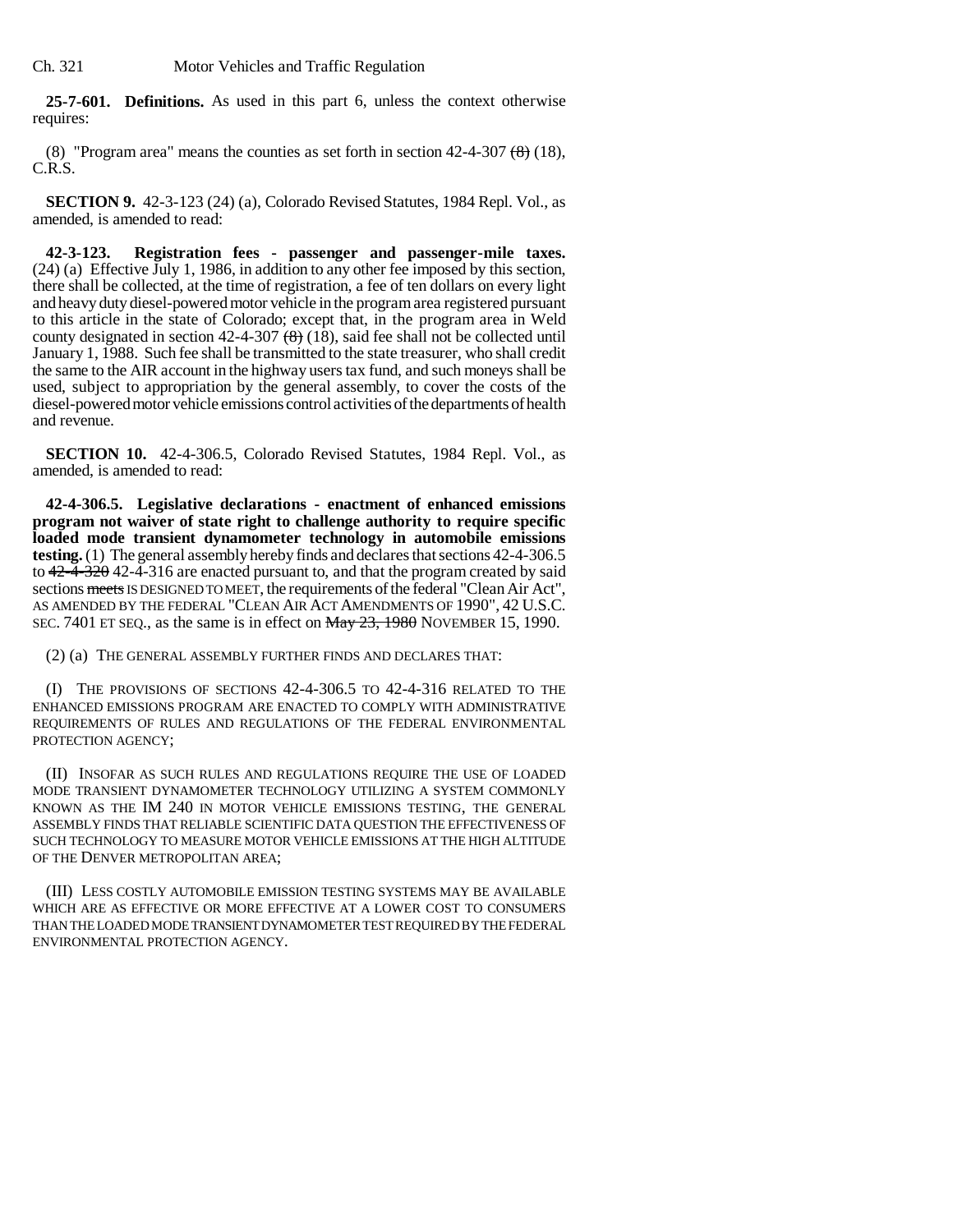(b) (I) THE GENERAL ASSEMBLY, THEREFORE, DECLARES THAT THE ENACTMENT OF SECTIONS 42-4-306.5 TO 42-4-316 IN NO WAY FORECLOSES OR LIMITS THE RIGHTS OF THE GENERAL ASSEMBLY OR ANY OTHER APPROPRIATE ENTITY OF THE STATE OF COLORADO TO RETAIN LEGAL COUNSEL AS PROVIDED BY LAW TO REQUEST THE FEDERAL ENVIRONMENTAL PROTECTION AGENCY TO CONSIDER ALTERNATIVE AUTOMOBILE EMISSION INSPECTION TECHNOLOGY WHICH MAY RELIEVE COLORADO OF THE REQUIREMENTS OF THE FEDERAL RULES AND REGULATIONS OR CHANGE SUCH RULES AND REGULATIONS TO REQUIRE A DIFFERENT TECHNOLOGY IN AUTOMOBILE EMISSIONS TESTING AT A SUBSTANTIAL SAVINGS IN COST TO CONSUMERS AND JOBS FOR COLORADANS EMPLOYED IN THE TESTING OF MOTOR VEHICLES FOR EMISSIONS COMPLIANCE.

(II) IF THE FEDERAL AGENCY REFUSES TO ALTER ITS POLICIES RELATED TO THIS ISSUE, THE GENERAL ASSEMBLY HEREBY DECLARES THAT IT OR ANY OTHER APPROPRIATE ENTITY OF THE STATE OF COLORADO DOES NOT WAIVE THE RIGHT TO BRING APPROPRIATE LEGAL ACTION IN A COURT OF COMPETENT JURISDICTION TO DETERMINE THE VALIDITY OF THE FEDERAL ENVIRONMENTAL PROTECTION AGENCY'S AUTHORITY TO REQUIRE THE USE OF THE LOADED MODE TRANSIENT DYNAMOMETER TEST FOR AUTOMOBILE EMISSIONS INSPECTION COMMONLY KNOWN AS THE IM 240 WHEN SUCH REQUIREMENT MAY BE IN EXCESS OF THE FEDERAL AGENCY'S AUTHORITY UNDER THE FEDERAL "CLEAN AIR ACT AMENDMENTS OF 1990".

**SECTION 11.** Part 3 of article 4 of title 42, Colorado Revised Statutes, 1984 Repl. Vol., as amended, is amended BY THE ADDITION OF A NEW SECTION to read:

**42-4-306.6. Commencement of basic emissions program - authority of commission.** NOTWITHSTANDING THE PROVISIONS OF SECTIONS 42-4-306.5 TO 42-4-316, IF THE COMMISSION IS UNABLE TO IMPLEMENT THE BASIC EMISSIONS PROGRAM BY JANUARY 1, 1994, THE COMMISSION BY RULE AND REGULATION SHALL ESTABLISH THE DATE FOR THE COMMENCEMENT OF SAID PROGRAM AS SOON AS PRACTICABLE AFTER JANUARY 1,1994, AND THE PROVISIONS OF SECTIONS 42-4-306.5 TO 42-4-316 APPLICABLE TO THE BASIC EMISSIONS PROGRAM SHALL BE EFFECTIVE ON AND AFTER THE DATE DETERMINED BY THE COMMISSION BY RULE AND REGULATION. UNTIL SUCH DATE, EMISSION INSPECTION ACTIVITY IN EL PASO,LARIMER, AND WELD COUNTIES SHALL COMPLY WITH THE REQUIREMENTS APPLICABLE TO INSPECTION AND READJUSTMENT STATIONS IN SECTIONS 42-4-306.5 TO 42-4-316, AND EL PASO, LARIMER, AND WELD COUNTIES SHALL BE DEEMED TO CONTINUE TO BE INCLUDED IN THE INSPECTION AND READJUSTMENT PROGRAM UNTIL IMPLEMENTATION OF THE BASIC EMISSIONS PROGRAM BY THE COMMISSION PURSUANT TO THIS SECTION.

**SECTION 12.** Part 3 of article 4 of title 42, Colorado Revised Statutes, 1984 Repl. Vol., as amended, is amended BY THE ADDITION OF A NEW SECTION to read:

**42-4-306.7. Sunrise review of registration of repair facilities.** (1) THE GENERAL ASSEMBLY RECOGNIZES THAT IN ORDER TO COMPLY WITH THE FEDERAL ACT, EFFECTIVE JANUARY 1, 1994, VARIOUS PROVISIONS OF SECTIONS 42-4-306.5 TO 42-4-316 MUST CONTAIN REQUIREMENTS FOR THE VOLUNTARY REGISTRATION OF REPAIR FACILITIES. THE GENERAL ASSEMBLY FURTHER RECOGNIZES THAT THE APPROPRIATE STATUTORY PROCEDURE FOR THE LICENSING OF NEW OCCUPATIONS AND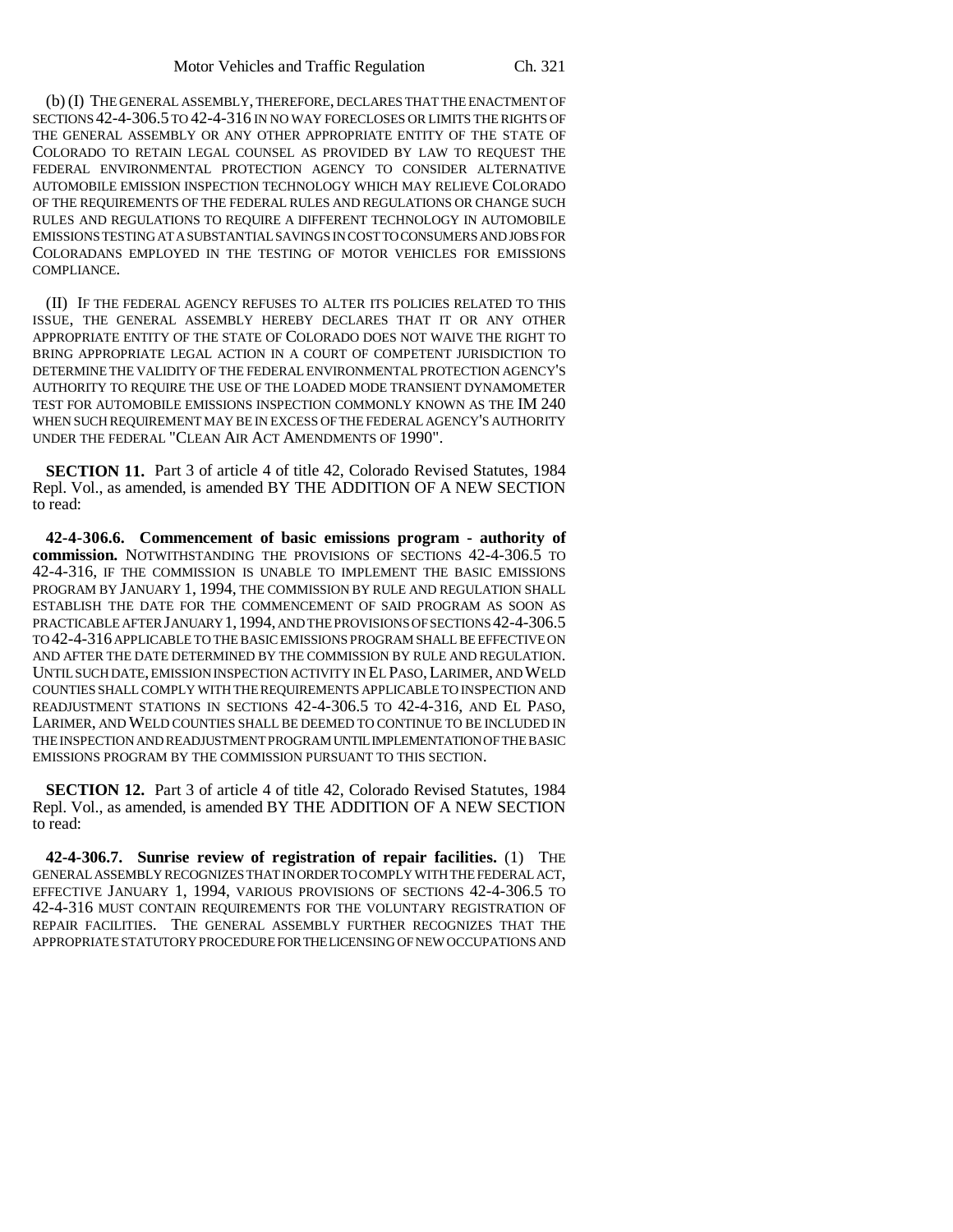PROFESSIONS UNDER SECTION 24-34-104.1,C.R.S., REQUIRES SUCH PROPOSALS TO BE REVIEWED BY THE JOINT SUNRISE AND SUNSET REVIEW COMMITTEE PRIOR TO CONSIDERATION BY THE GENERAL ASSEMBLY. THEREFORE, SINCE SUCH REGISTRATION PROVISIONS ARE NOT EFFECTIVE UNTIL JANUARY 1,1995, SUCH PROVISIONS SHALL BE REVIEWED BY THE JOINT SUNRISE AND SUNSET REVIEW COMMITTEE AS PROVIDED IN THIS SECTION AND SECTION 24-34-104.1, C.R.S.

(2) NOTWITHSTANDING THE PROVISIONS OF SECTION 24-34-104.1, C.R.S., THE JOINT SUNRISE AND SUNSET REVIEW COMMITTEE OF THE GENERAL ASSEMBLY IS DIRECTED TO REQUEST THAT THE DEPARTMENT OF REGULATORY AGENCIES, PURSUANT TO THE PROVISIONS OF SECTION 24-34-104.1 (3) AND (4), C.R.S., CONDUCT AN ANALYSIS AND EVALUATION OF THE REGISTRATION PROVISIONS CONTAINED IN SECTIONS 42-4-306.5 TO 42-4-316 AS SUCH PROVISIONS APPLY TO THE ENHANCED EMISSIONS PROGRAM. SUCH ANALYSIS AND EVALUATION SHALL BE COMPLETED WITHIN THE TIME LIMITS SPECIFIED IN SECTION 24-34-104.1 (3), C.R.S. THE JOINT SUNRISE AND SUNSET REVIEW COMMITTEE OF THE GENERAL ASSEMBLY SHALL MAKE FINDINGS AND RECOMMENDATIONS WITH RESPECT TO SUCH REGISTRATION REQUIREMENTS TO THE SECOND REGULAR SESSION OF THE FIFTY-NINTH GENERAL ASSEMBLY FOR CONSIDERATION, AND ANY ACTION TAKEN BY THE GENERAL ASSEMBLY ACTING BY BILLS SHALL BE MADE EFFECTIVE PRIOR TO JANUARY 1, 1995.

(3) THIS SECTION IS REPEALED, EFFECTIVE JULY 1, 1996.

**SECTION 13.** 42-4-307, Colorado Revised Statutes, 1984 Repl. Vol., as amended, is amended to read:

**42-4-307. Definitions relating to automobile inspection and readjustment program.** As used in sections 42-4-306.5 to  $42-4-320$  42-4-316, unless the context otherwise requires:

(1) "Automobile inspection and readjustment AIR program" OR "PROGRAM" means the AUTOMOBILE INSPECTION AND READJUSTMENT PROGRAM UNTIL REPLACED AS PROVIDED IN SECTIONS 42-4-306.5 TO 42-4-316, THE BASIC EMISSIONS PROGRAM, AND THE ENHANCED EMISSIONS program established pursuant to sections 42-4-306.5 to 42-4-320 42-4-316. to be known as the "AIR program".

(2) "BASIC EMISSIONS PROGRAM" MEANS THE INSPECTION AND READJUSTMENT PROGRAM ESTABLISHED PURSUANT TO THE FEDERAL ACT ON JANUARY 1, 1994, IN THE COUNTIES OF EL PASO, LARIMER, AND WELD, AS DESCRIBED IN SUBSECTION (18) OF THIS SECTION.

 $(2)$  (3) (a) "Certification of emissions control" means one of the following certifications, to be issued to the owner of a motor vehicle which is subject to the automobile inspection and readjustment program to indicate the status of inspection requirement compliance of said vehicle:

"Certification of emissions adjustment WAIVER", indicating THAT THE EMISSIONS OF OTHER THAN CHLOROFLUOROCARBONS FROM THE VEHICLE DO NOT COMPLY WITH THE APPLICABLE EMISSIONS STANDARDS AND CRITERIA AFTER INSPECTION, ADJUSTMENT, AND EMISSIONS-RELATED REPAIRS IN ACCORDANCE WITH SECTION 42-4-312.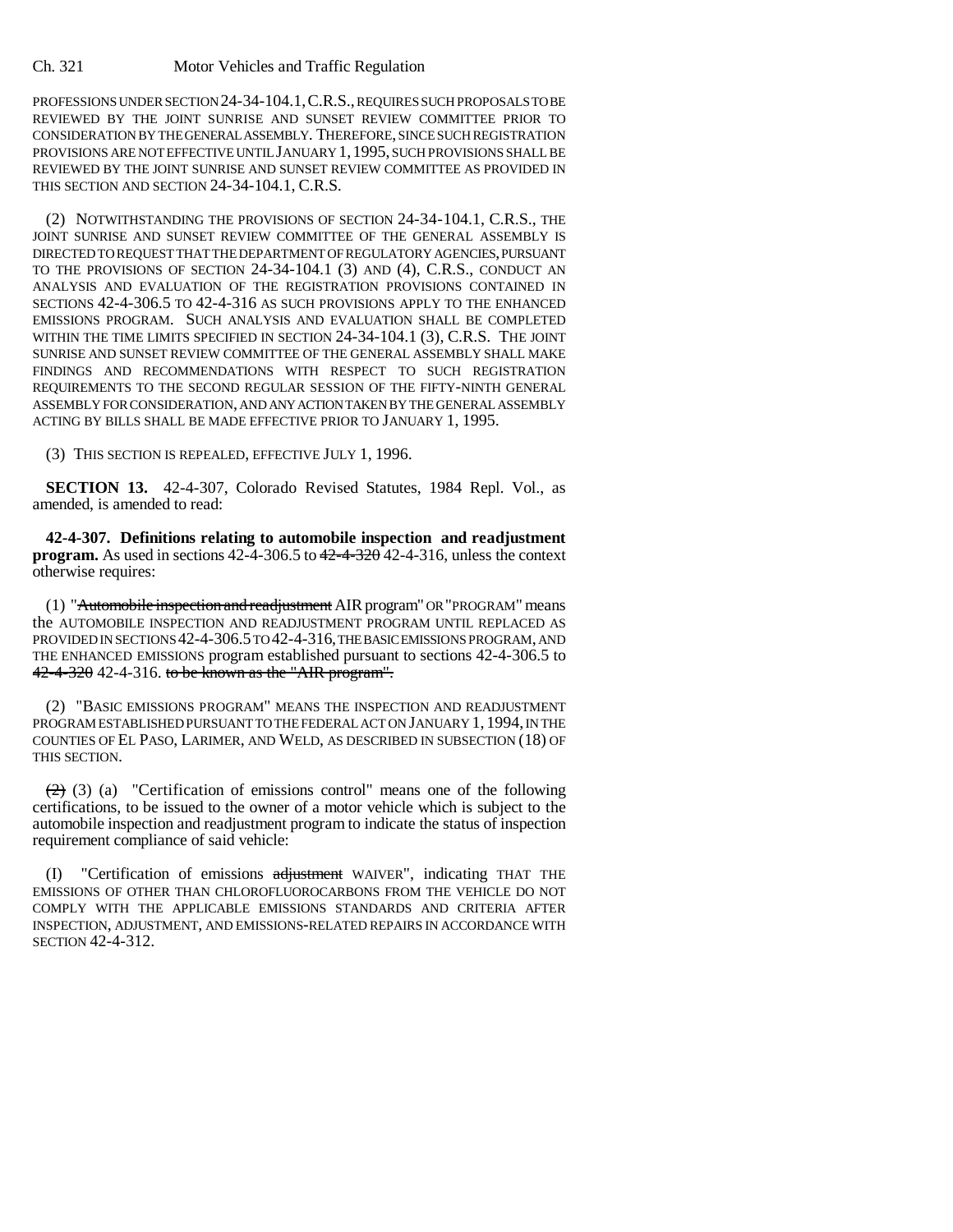(A) On or after January 1, 1987, for motor vehicles of the model year 1980 or an earlier model year, that the exhaust gas emissions from the vehicle do not comply with the applicable emissions standards after inspection, adjustment, and emissions-related repairs in accordance with section 42-4-312;

(B) On or after January 1, 1987, for motor vehicles of the model year 1981 or a later model year, that the exhaust gas emissions from the vehicle do not comply with the applicable emissions standards after inspection, adjustment, and emissions-related repairs in accordance with section 42-4-312;

(II) "Certification of emissions compliance", indicating that the exhaust gas and visible emissions from said vehicle comply with applicable emissions and opacity standards AND CRITERIA at the time of inspection or after required adjustments or repairs.

(b) (I) On or after October 1, 1989, the certificate CERTIFICATION of emissions control will be issued to the vehicle owner at the time of sale or transfer. The certification of emissions control will be in effect for twenty-four months for 1982 AND NEWER MODEL vehicles in the second through fifth years of service as defined in section 42-3-105 (3). Except as provided in paragraph (c) of this subsection  $\left(\frac{2}{2}\right)$ (3), 1981 AND OLDER MODEL vehicles in all other years of service and all vehicles inspected by the fleet-only air inspection stations shall be issued certifications of emissions control valid for twelve months.

(II) EXCEPT AS PROVIDED IN PARAGRAPH (c) OF THIS SUBSECTION (3) AND IN SECTION 42-4-311, A BIENNIAL INSPECTION SCHEDULE SHALL BE ESTABLISHED FOR 1982 AND NEWER MODEL VEHICLES AND AN ANNUAL SCHEDULE SHALL BE ESTABLISHED FOR 1981 AND OLDER MODEL VEHICLES.

(c) Effective September 1, 1991, a certification of emissions control which has been issued for any motor vehicle which is registered as a collector's item under the provisions of section 42-15-102 and which is of model year 1960 or later shall be valid until such motor vehicle is sold or transferred.

(d) ON AND AFTER JANUARY 1, 1995, THE CERTIFICATION OF EMISSIONS CONTROL SHALL BE OBTAINED BY THE SELLER AND TRANSFERRED TO THE NEW OWNER AT THE TIME OF VEHICLE SALE OR TRANSFER.

 $(3)$  (4) "Commission" means the air quality control commission, CREATED IN SECTION 25-7-104, C.R.S.

(5) "CONTRACTOR" MEANS ANY PERSON, PARTNERSHIP, ENTITY, OR CORPORATION THAT IS AWARDED A CONTRACT OR SERVICE AGREEMENT BY THE STATE OF COLORADO THROUGH A COMPETITIVE BID PROCESS CONDUCTED BY THE DIVISION IN CONSULTATION WITH THE EXECUTIVE DIRECTOR AND IN ACCORDANCE WITH THE "PROCUREMENT CODE", ARTICLES 101 TO 112 OF TITLE 24, C.R.S., AND SECTION 42-4-309, TO PROVIDE INSPECTION SERVICES FOR VEHICLES REQUIRED TO BE INSPECTED PURSUANT TO SECTION 42-4-312 WITHIN THE ENHANCED PROGRAM AREA, AS SET FORTH IN PARAGRAPH (b) OF SUBSECTION (18) OF THIS SECTION, AND TO OPERATE ENHANCED INSPECTION CENTERS NECESSARY TO PERFORM INSPECTIONS. ANY SUCH CONTRACTOR SHALL ESTABLISH NEW ENHANCED INSPECTION CENTERS AND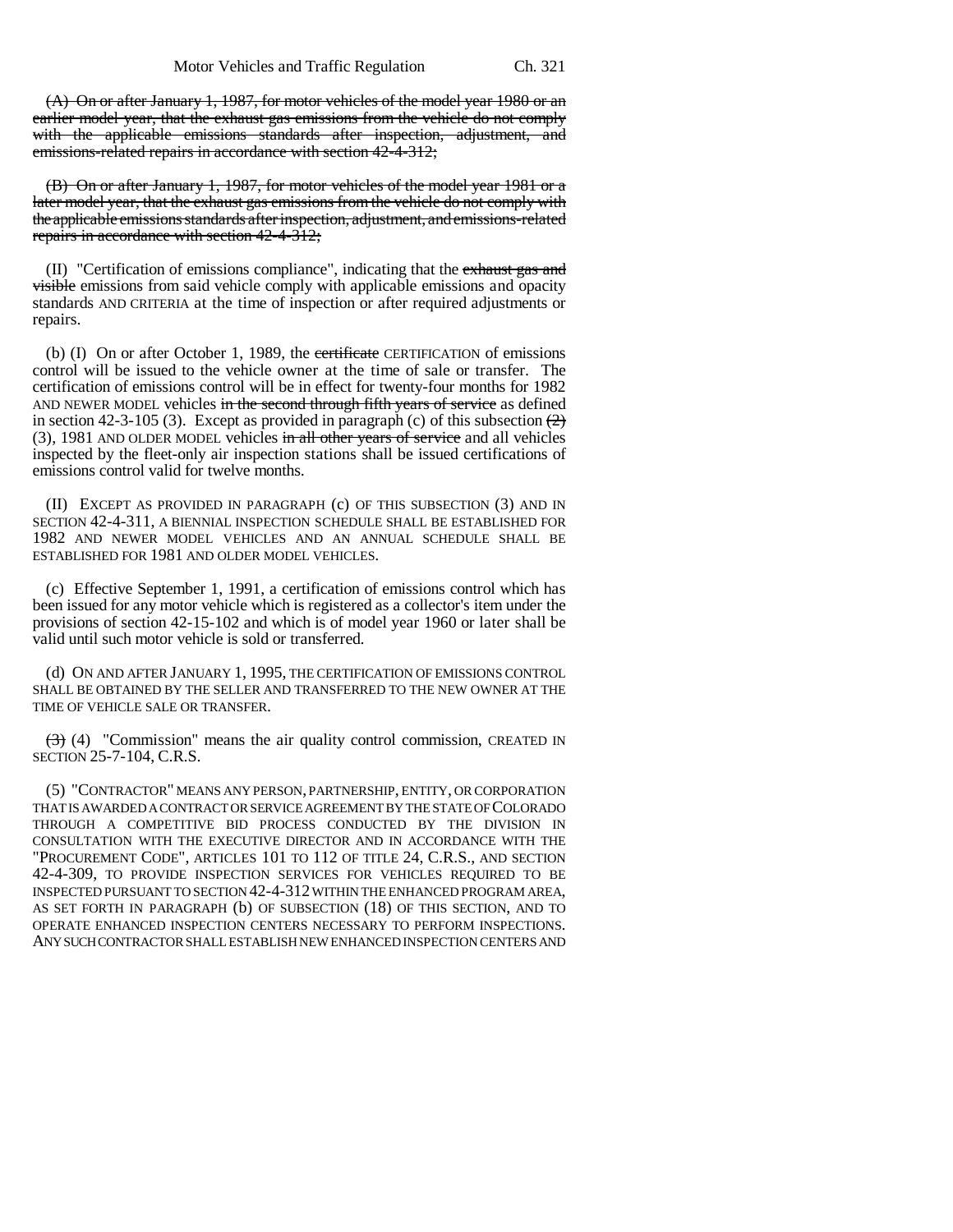SHALL UPDATE EXISTING TECHNICAL CENTERS IN THE ENHANCED PROGRAM AREA TO THE SAME LEVEL OF INSPECTION TECHNOLOGY AS ENHANCED INSPECTION CENTERS.

(6) "DIVISION" MEANS THE DIVISION OF ADMINISTRATION IN THE DEPARTMENT OF HEALTH.

(7) "EMISSIONS INSPECTOR" MEANS:

(a) AN INDIVIDUAL TRAINED AND LICENSED IN ACCORDANCE WITH SECTION 42-4-310 TO INSPECT MOTOR VEHICLES AT AN INSPECTION-ONLY FACILITY, FLEET INSPECTION STATION, OR MOTOR VEHICLE DEALER TEST FACILITY SUBJECT TO THE ENHANCED EMISSIONS PROGRAM SET FORTH IN THIS PART 3; OR

(b) AN INDIVIDUAL EMPLOYED BY AN ENHANCED INSPECTION CENTER WHO IS AUTHORIZED BY THE CONTRACTOR TO INSPECT MOTOR VEHICLES SUBJECT TO THE ENHANCED EMISSIONS PROGRAM SET FORTH IN THIS PART 3 AND SUBJECT TO THE DIRECTION OF SAID CONTRACTOR.

(4) (8) "Emissions mechanic" means an individual licensed in accordance with section 42-4-310 to inspect and adjust motor vehicles which are subject to the automobile inspection and readjustment program UNTIL SUCH PROGRAM IS REPLACED AS PROVIDED IN SECTIONS 42-4-306.5 TO 42-4-316 AND TO THE BASIC EMISSIONS PROGRAM AFTER SUCH REPLACEMENT.

(9) (a) "ENHANCED EMISSIONS PROGRAM" MEANS, EFFECTIVE JANUARY 1, 1995, THE EMISSIONS INSPECTION PROGRAM ESTABLISHED PURSUANT TO THE FEDERAL REQUIREMENTS SET FORTH IN THE FEDERAL PERFORMANCE STANDARDS, 40 C.F.R., PART 51, SUBPART S, IN THE COUNTIES OF ADAMS, ARAPAHOE, DOUGLAS, AND JEFFERSON AND THE CITY AND COUNTY OF DENVER, AS SET FORTH IN PARAGRAPHS (b) AND (c) OF SUBSECTION (18) OF THIS SECTION.

(b) EFFECTIVE JULY 1, 1995, "ENHANCED EMISSIONS PROGRAM" SHALL INCLUDE BOULDER COUNTY.

(10) "ENHANCED INSPECTION CENTER" MEANS A STRATEGICALLY LOCATED, SINGLE- OR MULTI-LANE, HIGH-VOLUME, INSPECTION-ONLY FACILITY OPERATED IN THE ENHANCED EMISSIONS PROGRAM AREA BY A CONTRACTOR NOT AFFILIATED WITH ANY OTHER AUTOMOTIVE-RELATED SERVICE, WHICH MEETS THE REQUIREMENTS OF SECTIONS 42-4-308 AND 42-4-309, WHICH IS EQUIPPED TO ENABLE VEHICLE EXHAUST GAS AND EVAPORATIVE AND CHLOROFLUOROCARBON EMISSIONS INSPECTIONS, AND WHICH THE OWNER OR OPERATOR IS AUTHORIZED TO OPERATE BY THE EXECUTIVE DIRECTOR AS AN INSPECTION-ONLY FACILITY.

(11) "ENVIRONMENTAL PROTECTION AGENCY" MEANS THE FEDERAL ENVIRONMENTAL PROTECTION AGENCY.

 $(5)(12)$  "Executive director" means the executive director of the department of revenue or his THE designee OF SUCH EXECUTIVE DIRECTOR.

(13) "FEDERAL ACT" MEANS THE FEDERAL "CLEAN AIR ACT", 42U.S.C. SEC. 7401 ET SEQ., AS IN EFFECT ON NOVEMBER 15, 1990, AND ANY FEDERAL REGULATION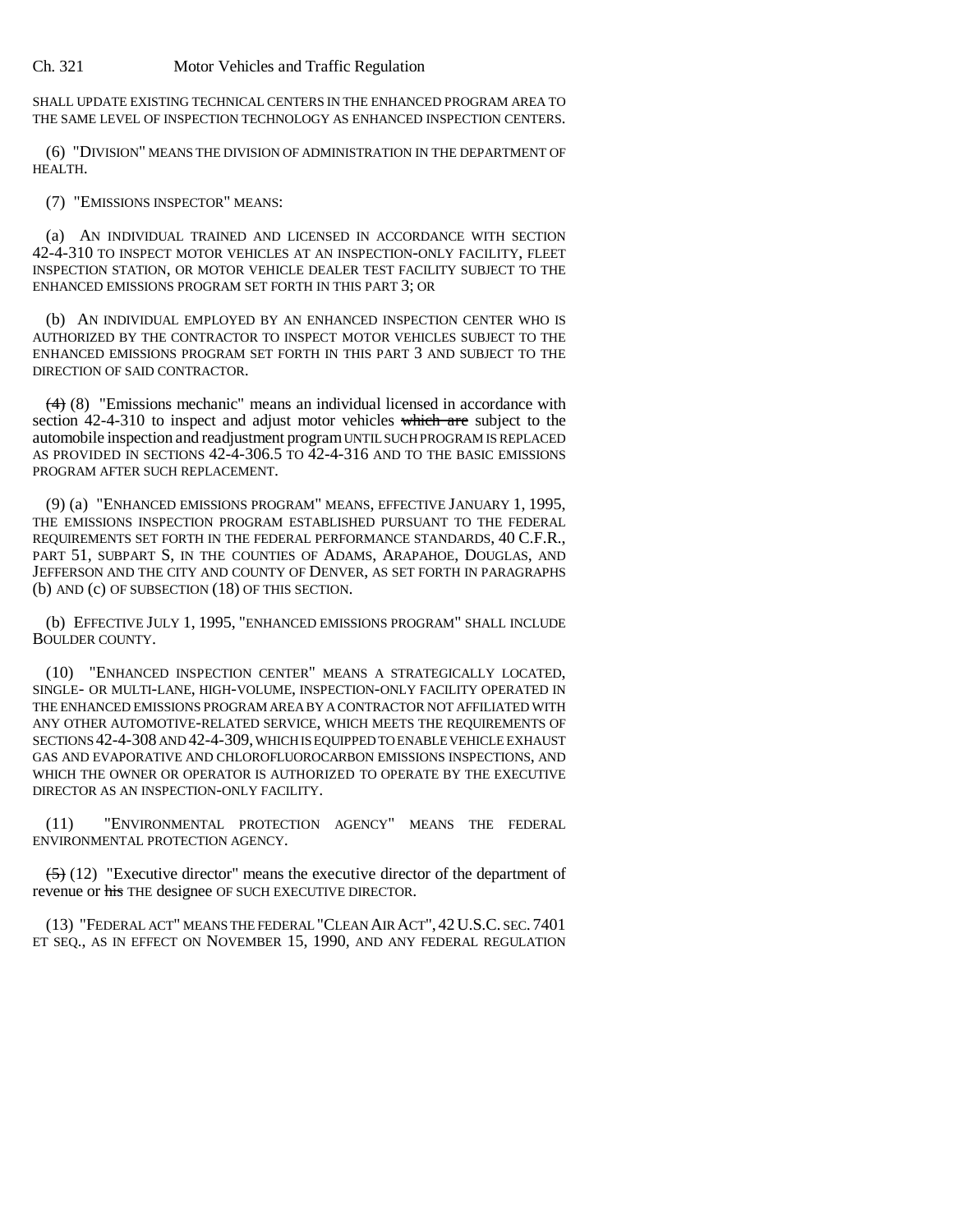PROMULGATED PURSUANT TO SAID ACT.

(14) "FEDERAL REQUIREMENTS" MEANS REGULATIONS OF THE ENVIRONMENTAL PROTECTION AGENCY PURSUANT TO THE FEDERAL ACT.

(15) "FLEET INSPECTION STATION" MEANS A FACILITY WHICH MEETS THE REQUIREMENTS OF SECTION 42-4-310, WHICH IS EQUIPPED TO ENABLE APPROPRIATE EMISSIONS INSPECTIONS AS PRESCRIBED BY THE COMMISSION AND WHICH THE OWNER OR OPERATOR IS LICENSED TO OPERATE BY THE EXECUTIVE DIRECTOR AS AN INSPECTION STATION FOR PURPOSES OF EMISSIONS TESTING ON VEHICLES PURSUANT TO SECTION 42-4-311.

 $(6)$  (16) "Inspection and readjustment station" means:

(a) (I) A facility which meets the requirements of section  $42-4-308(5)$  42-4-310 and which is so equipped as to enable a vehicle exhaust gas emissions inspection and any necessary adjustments to be performed and at which facility the owner or operator is licensed by the executive director to operate an inspection and readjustment station. Said term shall include, unless otherwise stated, a "fleet inspection and readjustment station", so equipped, at which facility the operator is licensed pursuant to section 42-4-311 to operate an inspection and readjustment station to inspect the fleet of vehicles.

(II) (A) THIS PARAGRAPH (a) SHALL NOT APPLY, EFFECTIVE JANUARY 1, 1994, IN THE COUNTIES OF EL PASO, LARIMER, AND WELD.

(B) THIS PARAGRAPH (a) SHALL NOT APPLY, EFFECTIVE JANUARY 1, 1995, IN THE COUNTIES OF ADAMS, ARAPAHOE, DOUGLAS, AND JEFFERSON, AND THE CITY AND COUNTY OF DENVER.

(C) THIS PARAGRAPH (a) IS REPEALED, EFFECTIVE JULY 1, 1995.

(b) (I) A FACILITY WITHIN THE BASIC EMISSIONS PROGRAM AREA AS DEFINED IN SUBSECTION (18) OF THIS SECTION WHICH MEETS THE REQUIREMENTS OF SECTION 42-4-310, WHICH IS EQUIPPED TO ENABLE VEHICLE EXHAUST, EVAPORATIVE, AND CHLOROFLUOROCARBONS EMISSIONS INSPECTIONS AND ANY NECESSARY ADJUSTMENTS AND REPAIRS TO BE PERFORMED, AND WHICH FACILITY THE OWNER OR OPERATOR IS LICENSED BY THE EXECUTIVE DIRECTOR TO OPERATE AS AN INSPECTION AND READJUSTMENT STATION.

(II) THIS PARAGRAPH (b) IS EFFECTIVE JANUARY 1, 1994.

(16.5) (a) "INSPECTION-ONLY FACILITY" MEANS A FACILITY OPERATED BY AN INDEPENDENT OWNER-OPERATOR WITHIN THE ENHANCED PROGRAM AREA AS DEFINED IN SUBSECTION (18) OF THIS SECTION WHICH MEETS THE REQUIREMENTS OF SECTION 42-4-310 AND WHICH IS EQUIPPED TO ENABLE VEHICLE EXHAUST, EVAPORATIVE, AND CHLOROFLUOROCARBON EMISSIONS INSPECTIONS AND WHICH FACILITY THE OPERATOR IS LICENSED TO OPERATE BY THE EXECUTIVE DIRECTOR AS AN INSPECTION-ONLY FACILITY. SUCH INSPECTION-ONLY FACILITY SHALL BE AUTHORIZED TO CONDUCT INSPECTIONS ON MODEL YEAR 1980 AND OLDER VEHICLES.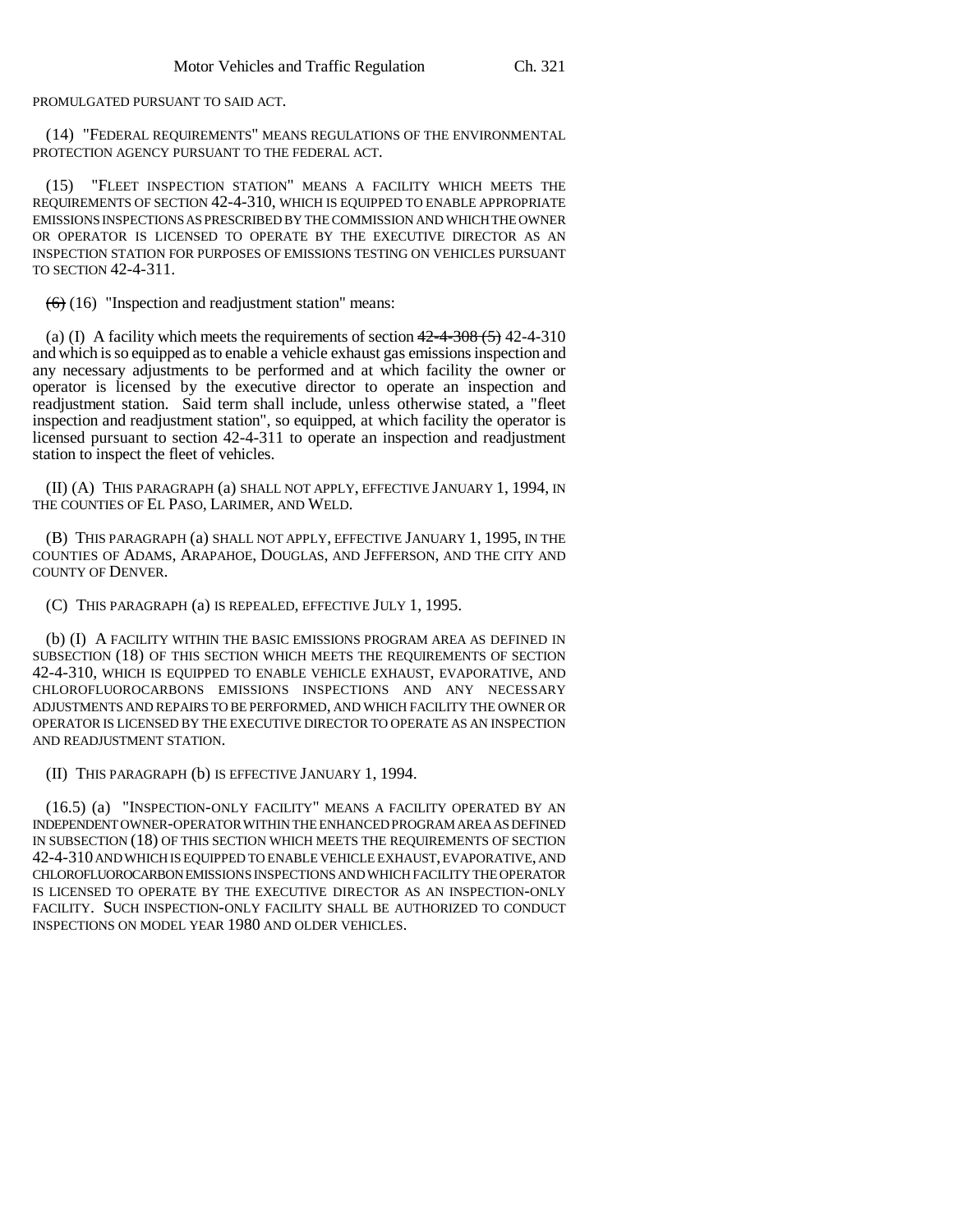## (b) THIS SUBSECTION (16.5) IS EFFECTIVE JANUARY 1, 1995.

 $(7)$  (17) "Motor vehicle", as applicable to emissions inspections THE AIR PROGRAM, includes only a motor vehicle which is operated with four wheels or more on the ground, self-propelled by any gaseous fuel, liquid gasoline, or motor fuel containing a blend of liquid gasoline and alcohol and also includes any motor vehicle A SPARK IGNITED ENGINE BURNING GASOLINE, GASOLINE BLENDS, GASEOUS FUEL, BLENDS OF LIQUID GASOLINE AND GASEOUS FUELS, ALCOHOL, ALCOHOL BLENDS, OR OTHER SIMILAR FUELS, having a personal property classification of A, B, or C pursuant to section 42-3-105, as specified on its vehicle registration, and for which registration in this state is required for operation on the public roads and highways or which motor vehicle is owned or operated or both by a nonresident who meets the requirements set forth in section 42-4-312 (1) (b.5). "Motor vehicle" does not include vehicles registered pursuant to section 42-3-122.5, 42-3-123 (11), or 42-3-128 or vehicles registered pursuant to section 42-15-102 which are of model year 1959 or earlier or which have two-stroke cycle engines MANUFACTURED PRIOR TO 1980.

(17.5) (a) "MOTOR VEHICLE DEALER TEST FACILITY" MEANS A STATIONARY OR MOBILE FACILITY WHICH IS OPERATED BY A STATE TRADE ASSOCIATION FOR MOTOR VEHICLE DEALERS WHICH IS LICENSED TO OPERATE BY THE EXECUTIVE DIRECTOR AS A MOTOR VEHICLE DEALER TEST FACILITY TO CONDUCT EMISSIONS INSPECTIONS.

(b) (I) INSPECTIONS CONDUCTED PURSUANT TO SECTION 42-4-311 (3) BY A MOTOR VEHICLE DEALER TEST FACILITY SHALL ONLY BE CONDUCTED ON USED MOTOR VEHICLES INVENTORIED OR CONSIGNED IN THIS STATE FOR RETAIL SALE BY A MOTOR VEHICLE DEALER LICENSED PURSUANT TO ARTICLE 6 OF TITLE 12,C.R.S., AND WHICH IS A MEMBER OF THE STATE TRADE ASSOCIATION OPERATING THE MOTOR VEHICLE DEALER TEST FACILITY.

(II) INSPECTION PROCEDURES USED BY A MOTOR VEHICLE DEALER TEST FACILITY PURSUANT TO THIS PARAGRAPH (b) SHALL INCLUDE A LOADED MODE TRANSIENT DYNAMOMETER TEST CYCLE IN COMBINATION WITH APPROPRIATE IDLE SHORT TESTS PURSUANT TO RULES AND REGULATIONS OF THE COMMISSION.

 $(8)$  (18) (a) "Program area" means the counties of Adams, Arapahoe, Boulder, Douglas, El Paso, Jefferson, Larimer, and Weld and the city and county of Denver, excluding the following areas:

 $(a)$  (I) That portion of Adams county which is east of Kiowa creek (Range 62) West, Townships 1, 2, and 3 South) between the Adams-Arapahoe county line and the Adams-Weld county line;

 $\left(\frac{b}{b}\right)$  (II) That portion of Arapahoe county which is east of Kiowa creek (Range 62) West, Townships 4 and 5 South) between the Arapahoe-Elbert county line and the Arapahoe-Adams county line;

 $\overline{(c)}$  (III) That portion of El Paso county which is east of the following boundary, defined on a south-to-north axis: From the El Paso-Pueblo county line north (upstream) along Chico creek (Ranges 63 and 64 West, Township 17 South) to Hanover road, then east along Hanover road (El Paso county route 422) to Peyton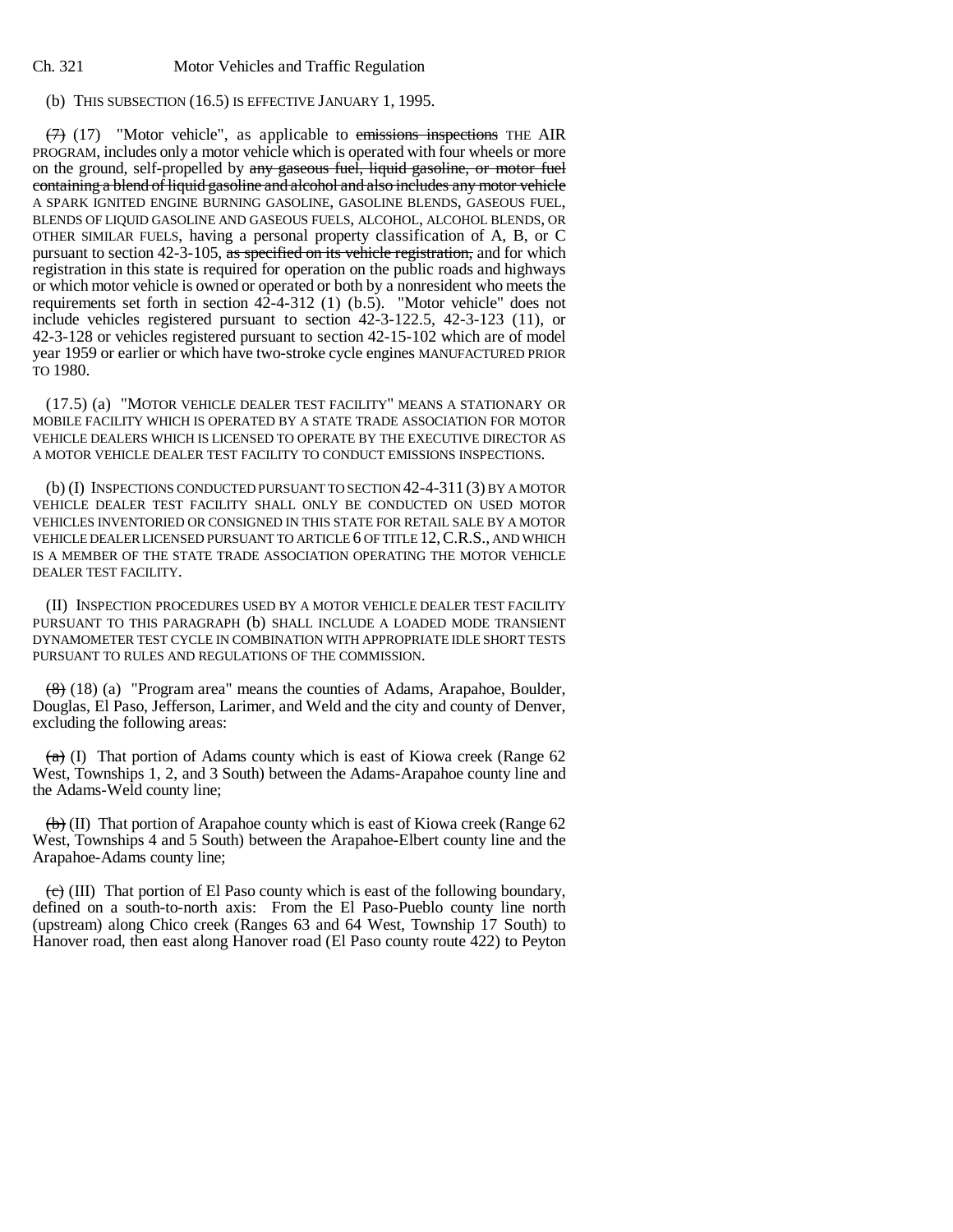highway, then north along Peyton highway (El Paso county route 463) to Falcon highway, then west on Falcon highway (El Paso county route 405) to Peyton highway, then north on Peyton highway (El Paso county route 405) to Judge Orr road, then west on Judge Orr road (El Paso county route 108) to Elbert road, then north on Elbert road (El Paso county route 91) to the El Paso-Elbert county line;

 $(d)$  (IV) That portion of Larimer county which is west of the boundary defined on a north-to-south axis by Range 71 West and that portion which is north of the boundary defined on an east-to-west axis by Township 10 North;

 $(e)$  (**F**) (**V**) That portion of Weld county which is outside the corporate boundaries of Greeley, Evans, La Salle, and Garden City and, in addition, is outside the following boundary: Beginning at the point of intersection of the west boundary line of section 21, township six north, range sixty-six west and state highway 392, east along state highway 392 to the point of intersection with Weld county road 37; then south along Weld county road 37 to the point of intersection with Weld county road 64; then east along Weld county road 64 to the point of intersection with Weld county road 43; then south along Weld county road 43 to the point of intersection with Weld county road 62; then east along Weld county road 62 to the point of intersection with Weld county road 49; then south along Weld county road 49 to the point of intersection with the south boundary line of section 13, township five north, range sixty-five west; then west along the south boundary line of section 13, township five north, range sixty-five west, section 14, township five north, range sixty-five west, and section 15, township five north, range sixty-five west; then, from the southwest corner of section 15, township five west, range sixty-five west, south along the east boundary line of section 21, township five north, range sixty-five west, and section 28, township five north, range sixty-five west; then west along the south boundary line of section 28, township five north, range sixty-five west; then south along the east boundary line of section 32, township five north, range sixty-five west, and section 5, township four north, range sixty-five west; then west along the south boundary line of section 5, township four north, range sixty-five west, section 6, township four north, range sixty-five west, and section 1, township four north, range sixty-six west; then north along the west boundary line of section 1, township four north, range sixty-six west, and section 36, township five north, range sixty-six west; then, from the point of intersection of the west boundary line of section 36, township five north, range sixty-six west and Weld county road 52, west along Weld county road 52 to the point of intersection with Weld county road 27; then north along Weld county road 27 to the point of intersection with the south boundary line of section 18, township five north, range sixty-six west; then west along the south boundary line of section 18, township five north, range sixty-six west, section 13, township five north, range sixty-seven west, and section 14, township five north, range sixty-seven west; then north along the west boundary line of section 14, township five north, range sixty-seven west, section 11, township five north, range sixty-seven west, and section 2, township five north, range sixty-seven west; then east along the north boundary line of section 2, township five north, range sixty-seven west, section 1, township five north, range sixty-seven west, section 6, township five north, range sixty-six west, and section 5, township five north, range sixty-six west; then, from the northeast corner of section 5, township five north, range sixty-six west, north along the west boundary line of section 33, township six north, range sixty-six west, section 28, township six north, range sixty-six west, and section 21, township six north, range sixty-six west, to the point of beginning.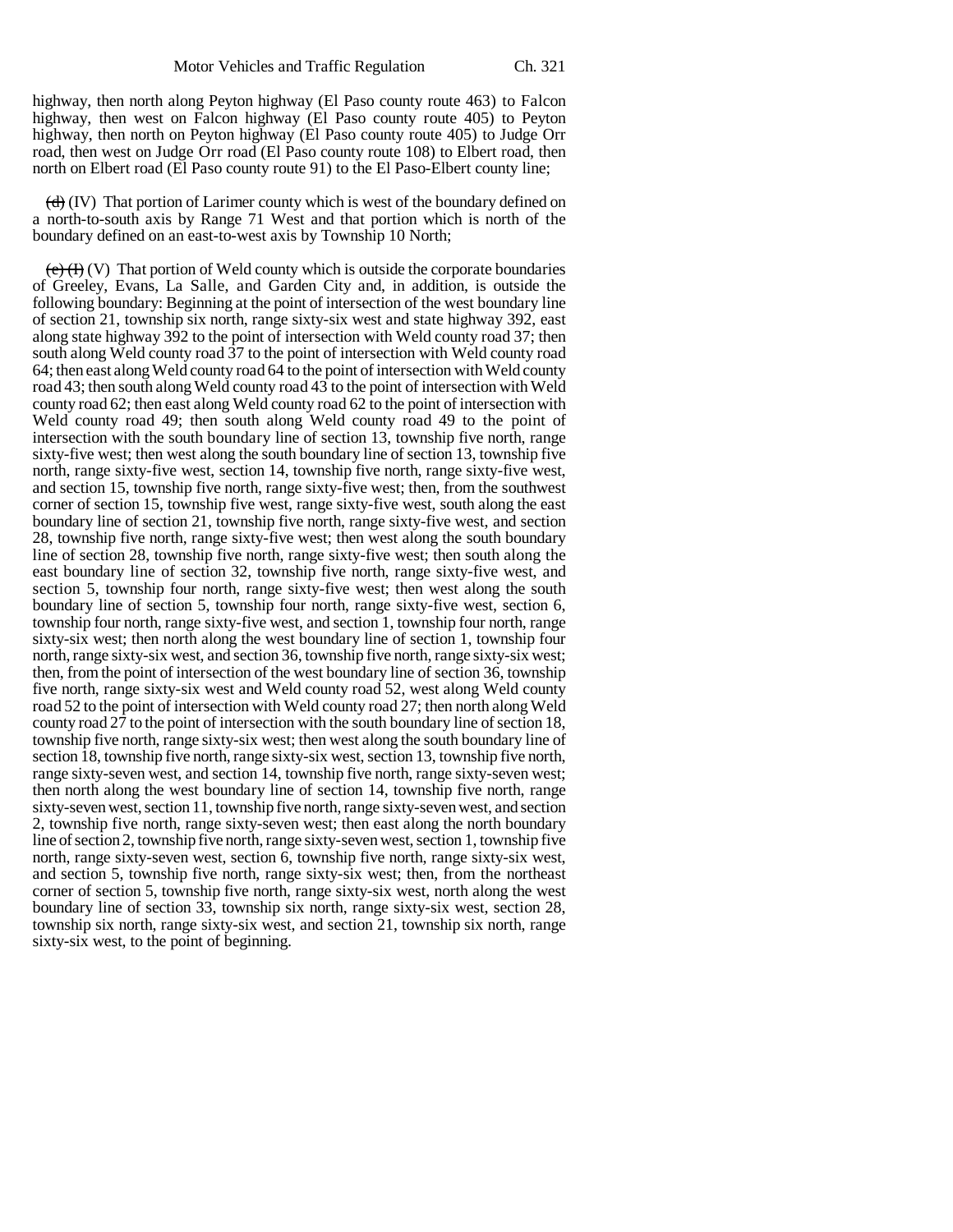(II) Subparagraph (I) of this paragraph (e) shall be effective unless, on or after January 1, 1988, the department of health determines that the portion of Weld county which is inside the boundary specified in subparagraph (I) of this paragraph (e) has exceeded the carbon monoxide standards of the national ambient air quality standards as established by the United States environmental protection agency two times within a twelve-month period, in which case, subparagraph (I) of this paragraph (e) shall be effective for a period of four months after the department of health has verified that such standards have been exceeded.

(f) (I) That portion of Weld county which is outside the following boundary: Beginning at the boundary line between Weld and Larimer counties at the northwest corner of section 6, township four north, range sixty-eight west; east along the north boundary line of section 6, township four north, range sixty-eight west, section 5, township four north, range sixty-eight west, section 4, township four north, range sixty-eight west, section 3, township four north, range sixty-eight west, section 2, township four north, range sixty-eight west, and section 1, township four north, range sixty-eight west; then, from the northeast corner of section 1, township four north, range sixty-eight west, north along the west boundary line of section 31, township five north, range sixty-seven west, section 30, township five north, range sixty-seven west, section 19, township five north, range sixty-seven west, section 18, township five north, range sixty-seven west, section 7, township five north, range sixty-seven west, section 6, township five north, range sixty-seven west, section 31, township six north, range sixty-seven west, section 30, township six north, range sixty-seven west, section 19, township six north, range sixty-seven west, section 18, township six north, range sixty-seven west, section 7, township six north, range sixty-seven west, section 6, township six north, range sixty-seven west, section 31, township seven north, range sixty-seven west, section 30, township seven north, range sixty-seven west, section 19, township seven north, range sixty-seven west, section 18, township seven north, range sixty-seven west, and section 7, township seven north, range sixty-seven west; then east along the north boundary line of section 7, township seven north, range sixty-seven west, section 8, township seven north, range sixty-seven west, section 9, township seven north, range sixty-seven west, section 10, township seven north, range sixty-seven west, section 11, township seven north, range sixty-seven west, section 12, township seven north, range sixty-seven west, section 7, township seven north, range sixty-six west, section 8, township seven north, range sixty-six west, section 9, township seven north, range sixty-six west, section 10, township seven north, range sixty-six west, section 11, township seven north, range sixty-six west, section 12, township seven north, range sixty-six west, section 7, township seven north, range sixty-five west, section 8, township seven north, range sixty-five west, section 9, township seven north, range sixty-five west, section 10, township seven north, range sixty-five west, and section 11, township seven north, range sixty-five west; then south along the east boundary line of section 11, township seven north, range sixty-five west, section 14, township seven north, range sixty-five west, section 23, township seven north, range sixty-five west, section 26, township seven north, range sixty-five west, section 35, township seven north, range sixty-five west, section 2, township six north, range sixty-five west, section 11, township six north, range sixty-five west, section 14, township six north, range sixty-five west, section 23, township six north, range sixty-five west, and section 26, township six north, range sixty-five west; then, from the southeast corner of section 26, township six north, range sixty-five west, east along the north boundary line of section 36, township six north, range sixty-five west, section 31, township six north, range sixty-four west,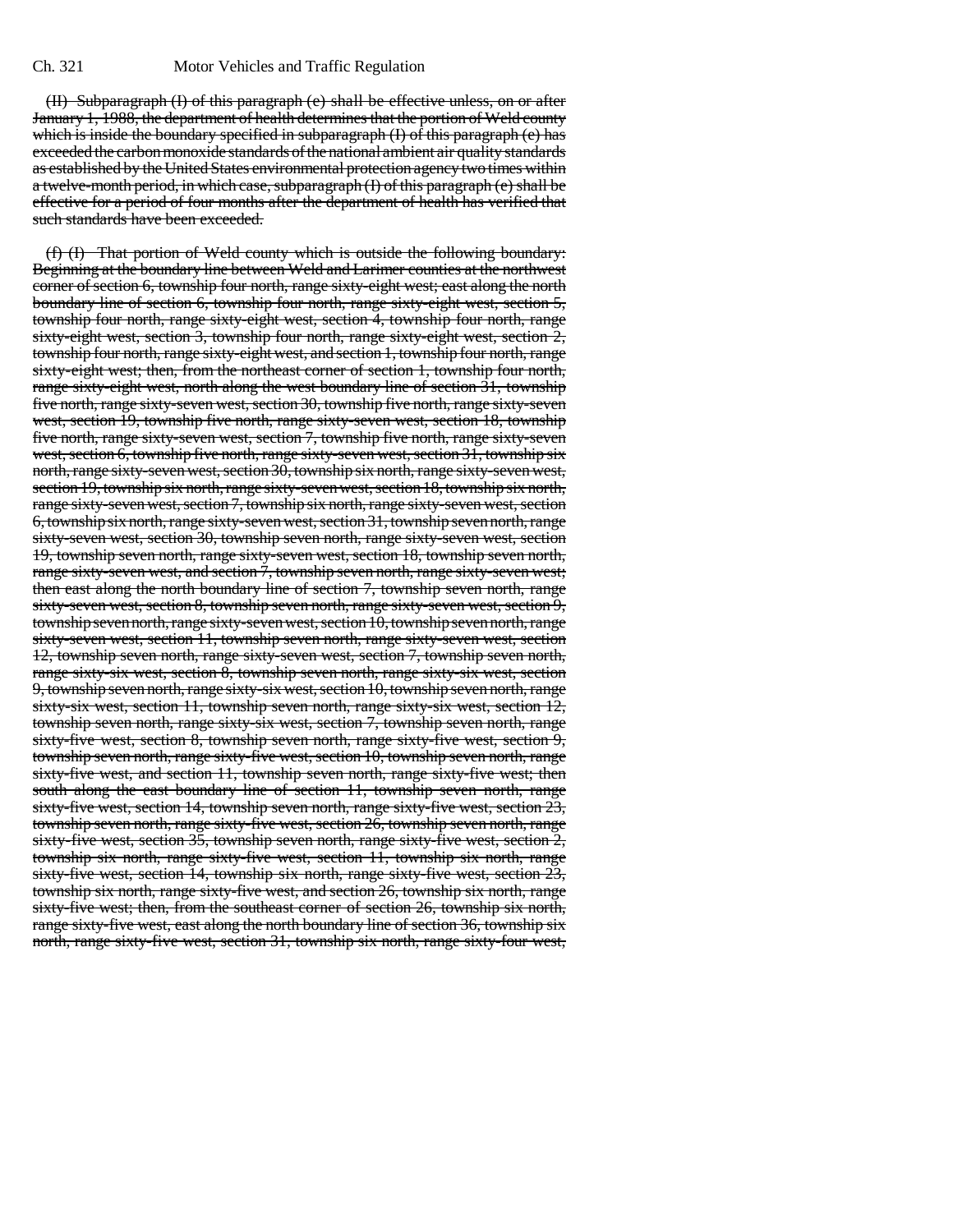section 32, township six north, range sixty-four west, and section 33, township six north, range sixty-four west; then south along the east boundary line of section 33, township six north, range sixty-four west, section 4, township five north, range sixty-four west, section 9, township five north, range sixty-four west, section 16, township five north, range sixty-four west, section 21, township five north, range sixty-four west, section 28, township five north, range sixty-four west, section 33, township five north, range sixty-four west, section 4, township four north, range sixty-four west, and section 9, township four north, range sixty-four west; then west along the south boundary of section 9, township four north, range sixty-four west, section 8, township four north, range sixty-four west, section 7, township four north, range sixty-four west, and section 12, township four north, range sixty-five west; then, from the southwest corner of section 12, township four north, range sixty-five west, south along the east boundary line of section 14, township four north, range sixty-five west, and section 23, township four north, range sixty-five west; then west along the south boundary line of section 23, township four north, range sixty-five west, section 22, township four north, range sixty-five west, and section 21, township four north, range sixty-five west; then, from the southwest corner of section 21, township four north, range sixty-five west, south along the east boundary line of section 29, township four north, range sixty-five west, and section 32, township four north, range sixty-five west; then west along the south boundary line of section 32, township four north, range sixty-five west, section 31, township four north, range sixty-five west, and section 36, township four north, range sixty-six west; then, from the southwest corner of section 36, township four north, range sixty-six west, south along the east boundary line of section 2, township three north, range sixty-six west, and section 11, township three north, range sixty-six west; then west along the south boundary line of section 11, township three north, range sixty-six west; then, from the southwest corner of section 11, township three north, range sixty-six west, south along the east boundary line of section 15, township three north, range sixty-six west, section  $22$ , township three north, range sixty-six west, section  $27$ , township three north, range sixty-six west, section 34, township three north, range sixty-six west, section 3, township two north, range sixty-six west, section 10, township two north, range sixty-six west, section 15, township two north, range sixty-six west, section 22, township two north, range sixty-six west, section 27, township two north, range sixty-six west, section 34, township two north, range sixty-six west, section 3, township one north, range sixty-six west, section 10, township one north, range sixty-six west, section 15, township one north, range sixty-six west, section 22, township one north, range sixty-six west, section 27, township one north, range sixty-six west, and section 34, township one north, range sixty-six west; then, from the southeast corner of section 34, township one north, range sixty-six west, west along the boundary line between Weld and Adams counties; then north along the boundary line between Weld and Boulder counties; then north along the boundary line between Weld and Larimer counties to the point of beginning.

(II) On and after January 1, 1988, subparagraph (I) of this paragraph (f) shall be effective four months after the department of health has verified that the portion of Weld county which is inside the boundary specified in subparagraph (I) of paragraph (e) of this subsection (8) has exceeded the carbon monoxide standards of the national ambient air quality standards as established by the United States environmental protection agency two times within a twelve-month period.

(b) EFFECTIVE JANUARY 1, 1994, THE BASIC EMISSIONS PROGRAM AREA SHALL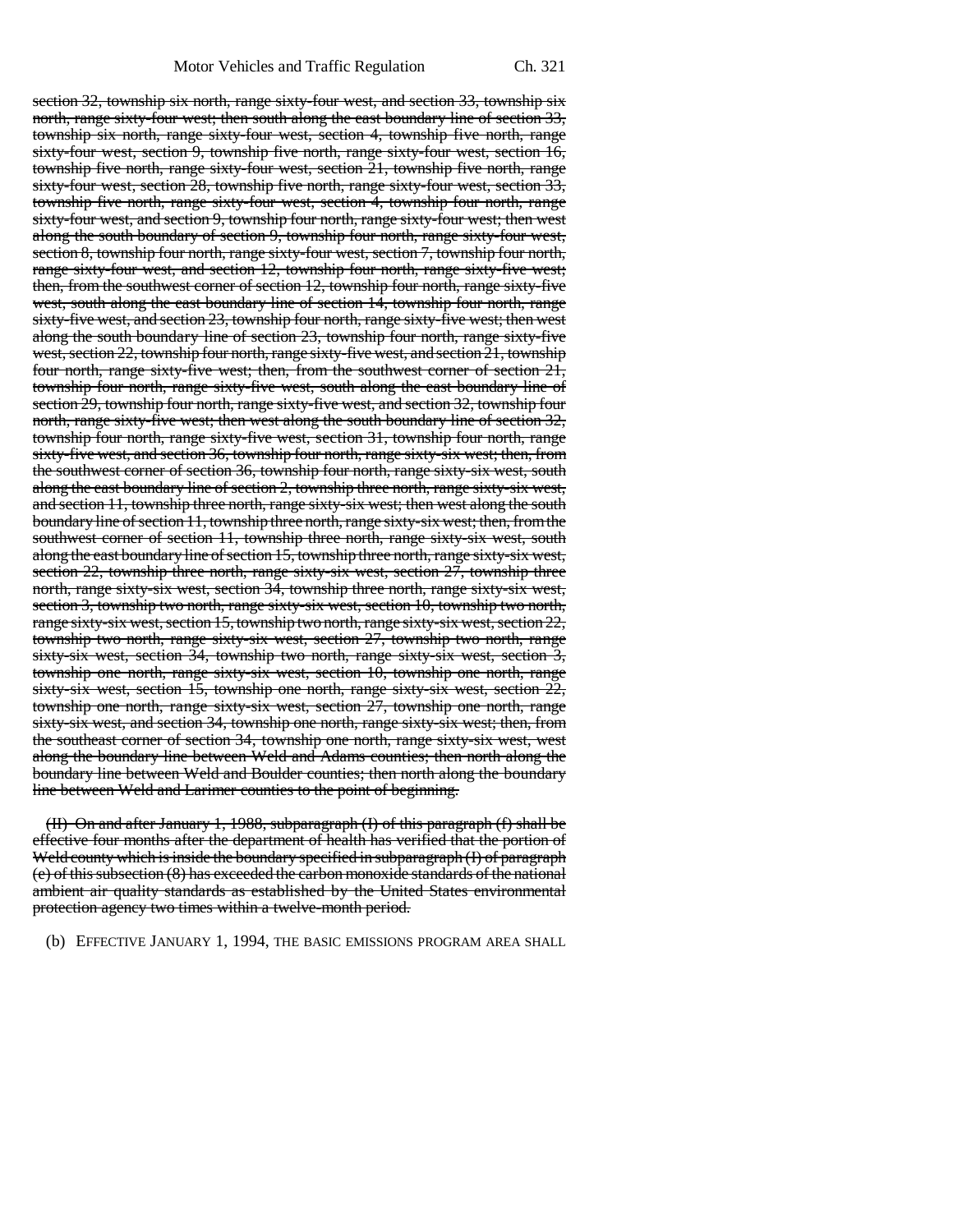CONSIST OF THE COUNTIES OF EL PASO, LARIMER, AND WELD AS DESCRIBED IN PARAGRAPH (a) OF THIS SUBSECTION (18).

(c) (I) EFFECTIVE JANUARY 1, 1995, THE ENHANCED EMISSIONS PROGRAM AREA SHALL CONSIST OF THE COUNTIES OF ADAMS, ARAPAHOE, DOUGLAS, AND JEFFERSON AND THE CITY AND COUNTY OF DENVER AS DESCRIBED IN PARAGRAPH (a) OF THIS SUBSECTION (18).

(II) EFFECTIVE JULY 1, 1995, BOULDER COUNTY SHALL BE INCORPORATED INTO THE ENHANCED EMISSIONS PROGRAM AREA.

(III) ONLY THOSE COUNTIES INCLUDED IN THE BASIC EMISSIONS PROGRAM AREA PURSUANT TO PARAGRAPH (b) OF THIS SUBSECTION (18) AS DESCRIBED IN PARAGRAPH (a) OF THIS SUBSECTION (18) WHICH VIOLATE NATIONAL AMBIENT AIR QUALITY STANDARDS FOR CARBON MONOXIDE OR OZONE AS ESTABLISHED BY THE ENVIRONMENTAL PROTECTION AGENCY MAY, ON A CASE-BY-CASE BASIS, BE INCORPORATED INTO THE ENHANCED EMISSIONS PROGRAM BY FINAL ORDER OF THE COMMISSION.

(19) "REGISTERED REPAIR FACILITY OR TECHNICIAN" MEANS AN AUTOMOTIVE REPAIR BUSINESS WHICH HAS REGISTERED WITH THE DIVISION, AGREES TO HAVE ITS EMISSIONS-RELATED COST EFFECTIVENESS MONITORED BASED ON INSPECTION DATA, AND IS PERIODICALLY PROVIDED PERFORMANCE STATISTICS FOR THE PURPOSE OF IMPROVING EMISSIONS-RELATED REPAIRS. SPECIFIC REPAIR EFFECTIVENESS INFORMATION SHALL SUBSEQUENTLY BE PROVIDED TO MOTORISTS AT THE TIME OF INSPECTION FAILURE.

(20) "STATE IMPLEMENTATION PLAN" OR "SIP" MEANS THE PLAN REQUIRED BY AND DESCRIBED IN SECTION 110 (a) OF THE FEDERAL ACT.

(20.5) "TECHNICAL CENTER" MEANS ANY FACILITY OPERATED BY THE DIVISION OR ITS DESIGNEE TO SUPPORT AIR PROGRAM ACTIVITIES INCLUDING BUT NOT LIMITED TO LICENSED EMISSIONS INSPECTORS OR EMISSIONS MECHANICS, MOTORISTS, REPAIR TECHNICIANS, OR SMALL BUSINESS TECHNICAL ASSISTANCE.

 $(9)$  (21) "Verification of emissions test" means a certificate to be attached to a motor vehicle's windshield verifying that the vehicle has been issued a valid certification of emissions control.

**SECTION 14.** 42-4-308, Colorado Revised Statutes, 1984 Repl. Vol., as amended, is amended to read:

**42-4-308. Powers and duties of executive director - automobile inspection and readjustment program - basic emissions program - enhanced emissions program.** (1) The executive director is authorized to issue, deny, cancel, suspend, or revoke licenses for, and shall furnish instructions and all necessary forms to, inspection and readjustment stations, INSPECTION-ONLY FACILITIES, FLEET INSPECTION STATIONS, MOTOR VEHICLE DEALER TEST FACILITIES, AND ENHANCED INSPECTION CENTERS. THE EXECUTIVE DIRECTOR SHALL PROVIDE ALL NECESSARY FORMS FOR INSPECTION AND READJUSTMENT STATIONS, INSPECTION-ONLY FACILITIES, AND FLEET INSPECTION STATIONS. MOTOR VEHICLE DEALER TEST FACILITIES AND ENHANCED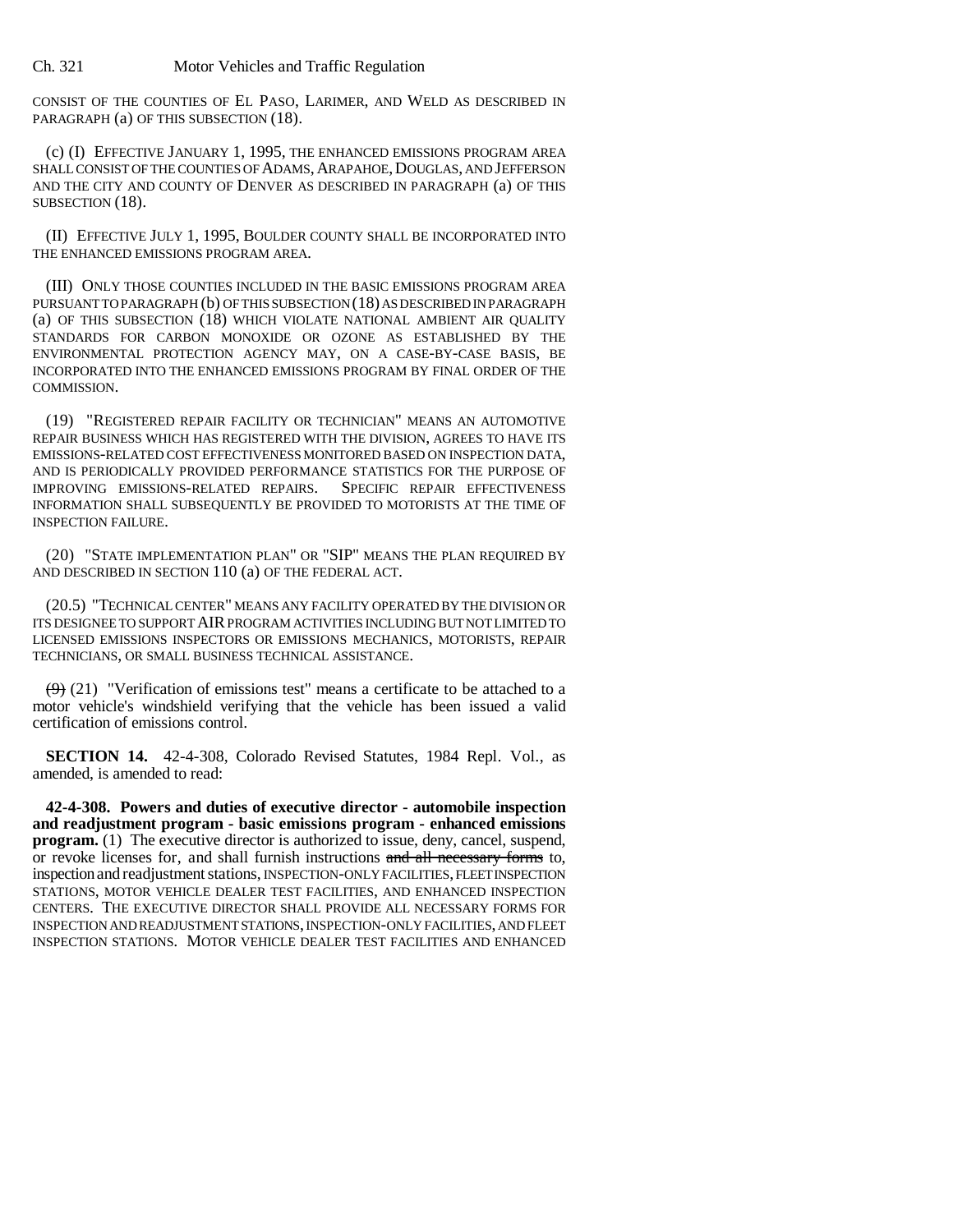INSPECTION CENTERS SHALL PURCHASE NECESSARY INSPECTION FORMS FROM THE VENDOR OR VENDORS IDENTIFIED BY THE EXECUTIVE DIRECTOR. Said inspection and readjustment station licensees STATIONS, INSPECTION-ONLY FACILITIES, FLEET INSPECTION STATIONS, MOTOR VEHICLE DEALER TEST FACILITIES, AND ENHANCED INSPECTION CENTERS shall be responsible for the issuance of certifications of emissions control. The executive director is authorized to furnish forms and instructions and issue or deny licenses to, or cancel, suspend, or revoke licenses of, EMISSIONS INSPECTORS AND emissions mechanics. The annual INITIAL BIENNIAL fee for an inspection and readjustment station license, AN INSPECTION-ONLY FACILITY LICENSE, A FLEET INSPECTION STATION LICENSE, A MOTOR VEHICLE DEALER TEST FACILITY LICENSE, AND AN ENHANCED INSPECTION CENTER AUTHORIZATION shall be twenty-five THIRTY-FIVE dollars, for the first issuance and ten dollars for the annual AND THE BIENNIAL renewal fee SHALL BE TWENTY DOLLARS. The initial annual BIENNIAL fee for issuance of an EMISSIONS INSPECTOR LICENSE OR AN emissions mechanic license shall be ten FIFTEEN dollars, and the annual BIENNIAL renewal fee for an emissions mechanic license shall be five TEN dollars. THE FEE FOR EACH TRANSFER OF AN EMISSIONS INSPECTOR LICENSE OR AN EMISSIONS MECHANIC LICENSE SHALL BE TEN DOLLARS. The moneys received from such fees shall be deposited to the credit of the AIR account in the highway users tax fund, and such moneys shall be expended by the department of revenue only for the administration of the inspection and readjustment program upon appropriation by the general assembly.

(2) The executive director shall supervise the activities of licensed inspection and readjustment stations, INSPECTION-ONLY FACILITIES, FLEET INSPECTION STATIONS, MOTOR VEHICLE DEALER TEST FACILITIES, AUTHORIZED ENHANCED INSPECTION CENTERS, LICENSED EMISSIONS INSPECTORS, and licensed emissions mechanics and shall cause inspections to be made of such stations, and records and said emissions mechanics, FACILITIES, CENTERS, INSPECTORS, AND MECHANICS AND APPROPRIATE RECORDS for compliance with licensing requirements.

(3) The executive director shall require the surrender of any license issued under section 42-4-310 upon cancellation, suspension, or revocation action taken for a violation of any of the provisions of sections 42-4-306.5 to 42-4-316 or of any of the regulations promulgated pursuant thereto. In any such actions affecting licenses, the executive director may conduct hearings as a result of which such action is to be taken. Any such hearing may be conducted by a hearing officer appointed at the request of the executive director in accordance with the "State Administrative Procedure Act", article 4 of title 24, C.R.S., which shall govern the conduct of such hearings and action on said licenses, except as provided in section 42-4-314 (4).

(4) The executive director shall adopt PROMULGATE RULES AND regulations CONSISTENT WITH THOSE OF THE COMMISSION for the administration and operation of inspection and readjustment stations, INSPECTION-ONLY FACILITIES, FLEET INSPECTION STATIONS, MOTOR VEHICLE DEALER TEST FACILITIES, AND ENHANCED INSPECTION CENTERS and for the issuance, identification, and use of certifications of emissions control and shall adopt PROMULGATE such rules and regulations as may be necessary to the effectiveness of the automobile inspection and readjustment program.

(5) (a) Beginning January 1, 1981, the executive director shall hold hearings annually concerning the maximum fee established by section 42-4-313 (4) (a) to ascertain whether such fee provides fair compensation for performing inspections and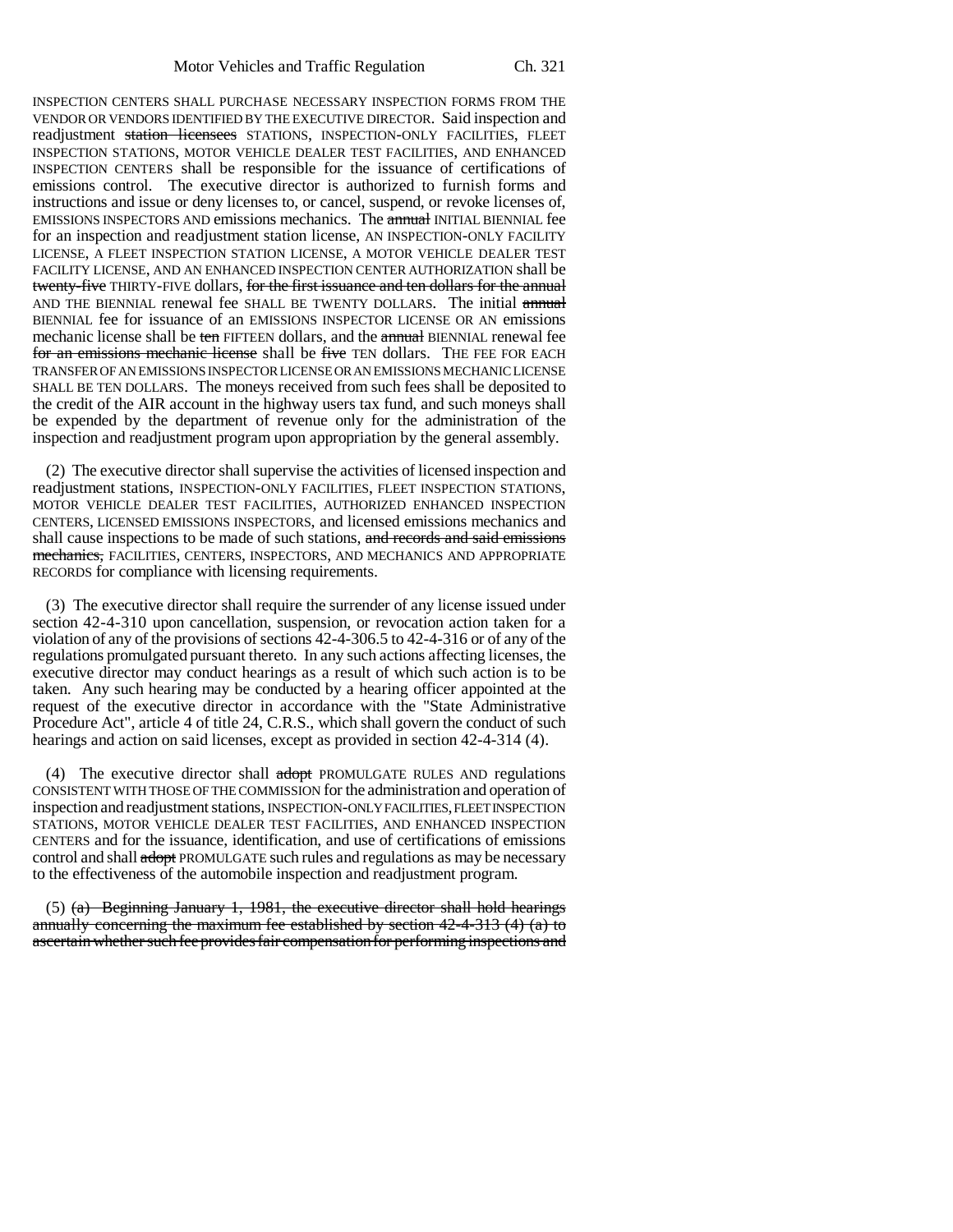represents an equitable charge to the consumer for such inspection and shall report to the general assembly not later than December 1 of each year concerning any suggested changes in such fee.

 $\leftrightarrow$  The executive director shall adopt PROMULGATE RULES AND regulations which require that each licensed inspection and readjustment station, INSPECTION-ONLY FACILITY, OR ENHANCED INSPECTION CENTER post in a clearly legible fashion in a conspicuous place at the station IN SUCH STATION, FACILITY, OR CENTER the fee charged by such station, FACILITY, OR CENTER for performing an emissions inspection and, WITHIN THE BASIC PROGRAM AREA, the fee charged BY ANY SUCH INSPECTION AND READJUSTMENT STATION for performing the adjustments and any repairs required for the issuance of a certification of emissions adjustments WAIVER.

(6) (a) The executive director shall calibrate the exhaust gas analyzers of each licensed inspection and readjustment station not less than once every sixty days and shall evaluate the operation of each such station by the use of unmarked motor vehicles not less than once each year. THE EXECUTIVE DIRECTOR SHALL PROMULGATE SUCH RULES AND REGULATIONS AS MAY BE NECESSARY TO IMPLEMENT AN ONGOING QUALITY ASSURANCE PROGRAM TO DISCOVER, CORRECT, AND PREVENT FRAUD, WASTE, AND ABUSE AND TO DETERMINE WHETHER PROPER PROCEDURES ARE BEING FOLLOWED, WHETHER THE EMISSIONS TEST EQUIPMENT IS CALIBRATED AS SPECIFIED, AND WHETHER OTHER PROBLEMS EXIST WHICH WOULD IMPEDE THE SUCCESS OF THE PROGRAM.

(b) OVERT PERFORMANCE AUDITS SHALL BE CONDUCTED AS FOLLOWS:

(I) EVERY NINETY DAYS AT EACH INSPECTION AND READJUSTMENT STATION, INSPECTION-ONLY FACILITY, AND MOTOR VEHICLE DEALER TEST FACILITY;

(II) EVERY NINETY DAYS AT EACH FLEET INSPECTION STATION;

(III) EVERY NINETY DAYS FOR EACH TEST LANE AT EACH ENHANCED INSPECTION **CENTER** 

(c) COVERT AUDITS USING UNMARKED MOTOR VEHICLES SHALL BE CONDUCTED AS FOLLOWS:

(I) ONCE PER YEAR AT EACH INSPECTION AND READJUSTMENT STATION;

(II) AT LEAST TWICE PER YEAR FOR EACH TEST LANE AT EACH INSPECTION-ONLY FACILITY AND ENHANCED INSPECTION CENTER TO INCLUDE OBSERVATION OF INSPECTOR PERFORMANCE.

(d) RECORD AUDITS TO REVIEW THE PERFORMANCE OF INSPECTION-ONLY FACILITIES, MOTOR VEHICLE DEALER TEST FACILITIES, AND ENHANCED INSPECTION CENTERS, INCLUDING COMPLIANCE WITH RECORD-KEEPING AND REPORTING REQUIREMENTS, SHALL BE PERFORMED ON A MONTHLY BASIS.

(e) EQUIPMENT AUDITS SHALL BE PERFORMED TO VERIFY QUALITY CONTROL AND CALIBRATION OF THE REQUIRED TEST EQUIPMENT AS FOLLOWS: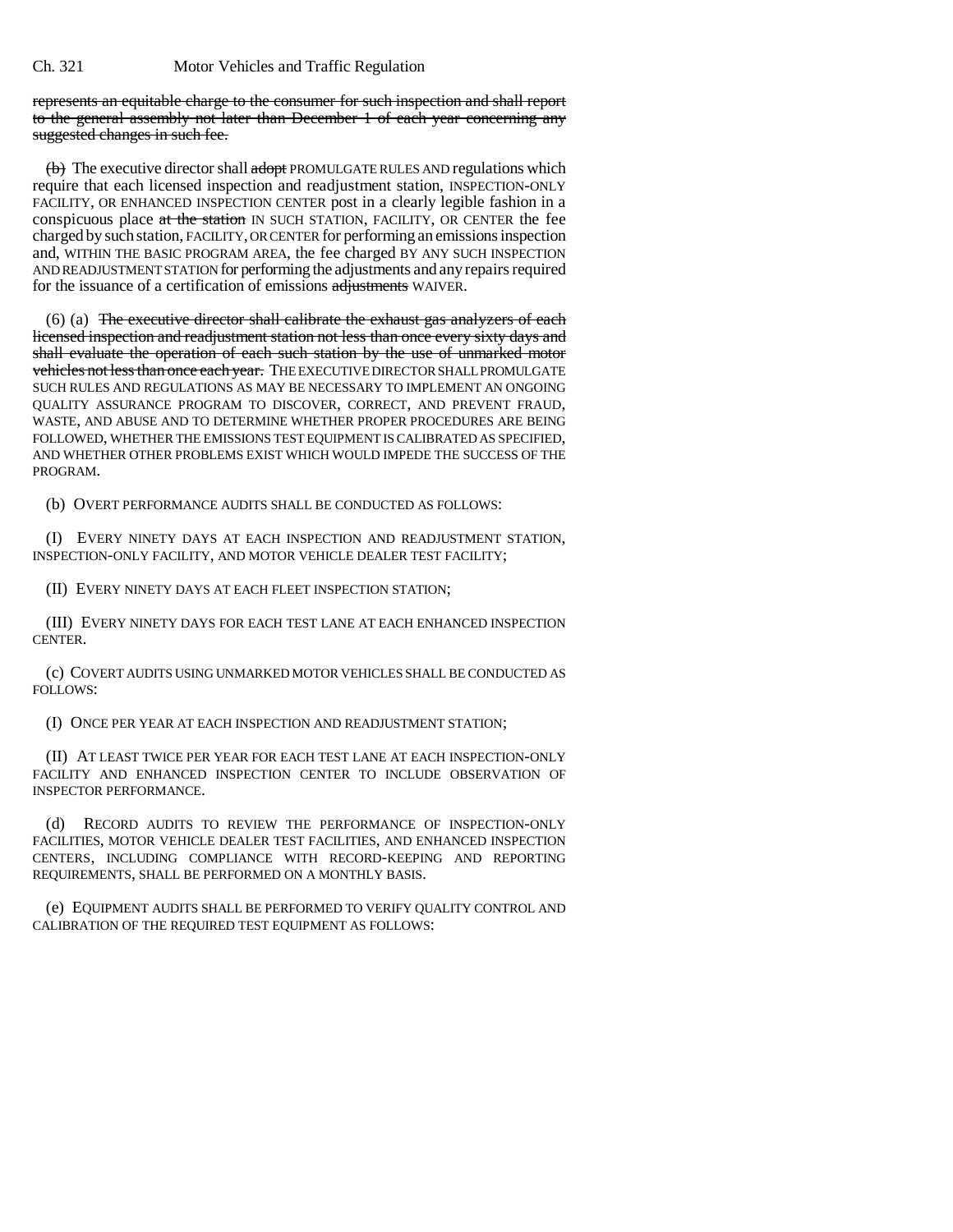(I) TWICE PER YEAR AT EACH INSPECTION AND READJUSTMENT STATION;

(II) EVERY NINETY DAYS FOR EACH TEST LANE AT EACH INSPECTION-ONLY FACILITY, MOTOR VEHICLE DEALER TEST FACILITY, AND ENHANCED INSPECTION CENTER TO BE DONE CONTEMPORANEOUSLY WITH THE OVERT PERFORMANCE AUDIT;

(III) ONCE PER YEAR AT EACH FLEET INSPECTION STATION.

(f) THE EXECUTIVE DIRECTOR SHALL TRANSFER QUALITY ASSURANCE ACTIVITY RESULTS TO THE DEPARTMENT OF HEALTH AT LEAST QUARTERLY.

(7) In accordance with section 24-1-136, C.R.S., the executive director shall publish the compilation of high altitude modifications or adjustments developed and approved by the commission pursuant to section  $42-4-309$  (10). The EXECUTIVE DIRECTOR SHALL IMPLEMENT AND ENFORCE THE EMISSIONS TEST REQUIREMENTS AS PRESCRIBED IN SECTION 42-4-312 BY UTILIZING A REGISTRATION DENIAL-BASED ENFORCEMENT PROGRAM AS REQUIRED IN THE FEDERAL ACT INCLUDING AN ELECTRONIC DATA TRANSFER OF INSPECTION DATA THROUGH THE USE OF A COMPUTER MODEM OR SIMILAR TECHNOLOGY FOR VEHICLE REGISTRATION AND PROGRAM ENFORCEMENT PURPOSES. ALL INSPECTION DATA GENERATED AT LICENSED INSPECTION AND READJUSTMENT STATIONS, INSPECTION-ONLY FACILITIES, FLEET INSPECTION STATIONS, MOTOR VEHICLE DEALER TEST FACILITIES, AND ENHANCED INSPECTION CENTERS SHALL BE PROVIDED TO THE DEPARTMENT OF HEALTH ON A TIMELY BASIS.

(8) (a) The executive director shall, by regulation, establish a method for the owners of motor vehicles which are exempt pursuant to section  $42-4-307(8)$  (a) to  $(8)(d)$  42-4-307 (18) from the inspection and readjustment AIR program to establish their entitlement to such exemption. No additional fee or charge for establishing entitlement to such exemption shall be collected by the department.

(b) Repealed, L. 84, p. 1080, § 1, effective July 1, 1984.

(8.1) Repealed, L. 84, p. 1080, § 1, effective July 1, 1984.

(9) THE EXECUTIVE DIRECTOR SHALL BE RESPONSIBLE FOR THE ISSUANCE OF CERTIFICATIONS OF EMISSIONS WAIVER AS PRESCRIBED BY SECTION 42-4-312 AND SHALL BE RESPONSIBLE FOR THE RESOLUTION OF ALL FORMAL PUBLIC COMPLAINTS CONCERNING TEST RESULTS OR TEST REQUIREMENTS IN THE MOST CONVENIENT AND COST-EFFECTIVE MANNER POSSIBLE.

(10) (a) THE EXECUTIVE DIRECTOR AND THE DEPARTMENT OF HEALTH ARE AUTHORIZED TO ENTER INTO A CONTRACT OR SERVICE AGREEMENT WITH A CONTRACTOR TO PROVIDE INSPECTION SERVICES AT ENHANCED INSPECTION CENTERS FOR VEHICLES WITHIN THE ENHANCED PROGRAM AREA REQUIRED TO BE INSPECTED PURSUANT TO SECTION 42-4-312. ANY SUCH CONTRACT OR SERVICE AGREEMENT SHALL INCLUDE SUCH TERMS AND CONDITIONS AS ARE NECESSARY TO ENSURE THAT THE CONTRACTOR SHALL OPERATE ENHANCED INSPECTION CENTERS IN ACCORDANCE WITH THE REQUIREMENTS OF THIS ARTICLE AND THE FEDERAL ACT, SHALL INCLUDE PROVISIONS ESTABLISHING LIQUIDATED DAMAGES AND PENALTIES FOR FAILURE TO COMPLY WITH THE TERMS AND CONDITIONS OF THE CONTRACT, AND SHALL BE IN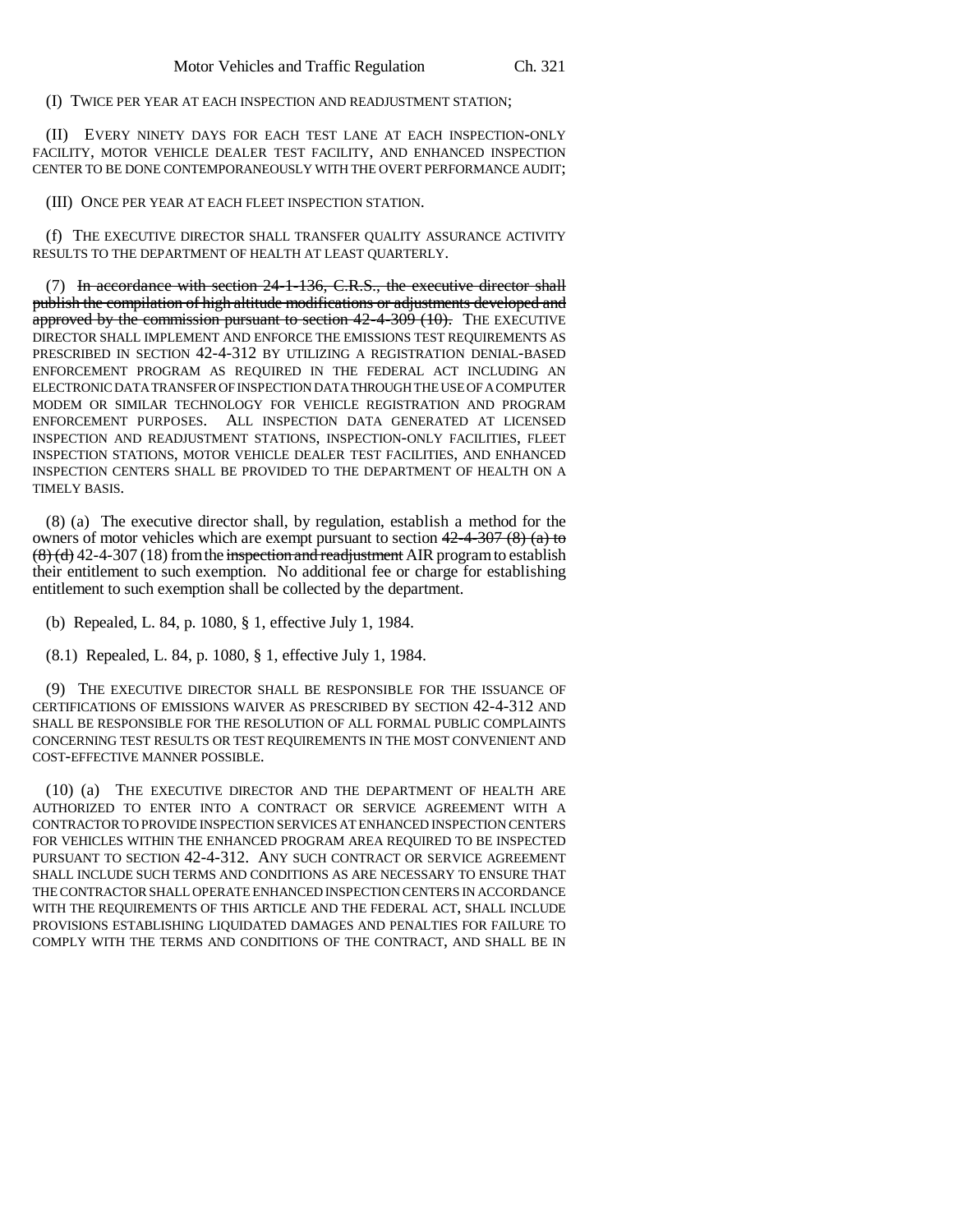ACCORDANCE WITH REGULATIONS ADOPTED BY THE COMMISSION AND THE DEPARTMENT OF REVENUE. ANY SUCH CONTRACT OR SERVICE AGREEMENT SHALL INCLUDE PROVISIONS SPECIFYING THAT INSPECTION AND READJUSTMENT STATIONS, INSPECTION-ONLY FACILITIES, FLEET INSPECTION STATIONS, AND MOTOR VEHICLE DEALER TEST FACILITIES SHALL HAVE COMPLETE ACCESS TO ELECTRONIC DATA TRANSFER OF INSPECTION DATA THROUGH COMPUTER SERVICES OF THE CONTRACTOR AT A COST EQUAL TO THAT OF ENHANCED INSPECTION CENTERS.

(b) UPON THE APPROVAL OF THE EXECUTIVE DIRECTOR AND THE DEPARTMENT OF HEALTH, THE CONTRACTOR SHALL PROVIDE INSPECTION SERVICES FOR VEHICLES WITHIN THE ENHANCED PROGRAM AREA REQUIRED TO BE INSPECTED PURSUANT TO SECTION 42-4-312.

(11) THE EXECUTIVE DIRECTOR SHALL REPORT TO THE GENERAL ASSEMBLY ANNUALLY ON THE EFFECTIVENESS OF THE QUALITY ASSURANCE AND ENFORCEMENT MEASURES CONTAINED IN THIS SECTION, THE OVERALL MOTORIST COMPLIANCE RATES WITH INSPECTIONS FOR REGISTRATION DENIAL, AND THE STATUS OF STATE IMPLEMENTATION PLAN COMPLIANCE PERTAINING TO QUALITY ASSURANCE. THIS ANNUAL REPORT SHALL BE SUBMITTED TO THE COMMISSION IN MAY OF EACH YEAR FOR INCORPORATION INTO APPROPRIATE ANNUAL AND BIENNIAL REPORTING REQUIREMENTS. REPORTS SHALL COVER THE PREVIOUS CALENDAR YEAR.

**SECTION 15.** 42-4-309, Colorado Revised Statutes, 1984 Repl. Vol., as amended, is amended to read:

**42-4-309. Powers and duties of commission - automobile inspection and readjustment program - basic emissions program - enhanced emissions program.** (1) The commission shall develop and evaluate a motor vehicle inspection and readjustment program PROGRAMS FOR THE ENHANCED PROGRAM AREA AND BASIC PROGRAM AREA and may promulgate such regulations as may be necessary to implement AND MAINTAIN THE NECESSARY PERFORMANCE OF said program PROGRAMS CONSISTENT WITH THE FEDERAL ACT.

(2) The commission shall develop and formulate training and qualification programs for state-employed emissions inspectors and investigators MOTOR VEHICLE EMISSIONS COMPLIANCE OFFICERS TO INCLUDE ANNUAL AUDITOR PROFICIENCY EVALUATIONS.

(3) (a) (I) (A) The commission shall be responsible for the adoption of PROMULGATE rules and regulations of a technical nature, including the establishment of regulations governing the procedures for the testing and licensing of emissions mechanics, and the procedures governing FOR THE TRAINING, TESTING, AND LICENSING OF EMISSIONS INSPECTORS AND EMISSIONS MECHANICS AND the licensing of inspection and readjustment stations, INSPECTION-ONLY FACILITIES, FLEET INSPECTION STATIONS, MOTOR VEHICLE DEALER TEST FACILITIES, AND THE AUTHORIZATION OF ENHANCED INSPECTION CENTERS; the standards and specifications for the approval, operation, calibration, and certification of exhaust gas AND EVAPORATIVE EMISSIONS measuring instruments INSTRUMENTATION OR TEST ANALYZER SYSTEMS; and the procedures and practices to ensure the proper performance of inspections, adjustments, and required repairs.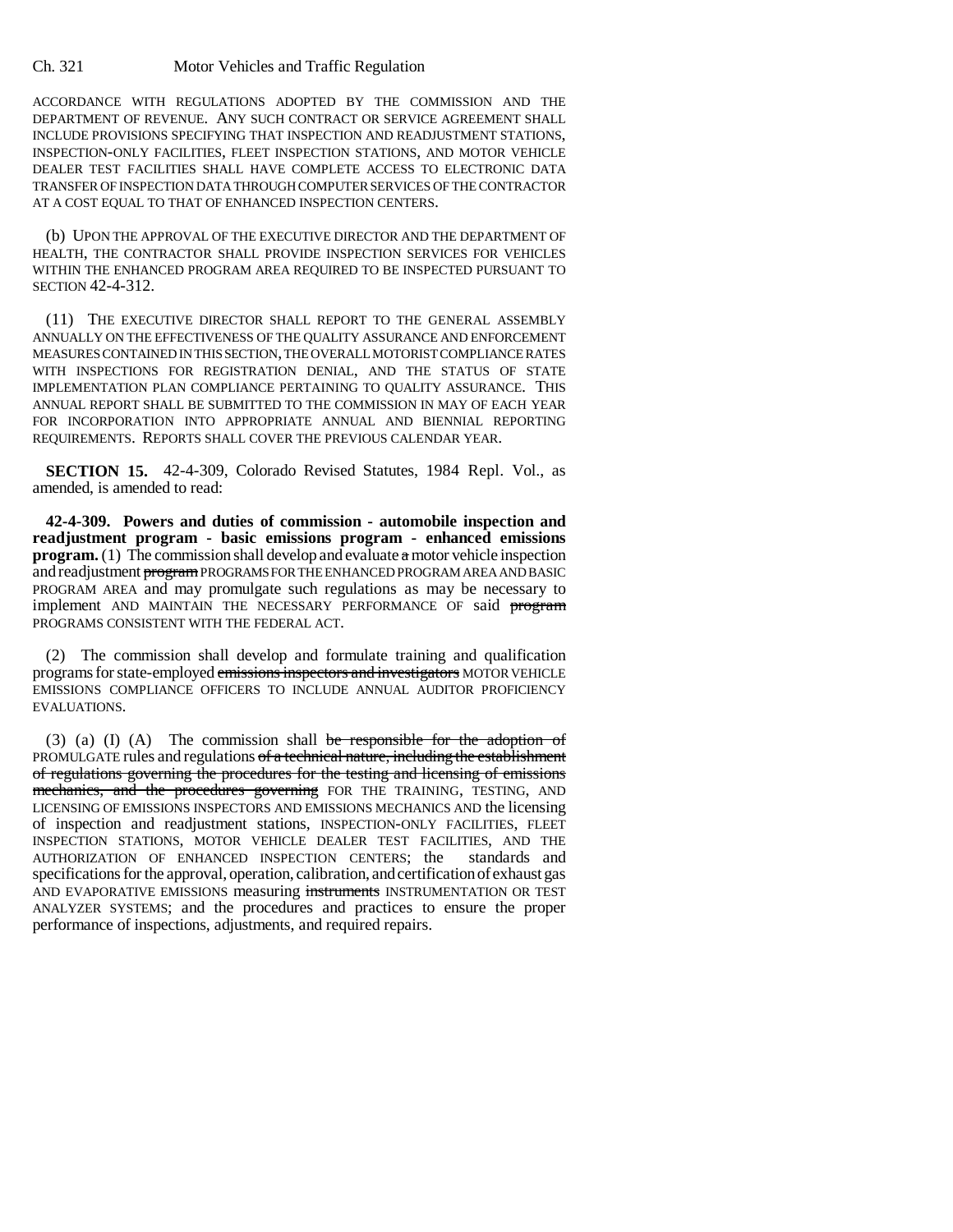(B) Specifications adopted by the commission for exhaust gas measuring instruments shall not exceed the specifications adopted for such instruments by the California bureau of automotive repair, commonly designated as BAR 74, before July 1, 1987; except that, on or after July 1, 1987, no such instrument shall be used which is of a lesser performance specification than BAR 84 and; except that any inspection and readjustment station may use exhaust gas measuring instruments which exceed such specifications INSTRUMENTATION IN THE PROGRAM AREAS SHALL CONFORM TO THE FEDERAL ACT AND FEDERAL REQUIREMENTS, INCLUDING ELECTRONIC DATA TRANSFER, AND MAY INCLUDE BAR CODE CAPABILITIES.

(C) Upon the adoption of specifications for measuring instruments AND TEST ANALYZER SYSTEMS, the department of administration DIVISION IN CONSULTATION WITH THE EXECUTIVE DIRECTOR shall let bids pursuant to the "Procurement Code", articles 101 to 112 of title 24, C.R.S., for the procurement of instruments which meet BAR 84 standards FEDERAL REQUIREMENTS AND THE STANDARDS OF THE FEDERAL ACT. The invitation for bids FOR TEST ANALYZER SYSTEMS FOR THE BASIC PROGRAM AND INSPECTION-ONLY FACILITIES IN THE ENHANCED PROGRAM shall include, but shall not be limited to, the requirements for data collection AND ELECTRONIC TRANSFER OF DATA as established by the commission, service and maintenance requirements for such instruments for the period of the contract, requirements for replacement or loan instruments in the event that the purchased OR LEASED instruments do not function, and the initial purchase OR LEASE price. In no event shall the contract for the purchase of such instruments extend beyond five years. Licensed emission stations which are required to purchase BAR 84 instruments shall purchase them pursuant to the bid procedure of the department of administration. DECEMBER 31, 2001.

(II) POINTS OF NO GREATER THAN FIVE PERCENT SHALL BE ASSIGNED TO THOSE RESPONDENTS THAT MAKE THE GREATEST USE OF COLORADO GOODS, SERVICES, AND THE PARTICIPATION OF SMALL BUSINESS. LICENSED INSPECTION AND READJUSTMENT STATIONS, INSPECTION-ONLY FACILITIES, FLEET INSPECTION STATIONS, AND MOTOR VEHICLE DEALER TEST FACILITIES, IF APPLICABLE, WHICH ARE REQUIRED TO PURCHASE COMMISSION-APPROVED TEST ANALYZER SYSTEMS SHALL PURCHASE THEM PURSUANT TO THE BID PROCEDURE OF THE DEPARTMENT OF ADMINISTRATION.

(III) MOBILE TEST ANALYZER SYSTEMS FOR MOTOR VEHICLE DEALER TEST FACILITIES SHALL COMPLY WITH COMMISSION SPECIFICATIONS DEVELOPED PURSUANT TO SUBPARAGRAPH (I) OF THIS PARAGRAPH (a).

(b) (I) FOR THE ENHANCED EMISSIONS PROGRAM, THE COMMISSION SHALL DEVELOP SYSTEM DESIGN STANDARDS, PERFORMANCE STANDARDS, AND CONTRACTOR REQUIREMENTS. UPON THE ADOPTION OF SUCH CRITERIA, AN OPEN COMPETITIVE REQUEST FOR PROPOSALS SHALL BE ISSUED BY THE DIVISION IN CONSULTATION WITH THE EXECUTIVE DIRECTOR ACCORDING TO ESTABLISHED PROCEDURES AND PROTOCOL TO ESTABLISH A CONTRACT FOR THE DESIGN, CONSTRUCTION, EQUIPMENT, MAINTENANCE, AND OPERATION OF ENHANCED INSPECTION CENTERS TO SERVE AFFECTED MOTORISTS. THE REQUEST FOR PROPOSALS SHALL INCLUDE, BUT SHALL NOT BE LIMITED TO, SUCH CRITERIA AS BIDDERS' QUALIFICATIONS AND EXPERIENCE IN PROVIDING EMISSIONS INSPECTION SERVICES, FINANCIAL AND PERSONNEL RESOURCES AVAILABLE FOR START-UP, TECHNICAL OR MANAGEMENT EXPERTISE, AND CAPACITY TO SATISFY SUCH REQUIREMENTS FOR THE LIFE OF THE CONTRACT.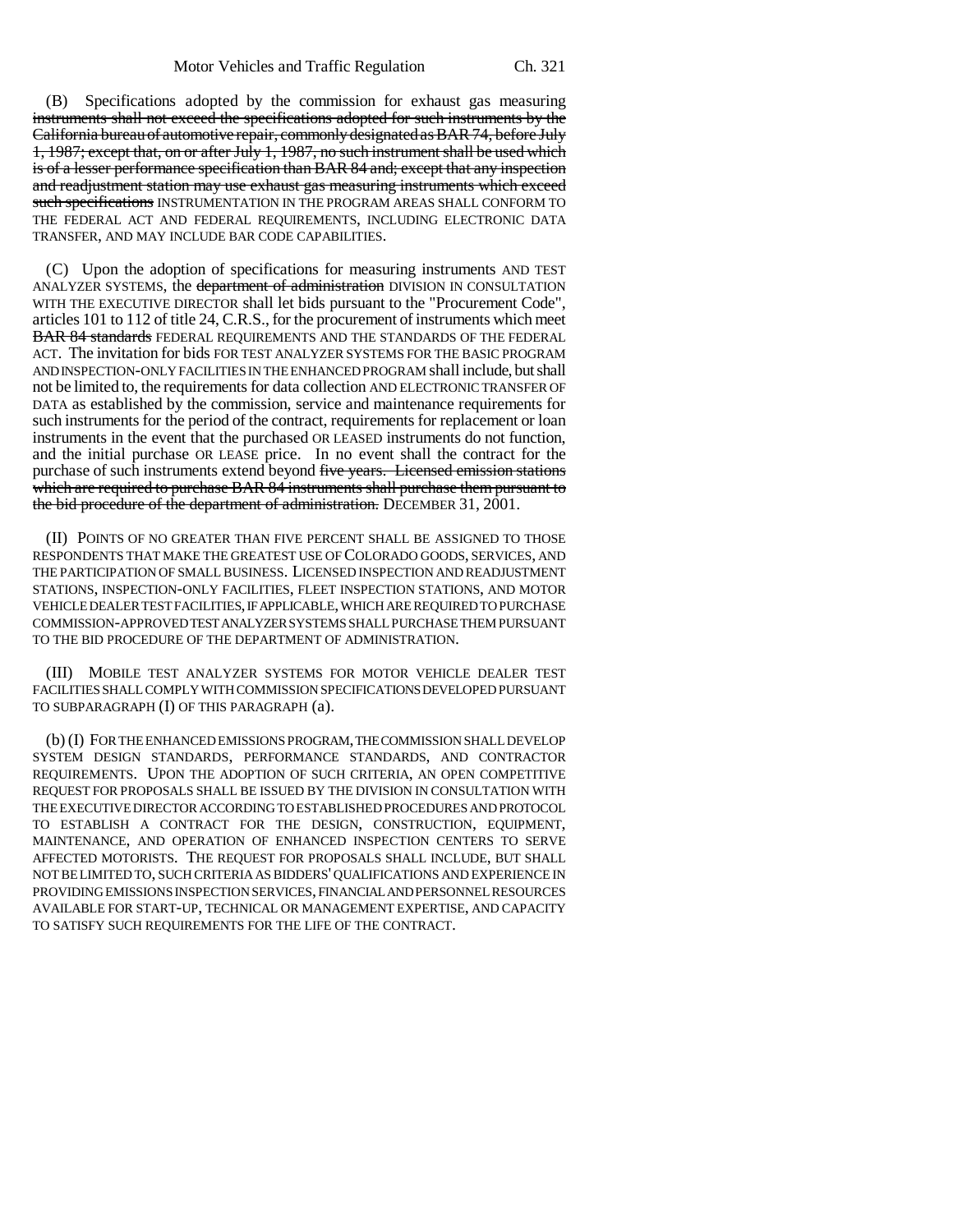(II) INSPECTION PROCEDURES, EQUIPMENT CALIBRATION AND MAINTENANCE, AND DATA STORAGE AND TRANSFER SHALL COMPLY WITH FEDERAL REQUIREMENTS AND MAY INCLUDE BAR CODE CAPABILITY. THE SYSTEM SHALL PROVIDE REASONABLE CONVENIENCE TO THE PUBLIC.

(III) POINTS OF NO GREATER THAN FIVE PERCENT SHALL BE ASSIGNED TO THOSE RESPONDENTS WHO MAKE THE GREATEST USE OF COLORADO GOODS, SERVICES, AND PARTICIPATION OF SMALL BUSINESSES.

(IV) IN NO EVENT SHALL THE CONTRACT FOR INSPECTION SERVICES EXTEND BEYOND DECEMBER 31, 2001.

(4) (a) The commission shall develop a voluntary program for the training of licensed emissions mechanics, which program should be funded by tuition charged to the participants unless federal funds are made available for such training TO TRAIN AND EXAMINE ALL APPLICANTS FOR AN EMISSIONS INSPECTOR OR EMISSIONS MECHANIC LICENSE. TRAINING OF EMISSIONS INSPECTORS WHO ARE EMPLOYED AT ENHANCED INSPECTION CENTERS WITHIN THE ENHANCED EMISSIONS PROGRAM AREA SHALL BE ADMINISTERED BY THE CONTRACTOR SUBJECT TO THE COMMISSION'S OVERSIGHT. EMISSIONS MECHANIC TRAINING SHALL BE PERFORMED BY INSTRUCTORS CERTIFIED IN ACCORDANCE WITH COMMISSION REQUIREMENTS. TRAINING CLASSES SHALL BE FUNDED BY TUITION CHARGED TO THE PARTICIPANTS UNLESS PRIVATE OR FEDERAL FUNDS ARE AVAILABLE FOR SUCH TRAINING. THE QUALIFICATIONS AND LICENSING EXAMINATION FOR EMISSIONS INSPECTORS, EXCLUDING SUCH INSPECTORS AT ENHANCED INSPECTION CENTERS, WHO SHALL BE AUTHORIZED BY AND UNDER THE DIRECTION OF THE CONTRACTOR, SHALL INCLUDE A TEST OF THE APPLICANT'S KNOWLEDGE OF THE TECHNICAL AND LEGAL REQUIREMENTS FOR EMISSIONS TESTING, KNOWLEDGE OF DATA AND EMISSIONS TESTING SYSTEMS, AND AN ACTUAL DEMONSTRATION OF THE APPLICANT'S ABILITY TO PERFORM EMISSIONS INSPECTION PROCEDURES.

(b) EMISSIONS INSPECTOR AND EMISSIONS MECHANIC LICENSES SHALL EXPIRE TWO YEARS AFTER ISSUANCE. THE COMMISSION SHALL ESTABLISH TECHNICAL STANDARDS FOR RENEWING EMISSIONS INSPECTOR AND EMISSIONS MECHANIC LICENSES TO INCLUDE REQUIREMENTS FOR RETRAINING ON A BIENNIAL SCHEDULE.

(c) THE COMMISSION SHALL ESTABLISH MINIMUM PERFORMANCE CRITERIA FOR LICENSED EMISSIONS INSPECTORS AND EMISSIONS MECHANICS.

(5) The commission shall perform its duties, as provided in sections 42-4-306.5 to 42-4-316, with the cooperation and aid of the air pollution control division of the department of health DIVISION.

(6) (a) The commission shall develop and adopt, and may from time to time revise, regulations providing inspection procedures for detection of tampering with emissions-related equipment AND ON-BOARD DIAGNOSTIC SYSTEMS and emissions standards for vehicle exhaust AND EVAPORATIVE gases, THE DETECTION OF CHLOROFLUOROCARBONS, and smoke opacity, as prescribed in section 18-13-110, C.R.S., with which emissions standards vehicles inspected in accordance with section 42-4-312 would be required to comply prior to issuance of certification of emissions compliance. Such inspection procedures and emissions standards shall be proven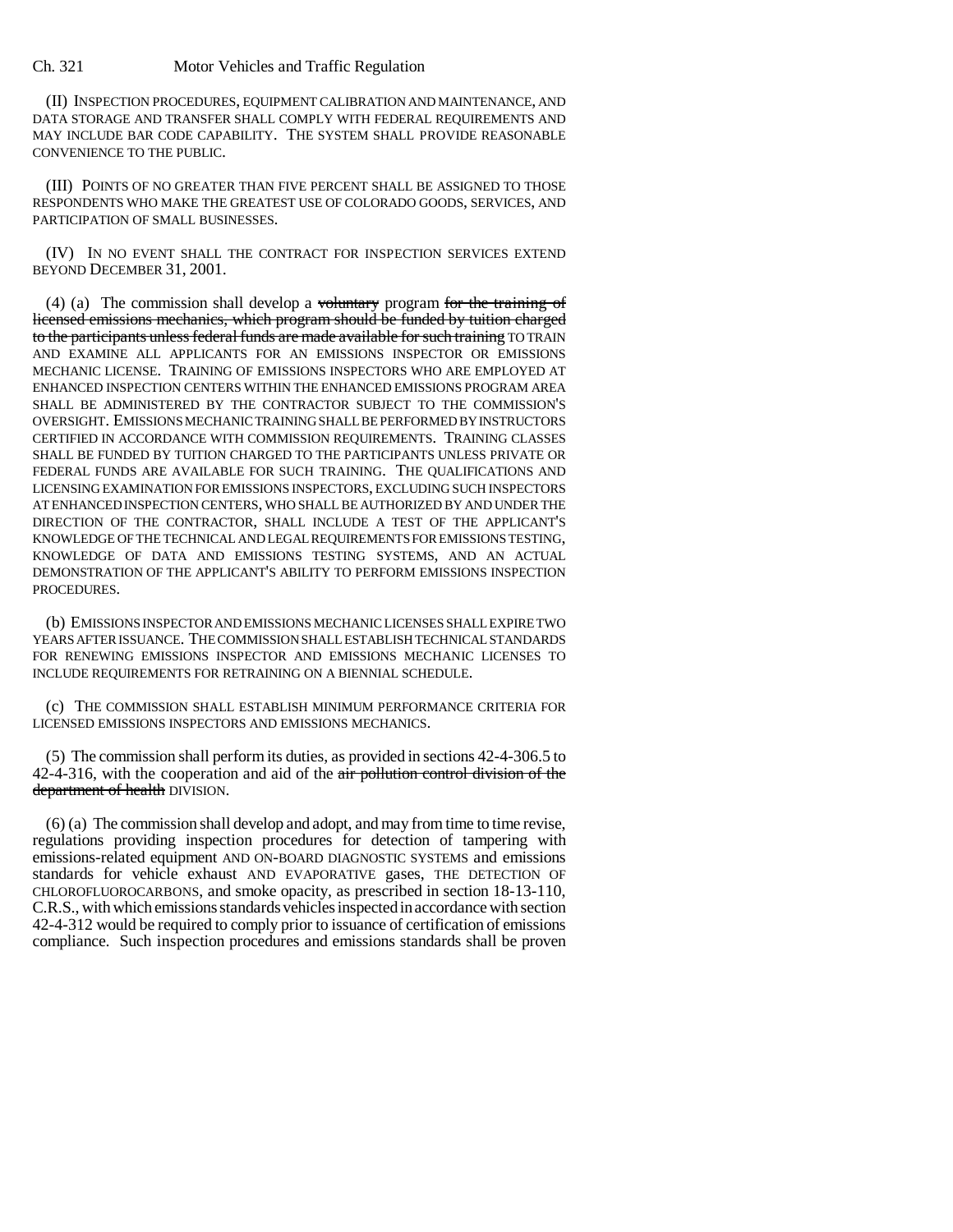cost-effective and air pollution control-effective on the basis of detailed research conducted by the department of health in accordance with section 25-7-130, C.R.S., and shall be designed on the basis of such empirical research, so that not less than sixty percent of the motor vehicles of the model year 1980 or earlier model years and seventy percent of the motor vehicles of the model year 1981 or later model years inspected in accordance with section 42-4-312 shall meet such standards without adjustment of the motor vehicle TO ASSURE COMPLIANCE WITH THE FEDERAL ACT, FEDERAL REQUIREMENTS, AND THE STATE IMPLEMENTATION PLAN. EMISSIONS STANDARDS SHALL BE ESTABLISHED FOR CARBON MONOXIDE, EXHAUST AND EVAPORATIVE HYDROCARBONS, OXIDES OF NITROGEN, AND CHLOROFLUOROCARBONS.

(b) (I) The commission shall adopt regulations which provide standards for motor vehicles and shall adopt by December 1 of each subsequent year standards for motor vehicles of one additional model year.

(II) Such Standards FOR CARBON MONOXIDE, EXHAUST AND EVAPORATIVE HYDROCARBONS, AND OXIDES OF NITROGEN shall not require unreasonable levels of emissions performance for a properly used and maintained vehicle of a given model **year** BE NO MORE STRINGENT THAN THOSE ESTABLISHED PURSUANT TO THE FEDERAL ACT AND FEDERAL REQUIREMENTS.

(c) The commission shall recommend to the general assembly by December 1, 1989, NO LATER THAN DECEMBER 1, 1998, adjustment or repair procedures to be followed for motor vehicles of the model year  $\frac{1981}{1984}$  or a later model year which do not meet the applicable emissions standards. Notwithstanding the provisions of subsection (7) of this section, such recommended procedures may require the replacement or repair of emissions control components of such motor vehicles.

(d) TEST PROCEDURES MAY AUTHORIZE EMISSIONS INSPECTORS OR EMISSIONS MECHANICS TO REFUSE TESTING OF A VEHICLE THAT WOULD BE UNSAFE TO TEST OR THAT CANNOT PHYSICALLY BE INSPECTED, AS SPECIFIED BY THE COMMISSION; EXCEPT THAT REFUSAL TO TEST A VEHICLE FOR SUCH REASONS SHALL NOT EXCUSE OR EXEMPT SUCH VEHICLE FROM COMPLIANCE WITH ALL APPLICABLE REQUIREMENTS OF THIS PART 3.

(7) (a) The commission shall by regulation require the owner of a motor vehicle for which a certification of emissions control is required to obtain such certification. Such regulation shall provide:

(I) That a certification of emissions compliance be issued for the vehicle if, at the time of inspection or, after completion of required adjustments or repairs, the exhaust gas AND EVAPORATIVE GASES and visible emissions from said vehicle comply with the applicable emissions standards adopted pursuant to subsection (6) of this section, AND THAT APPLICABLE EMISSIONS CONTROL EQUIPMENT AND DIAGNOSTIC SYSTEMS ARE INTACT AND OPERABLE, AND, FOR MODEL YEAR 1995 AND LATER VEHICLES, COMPLIANCE WITH EACH APPLICABLE EMISSIONS-RELATED RECALL CAMPAIGN, OR REMEDIAL ACTION, AS DEFINED BY THE FEDERAL ACT, HAS BEEN DEMONSTRATED.

(II) (A) That a certification of emissions  $\frac{1}{\text{adjustment}}$  WAIVER be issued for the motor vehicle if, at the time of inspection, the exhaust gas or visible EVAPORATIVE emissions from said vehicle do not comply with the applicable emissions standards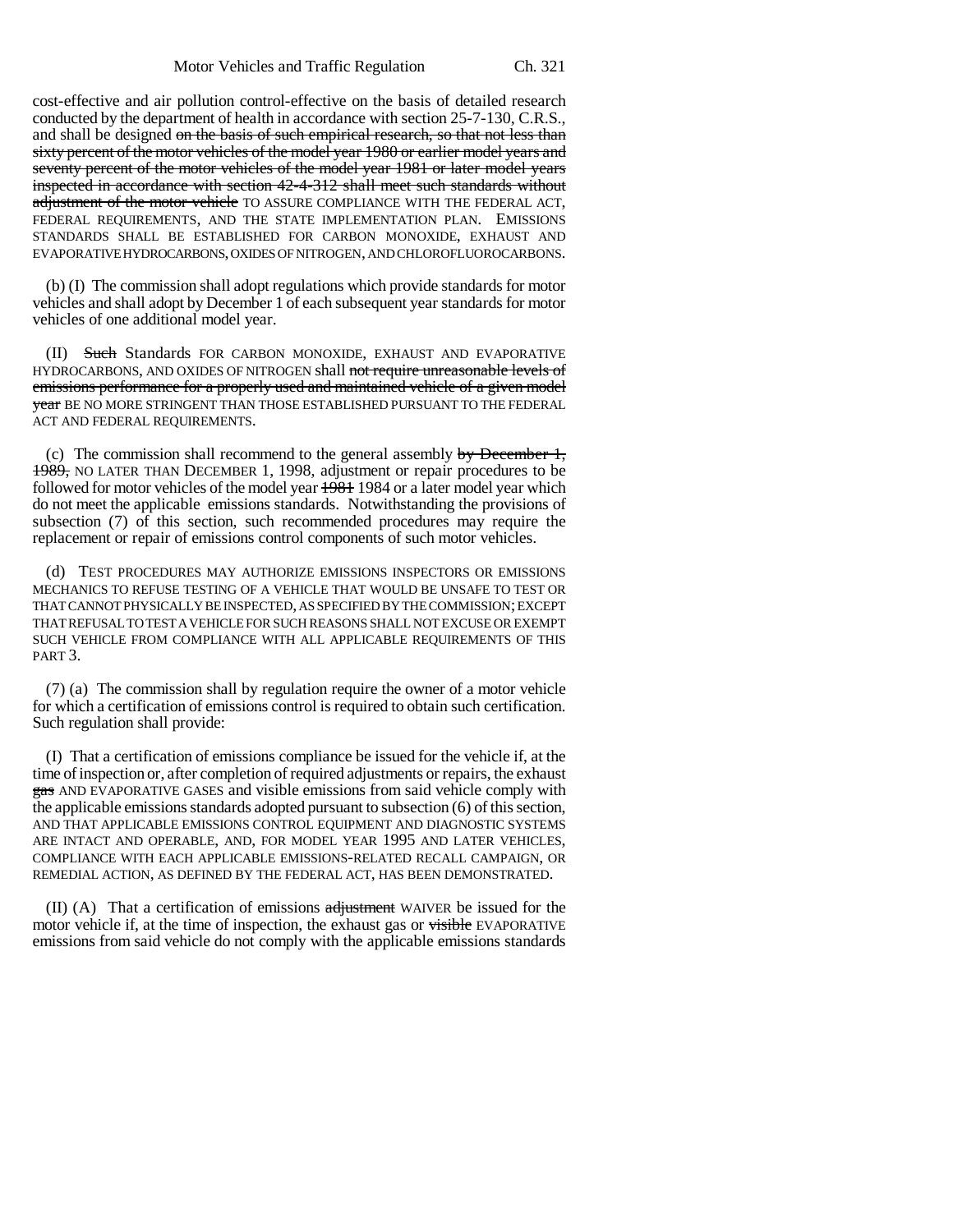but said vehicle is adjusted or repaired to specifications BY A REGISTERED REPAIR TECHNICIAN OR AT A REGISTERED REPAIR FACILITY WITHIN THE ENHANCED PROGRAM AREA, OR AT A LICENSED INSPECTION AND REPAIR STATION WITHIN THE BASIC PROGRAM AREA, WHICHEVER IS APPROPRIATE, TO MOTOR VEHICLE MANUFACTURER SPECIFICATIONS AND REPAIR PROCEDURES as provided by regulation of the commission. Such specifications shall include, if applicable, adjustment of the ignition timing, idle air-fuel mixture, idle speed, fast idle speed, dwell, and any high altitude modifications, or adjustments or repairs approved pursuant to section 215 of the federal "Clean Air Act".

(B) Such specifications shall also require that such motor vehicles be retested for exhaust gas emissions AND EVAPORATIVE EMISSIONS, IF APPLICABLE, after such adjustments or repairs are performed, but, except as provided in section 42-4-312 (1) (c), no motor vehicle shall be required to receive additional repairs, maintenance, or adjustments beyond such specifications or repairs following such retest as a condition for issuance of a certification of emissions adjustment, and the commission shall not require the replacement of any motor vehicle parts as a condition for issuance of a certification of emissions adjustment WAIVER.

(C) A TIME EXTENSION NOT TO EXCEED THE PERIOD OF ONE INSPECTION CYCLE MAY BE GRANTED IN ACCORDANCE WITH COMMISSION REGULATION TO OBTAIN NEEDED REPAIRS ON A VEHICLE IN THE CASE OF ECONOMIC HARDSHIP WHEN WAIVER REQUIREMENTS PURSUANT TO COMMISSION REGULATION HAVE NOT BEEN MET, BUT SUCH EXTENSION MAY BE GRANTED ONLY ONCE PER VEHICLE.

(D) Notwithstanding any provisions of this section, a temporary certificate of emissions control may be issued BY STATE AIR PROGRAM PERSONNEL for vehicles required to be repaired, if such repairs are delayed due to unavailability of needed parts.

(E) The results of the initial test, RETESTS, and final test and of the retest shall be given to the owner of the motor vehicle. and reported to the department of health.

(F) THE ISSUANCE OF TEMPORARY CERTIFICATES SHALL BE ENTERED INTO THE MAIN COMPUTER DATA BASE FOR THE AIR PROGRAM THROUGH THE USE OF ELECTRONIC RECORDS.

(G) THE COMMISSION IS AUTHORIZED TO REDUCE THE EMISSIONS-RELATED REPAIR EXPENDITURE LIMIT ESTABLISHED IN SECTION 42-4-312 (1) (c) (III) FOR HYDROCARBONS AND OXIDES OF NITROGEN IF APPLICABLE FEDERAL REQUIREMENTS ARE MET, AND THE ENVIRONMENTAL PROTECTION AGENCY HAS APPROVED A MAINTENANCE PLAN SUBMITTED BY THE STATE TO ENSURE CONTINUED COMPLIANCE WITH SUCH FEDERAL REQUIREMENTS.

(b) Repealed, L. 84, p. 1080, § 1, effective July 1, 1984.

(c) (I) THE COMMISSION SHALL BY REGULATION PROVIDE THAT NO VEHICLE SHALL BE ISSUED A CERTIFICATE OF EMISSIONS COMPLIANCE OR WAIVER IF EMISSIONS CONTROL EQUIPMENT AND DIAGNOSTIC OR MALFUNCTION INDICATOR SYSTEMS, INCLUDING MICROPROCESSOR CONTROL SYSTEMS, ARE NOT PRESENT, INTACT, AND OPERATIONAL, IF REPAIRS WERE NOT APPROPRIATE AND DID NOT ADDRESS THE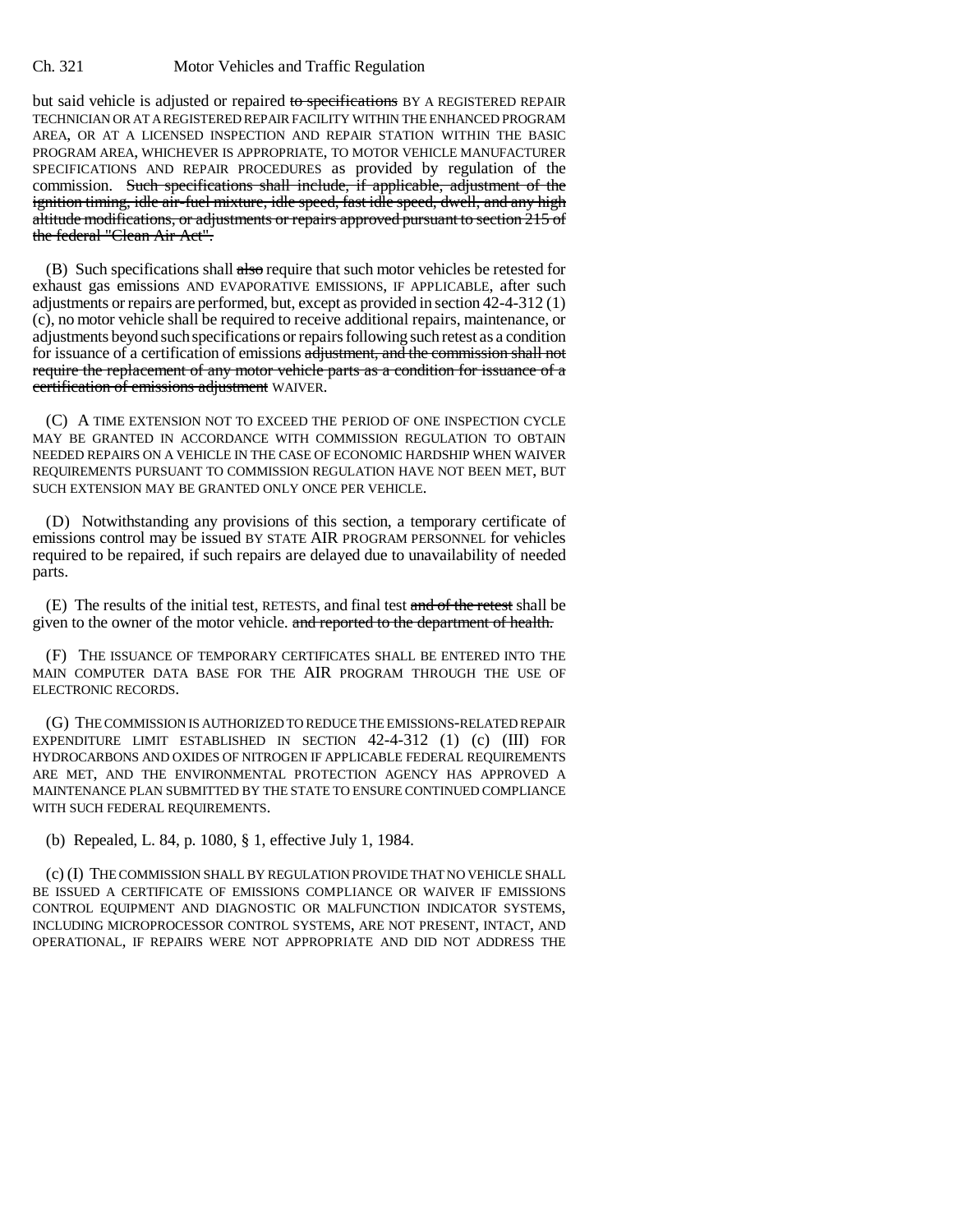REASON FOR THE EMISSIONS FAILURE, OR IF THE VEHICLE EMITS VISIBLE SMOKE.

(II) THE COMMISSION SHALL PROVIDE BY REGULATION THAT NO MODEL YEAR 1995 OR LATER VEHICLE SHALL BE ISSUED A CERTIFICATE OF EMISSIONS CONTROL UNLESS COMPLIANCE WITH EACH APPLICABLE EMISSIONS-RELATED RECALL CAMPAIGN OR REMEDIAL ACTION, AS DEFINED IN THE FEDERAL ACT, HAS BEEN DEMONSTRATED.

(7.1) Repealed, L. 84, p. 1080, § 1, effective July 1, 1984.

(8) The commission may exempt motor vehicles of any make, model, or model year from any of the emissions adjustment specifications adopted pursuant to subparagraph  $(H)$  of paragraph  $(a)$  of subsection  $(7)$  of this section which are inappropriate for said vehicles THE PERIODIC INSPECTION REQUIREMENTS OF SECTION  $42-4-312$ .

(9) (a) (I) The commission shall continuously evaluate the entire automobile inspection and readjustment AIR program TO ENSURE COMPLIANCE WITH THE STATE IMPLEMENTATION PLAN AND FEDERAL LAW. Such evaluation shall be based on continuing research conducted by the department of health in accordance with section 25-7-130, C.R.S. Such evaluation shall include assessments of the cost-effectiveness and air pollution control-effectiveness of the program. The commission shall submit such evaluation and any recommendations for changes in the program to the general assembly by December JULY 1 of each year, and the general assembly shall annually review such evaluation and recommendations and the automobile inspection and readjustment program.

(II) THE COMMISSION SHALL ESTABLISH ON A CASE-BY-CASE BASIS AND PURSUANT TO FINAL ORDER ANY AREA OF A COUNTY INCLUDED IN THE BASIC EMISSIONS PROGRAM AREA PURSUANT TO SECTION 42-4-307(2) WHICH SHALL BE INCORPORATED INTO THE ENHANCED EMISSIONS PROGRAM BECAUSE IT VIOLATES NATIONAL AMBIENT AIR QUALITY STANDARDS ON OR AFTER JANUARY 1, 1996, AS ESTABLISHED BY THE ENVIRONMENTAL PROTECTION AGENCY.

(b) Such evaluation shall include a determination of the number of motor vehicles which fail to meet the applicable emissions standards after the adjustments and repairs required by subsection (7) of this section are made. If the commission finds that a significant number of motor vehicles do not meet the applicable emissions standards after such adjustments or repairs are made, the commission shall develop recommendations designed to improve the air pollution control-effectiveness of the program in a cost-effective manner and shall submit such recommendations to the general assembly as a part of the next evaluation submitted pursuant to paragraph (a) of this subsection (9).

(c) The evaluation to be submitted pursuant to this subsection (9) shall also include an assessment of the methods of controlling or reducing exhaust gas emissions from motor vehicles of the model year 1981 or a later model year which are equipped with microprocessor-based emissions control systems AND ON-BOARD DIAGNOSTIC SYSTEMS. Such evaluation shall include, if necessary for such motor vehicles, the development of more accurate alternative procedures to include the adjustments and repairs specified in subparagraph (II) of paragraph (a) of subsection (7) of this section, and such alternative procedures may require the replacement of inoperative or malfunctioning emissions control components. Such alternative procedures shall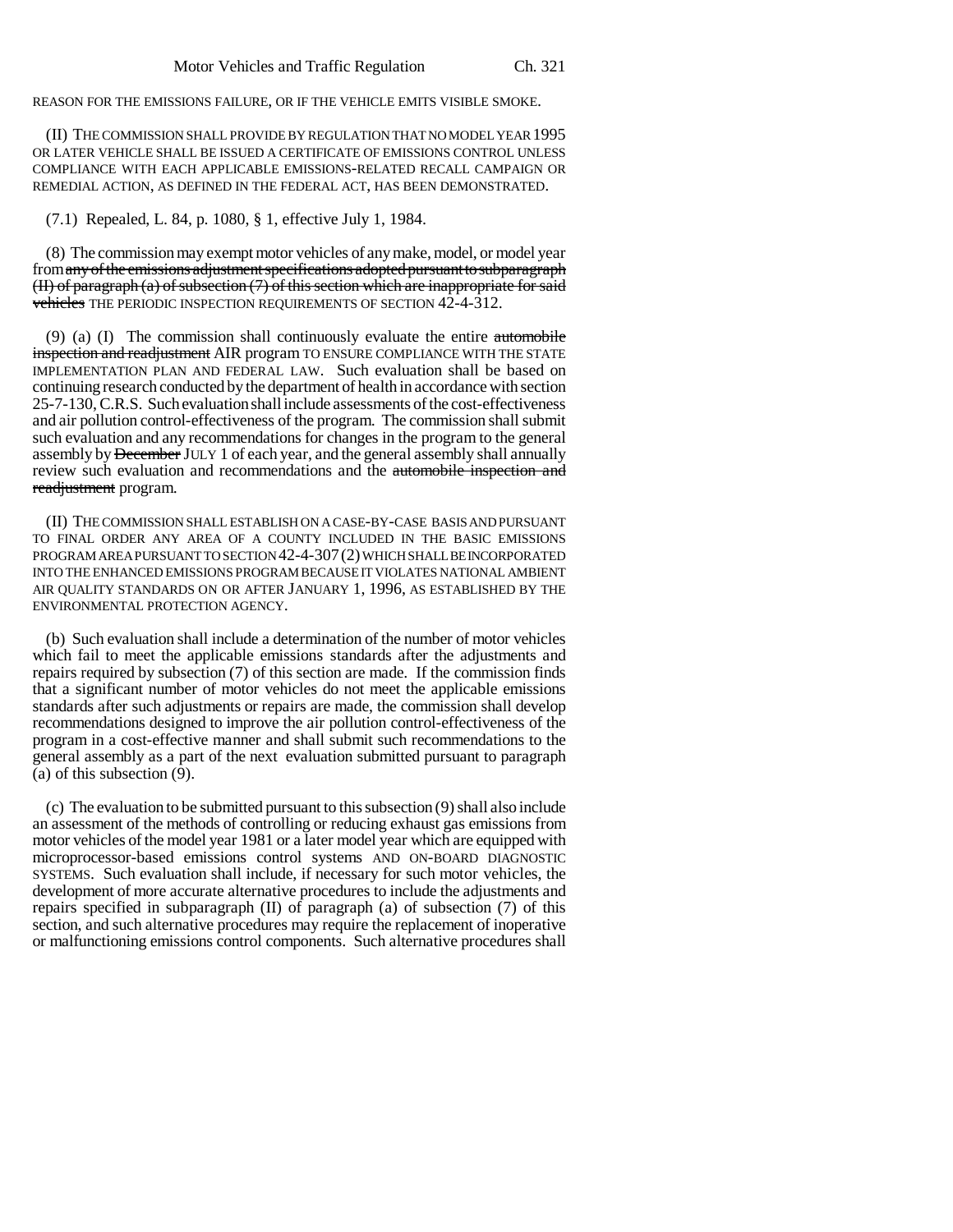be designed to achieve control of exhaust gas emissions from such motor vehicles which is equivalent to OR GREATER THAN the control provided by the inspection and adjustment procedures for motor vehicles of earlier model years PERFORMANCE LEVEL PROVIDED BY PERFORMANCE STANDARDS ESTABLISHED PURSUANT TO THE FEDERAL ACT.

(d) SUCH EVALUATION SHALL ALSO INCLUDE AN ANNUAL ASSESSMENT OF IN-USE VEHICLE EMISSIONS PERFORMANCE LEVELS BY RANDOM TESTING OF A REPRESENTATIVE SAMPLE OF AT LEAST ONE-TENTH OF ONE PERCENT OF THE VEHICLES SUBJECT TO THE ENHANCED EMISSIONS PROGRAM REQUIREMENTS.

(10) The commission shall develop and approve for publication a compilation of high altitude modifications or adjustments and such revisions thereof or supplements thereto as may be necessary THE COMMISSION SHALL DEVELOP AND IMPLEMENT, AND SHALL REVISE AS NECESSARY, INSPECTION PROCEDURES TO DETECT TAMPERING, POOR MAINTENANCE, MIS-FUELING, AND CONTAMINATION OF EMISSIONS CONTROL SYSTEMS TO INCLUDE PROPER OPERATION OF ON-BOARD DIAGNOSTIC SYSTEMS.

 $(11)$  (a) The commission, with the cooperation of the department of health, and the department of revenue, THE CONTRACTOR, AND THE OWNERS OR OPERATORS OF THE INSPECTION AND READJUSTMENT STATIONS, INSPECTION-ONLY FACILITIES, AND MOTOR VEHICLE DEALER TEST FACILITIES, shall implement an ongoing project designed to inform the public concerning the operation of the automobile inspection and readjustment program and the benefits to be derived from such program.

(b) (I) The commission shall, as part of such project and with the cooperation of the department of health, and the department of revenue, THE CONTRACTOR, AND THE OWNERS OR OPERATORS OF THE INSPECTION AND READJUSTMENT STATIONS AND INSPECTION-ONLY FACILITIES prepare a consumer handbook AND CAUSE THE DISTRIBUTION OF CONSUMER PROTECTION INFORMATION for the benefit of the owners of vehicles required to be inspected pursuant to section 42-4-312. The handbook shall explain

(II) THIS INFORMATION SHALL INCLUDE AN EXPLANATION OF the automobile inspection and readjustment program, the owner's responsibilities under the program, the procedures to be followed in performing the inspection, the adjustments and repairs required for vehicles to pass inspection, and the range of estimated costs for such adjustments or repairs and may include information concerning the development of emissions standards, the licensing of stations, inspectors, and mechanics, and such COST EXPENDITURE LIMITS PURSUANT TO SECTION 42-4-312 (1) (c) FOR SUCH ADJUSTMENTS OR REPAIRS, THE AVAILABILITY OF DIAGNOSTIC INFORMATION TO AID REPAIRS, AND A LISTING OF REGISTERED REPAIR FACILITIES AND TECHNICIANS, AND THE PACKAGE MAY INCLUDE INFORMATION ON other aspects of the program as the commission determines to be appropriate.

(c) In addition to distribution of such handbook INFORMATION, the commission shall actively seek the assistance of the electronic and print media in communicating such information to the public and shall utilize such other means and manners of disseminating the information as are likely to effectuate the purpose of such THE program.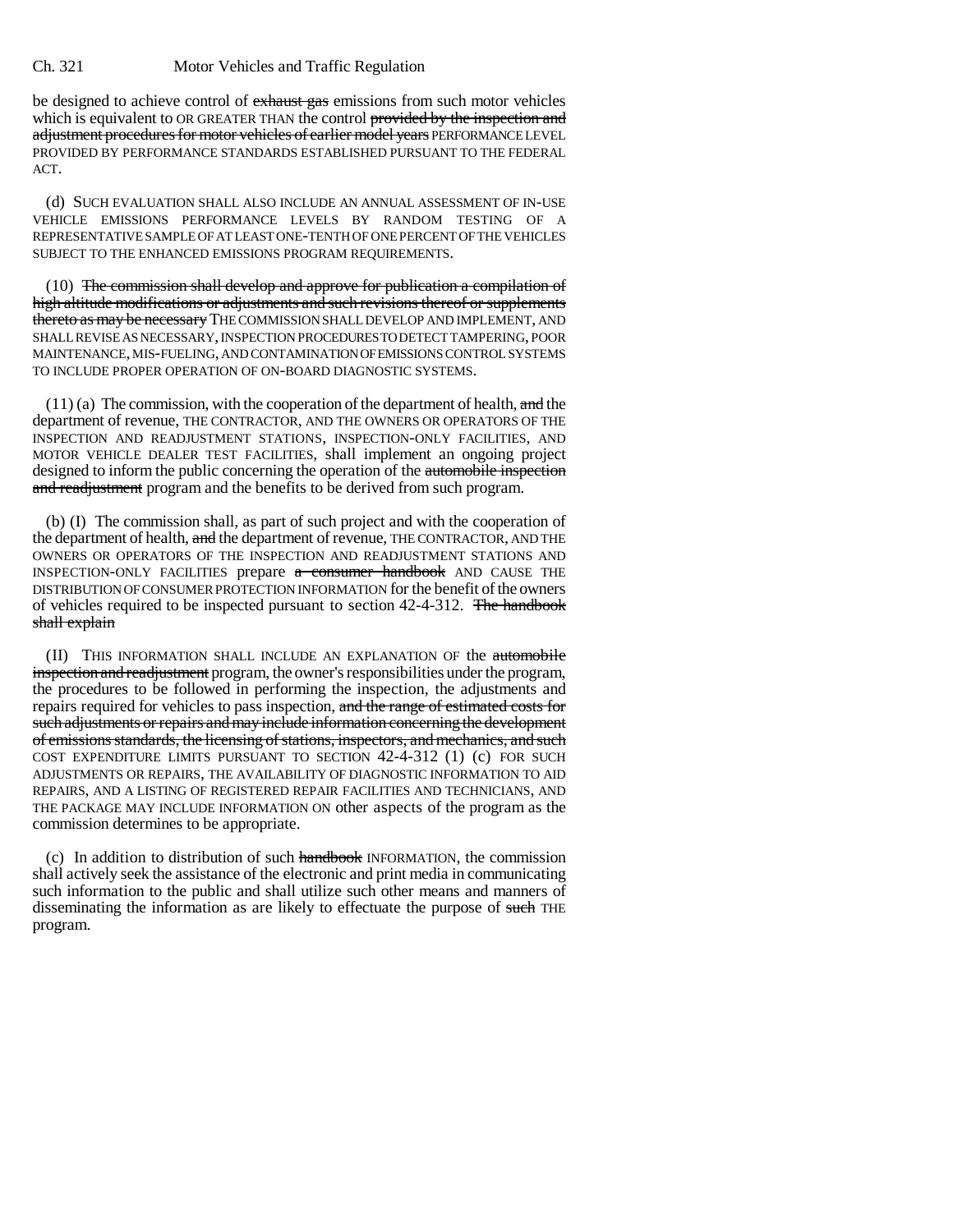(12) (a) The commission, with the cooperation of the executive director OF THE DEPARTMENT OF HEALTH, shall conduct or cause to be conducted research concerning the presence of pollutants in the ambient air, which research shall include continuous monitoring of ambient air quality AND MODELING OF SOURCES CONCERNING THEIR IMPACTS ON AIR QUALITY. Such research shall separately identify pollutants in the ambient air which originate from motor vehicle exhaust gas emissions and shall identify, quantify, and evaluate the ambient air quality benefit derived from the automobile inspection and readjustment program, from the federal new motor vehicle exhaust emissions standards, AND from reductions CHANGES in vehicle miles travelled due to reduced availability or increased price of gasoline, and from reductions in vehicle miles travelled achieved due to ECONOMIC OR other factors. Each such evaluation shall be reported separately to assess the air pollution control effectiveness and cost effectiveness of the pollution control strategy. and only actual ambient air monitoring data shall be used in such evaluation. The commission shall annually report the results of such research and evaluations by December 1 to the general assembly and to the governor.

(b) (I) THE COMMISSION WITH THE COOPERATION OF THE DEPARTMENT OF HEALTH SHALL CAUSE TO BE CONDUCTED A PILOT STUDY OF THE FEASIBILITY AND COSTS OF IMPLEMENTING REMOTE SENSING EMISSIONS DETECTION TECHNOLOGY AS A POTENTIAL SUPPLEMENTAL MAINTENANCE STRATEGY FOR AREAS THAT HAVE ATTAINED APPLICABLE STANDARDS. THIS PILOT STUDY SHALL BE CONDUCTED IN THE METROPOLITAN GREELEY, WELD COUNTY AREA WITH RESULTS AND RECOMMENDATIONS TO BE MADE AVAILABLE IN JANUARY, 1998.

(II) THE EXECUTIVE DIRECTOR OF THE DEPARTMENT OF HEALTH IS AUTHORIZED TO ENTER INTO AN AGREEMENT WITH A CONTRACTOR IN ACCORDANCE WITH SECTION 42-4-309.5 (11) (a) FOR THE PURCHASE OF EQUIPMENT AND ANY ASSISTANCE NECESSARY FOR THIS STUDY.

(13) Effective July 1, 1981, the commission shall adopt rules and regulations, as necessary, to insure the continued implementation of portions of the AIR program affected by the elimination of the annual motor vehicle safety inspection. Any such rules and regulations shall be consistent with the provisions of section 24-4-103 (8) (a), C.R.S. THE COMMISSION SHALL IDENTIFY VEHICLE POPULATIONS CONTRIBUTING SIGNIFICANTLY TO AMBIENT POLLUTION INVENTORIES UTILIZING MOBILE SOURCE COMPUTER MODELS APPROVED BY THE ENVIRONMENTAL PROTECTION AGENCY. THE COMMISSION SHALL DEVELOP AND IMPLEMENT MORE STRINGENT OR FREQUENT, OR BOTH, INSPECTION CRITERIA FOR THOSE VEHICLES WITH SUCH SIGNIFICANT POLLUTION CONTRIBUTIONS.

(14) (a) CONSISTENT WITH SECTION 42-4-308, THE COMMISSION SHALL PROMULGATE TECHNICAL RULES AND REGULATIONS GOVERNING QUALITY CONTROL AND AUDIT PROCEDURES TO BE PERFORMED BY THE DEPARTMENT OF REVENUE AS PROVIDED IN SECTION 42-4-308.SUCH REGULATIONS SHALL ADDRESS ALL TECHNICAL ASPECTS OF PROGRAM OVERSIGHT AND QUALITY ASSURANCE TO INCLUDE COVERT AND OVERT PERFORMANCE AUDITS AND STATE IMPLEMENTATION PLAN COMPLIANCE.

(b) TO ENSURE COMPLIANCE WITH THE STATE IMPLEMENTATION PLAN AND FEDERAL REQUIREMENTS THE COMMISSION SHALL PROMULGATE TECHNICAL RULES AND REGULATIONS TO ADDRESS MOTOR VEHICLE FLEET AND MOTOR VEHICLE DEALER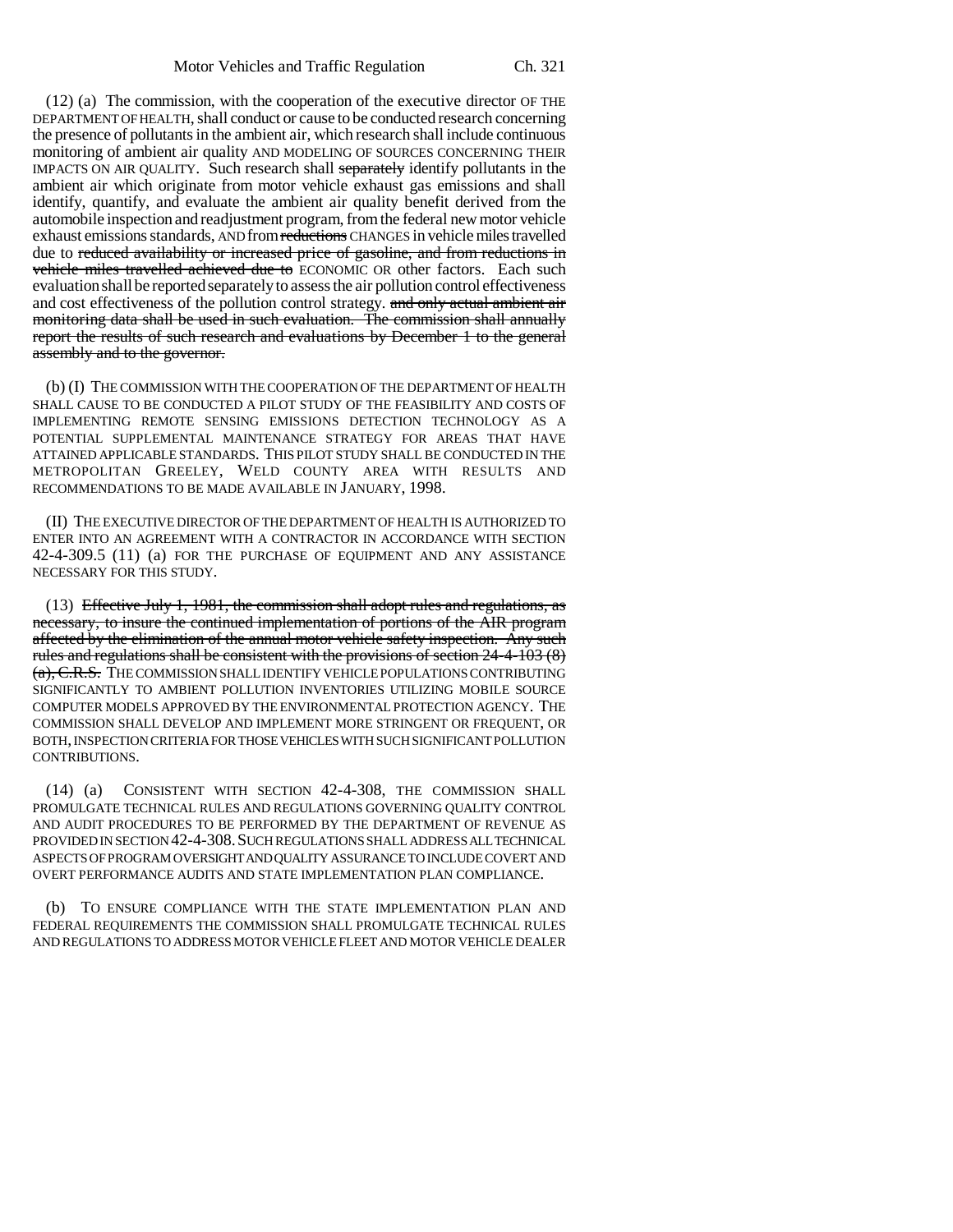INSPECTION PROTOCOL AND QUALITY CONTROL AND AUDIT PROCEDURES.

(15) THE COMMISSION SHALL PROVIDE FOR ADDITIONAL ENFORCEMENT OF THE INSPECTION PROGRAMS BY ENCOURAGING THE ADOPTION OF LOCAL ORDINANCES AND ACTIVE PARTICIPATION BY LOCAL LAW ENFORCEMENT PERSONNEL, PARKING CONTROL, AND CODE ENFORCEMENT OFFICERS AGAINST VEHICLES SUSPECTED TO BE OUT OF COMPLIANCE WITH INSPECTION REQUIREMENTS.

(16) (a) (I) THE COMMISSION SHALL PROMULGATE RULES AND REGULATIONS GOVERNING THE ISSUANCE OF EMISSIONS-RELATED REPAIR WAIVERS CONSISTENT WITH SECTION 42-4-312.

(II) WITHIN THE ENHANCED PROGRAM AREA WAIVERS SHALL ONLY BE ISSUED BY AUTHORIZED STATE PERSONNEL AND ENHANCED INSPECTION CENTER PERSONNEL SPECIFICALLY AUTHORIZED BY THE EXECUTIVE DIRECTOR.

(b) THE ISSUANCE OF ALL WAIVERS SHALL BE CONTROLLED AND ACCOUNTABLE TO THE MAIN COMPUTER DATABASE FOR THE AIR PROGRAM BY ELECTRONIC RECORD TO ENSURE THAT MAXIMUM ALLOWABLE WAIVER RATE LIMITS FOR BOTH PROGRAM TYPES, AS DEFINED BY THE FEDERAL ACT, ARE NOT EXCEEDED.

(17) FOR THE ENHANCED EMISSIONS PROGRAM, THE COMMISSION SHALL PROMULGATE RULES AND REGULATIONS ESTABLISHING A NETWORK OF ENHANCED INSPECTION CENTERS AND INSPECTION-ONLY FACILITIES WITHIN THE ENHANCED EMISSIONS PROGRAM AREA CONSISTENT WITH THE FOLLOWING:

(a) (I) OWNERS, OPERATORS, AND EMPLOYEES OF ENHANCED INSPECTION CENTERS AND INDEPENDENT INSPECTION-ONLY FACILITIES WITHIN THE ENHANCED PROGRAM AREA ARE PROHIBITED FROM ENGAGING IN ANY MOTOR VEHICLE REPAIR, SERVICE, PARTS SALES, OR THE SALE OR LEASING OF MOTOR VEHICLES AND ARE PROHIBITED FROM REFERRING VEHICLE OWNERS TO PARTICULAR PROVIDERS OF MOTOR VEHICLE REPAIR SERVICES; EXCEPT THAT MINOR REPAIR OF COMPONENTS DAMAGED BY CENTER OR FACILITY PERSONNEL DURING INSPECTION AT THE CENTER OR FACILITY, SUCH AS THE RECONNECTION OF HOSES, VACUUM LINES, OR OTHER MEASURES PURSUANT TO COMMISSION REGULATION THAT REQUIRE NO MORE THAN FIVE MINUTES TO COMPLETE, MAY BE UNDERTAKEN AT NO CHARGE TO THE VEHICLE OWNER OR OPERATOR IF AUTHORIZED.

(II) THE OPERATION OF A MOTOR VEHICLE DEALER TEST FACILITY SHALL NOT BE CONSIDERED TO BE ENGAGING IN ANY MOTOR VEHICLE REPAIR SERVICE, PARTS SALES, OR THE SALE OR LEASING OF MOTOR VEHICLES BY A MEMBER OF THE STATE TRADE ASSOCIATION OPERATING SUCH MOTOR VEHICLE DEALER TEST FACILITY.

(b) OWNERS, OPERATORS, AND EMPLOYEES OF ENHANCED INSPECTION CENTERS SHALL ENSURE MOTORISTS AND OTHER AFFECTED PARTIES REASONABLE CONVENIENCE. INSPECTION SERVICES SHALL BE AVAILABLE PRIOR TO, DURING, AND AFTER NORMAL BUSINESS HOURS ON WEEKDAYS, AND AT LEAST FIVE HOURS ON A WEEKEND DAY.

(c) OWNERS, OPERATORS, AND EMPLOYEES OF ENHANCED INSPECTION CENTERS SHALL TAKE APPROPRIATE ACTIONS, SUCH AS OPENING ADDITIONAL LANES, TO AVOID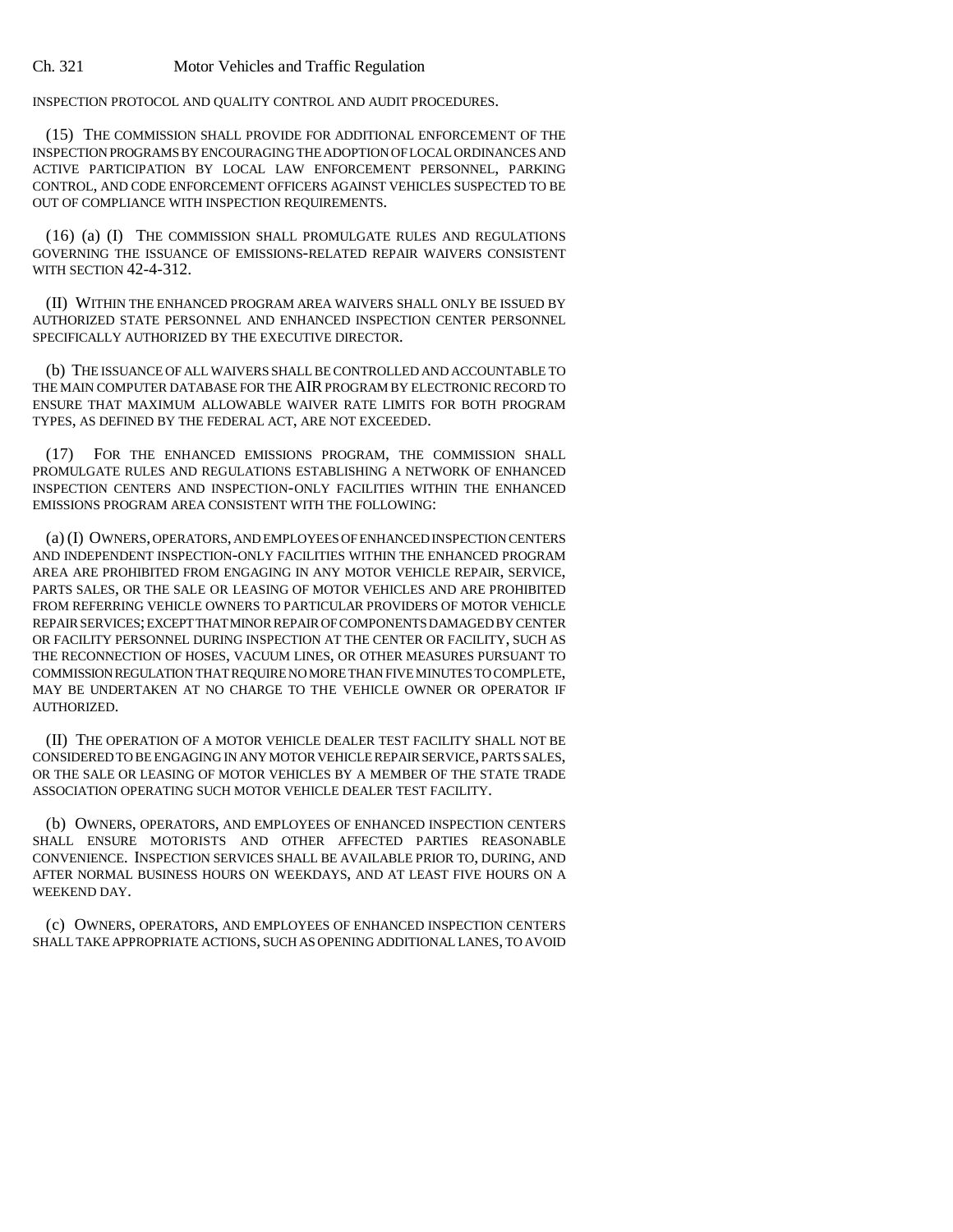EXCEEDING AVERAGE MOTORIST WAIT TIMES OF GREATER THAN FIFTEEN MINUTES BY DESIGNING OPTIMIZED SINGLE- OR MULTI-LANE HIGH-VOLUME THROUGHPUT SYSTEMS.

(d) OWNERS OR OPERATORS OF ENHANCED INSPECTION CENTERS MAY DEVELOP, AND ARE ENCOURAGED TO DEVELOP, AND IMPLEMENT ALTERNATE STRATEGIES INCLUDING BUT NOT LIMITED TO OFF-PEAK PRICING TO REDUCE END-OF-THE-MONTH WAIT TIMES.

(e) (I) THE NETWORK OF ENHANCED INSPECTION CENTERS SHALL BE LOCATED TO PROVIDE ADEQUATE COVERAGE AND CONVENIENCE. AT LEAST EIGHTY PERCENT OF THE POPULATION SHALL BE WITHIN AN AVERAGE OF FIVE MILES OF AN ENHANCED INSPECTION CENTER, AND AT LEAST NINETY-FIVE PERCENT OF THE POPULATION SHALL BE WITHIN AN AVERAGE OF TWELVE MILES OF AN ENHANCED INSPECTION CENTER.

(II) DEMOGRAPHIC STUDIES SHALL BE PERFORMED BY THE CONTRACTOR OR CONTRACTORS, COMPARED TO THAT OF THE STATE DEMOGRAPHER, AND USED BY THE COMMISSION IN ESTABLISHING CENTER LOCATION REQUIREMENTS TO ENSURE THAT SITING REFLECTS DENSITY AND DISTRIBUTION OF CENSUS POPULATIONS.

(III) A SEPARATE DEMOGRAPHIC ANALYSIS SHALL BE DONE FOR BOULDER COUNTY AND DOUGLAS COUNTY. THE CONVENIENCE FACTORS SET FORTH IN PARAGRAPHS (b), (c), AND (d) OF THIS SUBSECTION (17) SHALL BE APPLIED SEPARATELY TO BOULDER COUNTY AND DOUGLAS COUNTY.

(IV) LOCAL JURISDICTIONS AND THE DEPARTMENT OF REVENUE SHALL BE CONSULTED TO OPTIMIZE DEMOGRAPHIC ANALYSIS.

(f) WITHIN THE ENHANCED EMISSIONS PROGRAM AREA THE COMMISSION SHALL PROVIDE FOR THE OPERATION OF LICENSED INSPECTION-ONLY FACILITIES. APPLICABLE FACILITY AND INSPECTOR LICENSING, INSPECTION PROCEDURES, AND CRITERIA SHALL BE PURSUANT TO RULE AND REGULATION OF THE COMMISSION AND COMPLIANCE WITH FEDERAL REQUIREMENTS. INSPECTION-ONLY FACILITIES SHALL BE AUTHORIZED TO PROVIDE INSPECTION SERVICES FOR ALL CLASSES OF MOTOR VEHICLES AS DEFINED IN SECTION 42-4-307 (17) OF THE MODEL YEAR 1980 AND OLDER. INSPECTION-ONLY OWNERS OR OPERATORS, OR BOTH, SHALL COMPLY WITH PARAGRAPH (a) OF THIS SUBSECTION (17).

(18) FOR THE BASIC EMISSIONS PROGRAM, INSPECTION STATIONS WITHIN THE BASIC EMISSIONS PROGRAM AREA WHICH ARE LICENSED IN ACCORDANCE WITH SECTION 42-4-310 MAY CONDUCT INSPECTIONS OR PROVIDE MOTOR VEHICLE REPAIRS AS WELL AS OFFER EMISSIONS INSPECTION SERVICES.

(19) THE COMMISSION SHALL GIVE AT LEAST SIXTY DAYS' NOTICE TO THE EXECUTIVE DIRECTOR PRIOR TO CONDUCTING ANY RULE-MAKING HEARING PURSUANT TO THIS ARTICLE, EXCEPT WHERE THE COMMISSION FINDS THAT AN EMERGENCY EXISTS UNDER SECTION 24-4-103 (6), C.R.S. THE EXECUTIVE DIRECTOR SHALL PARTICIPATE AS A PARTY IN ANY SUCH HEARING. PRIOR TO PROMULGATING ANY RULE UNDER THIS ARTICLE, THE COMMISSION SHALL CONSIDER THE POTENTIAL BUDGETARY AND PERSONNEL IMPACTS ANY SUCH RULE MAY HAVE ON THE DEPARTMENT OF REVENUE.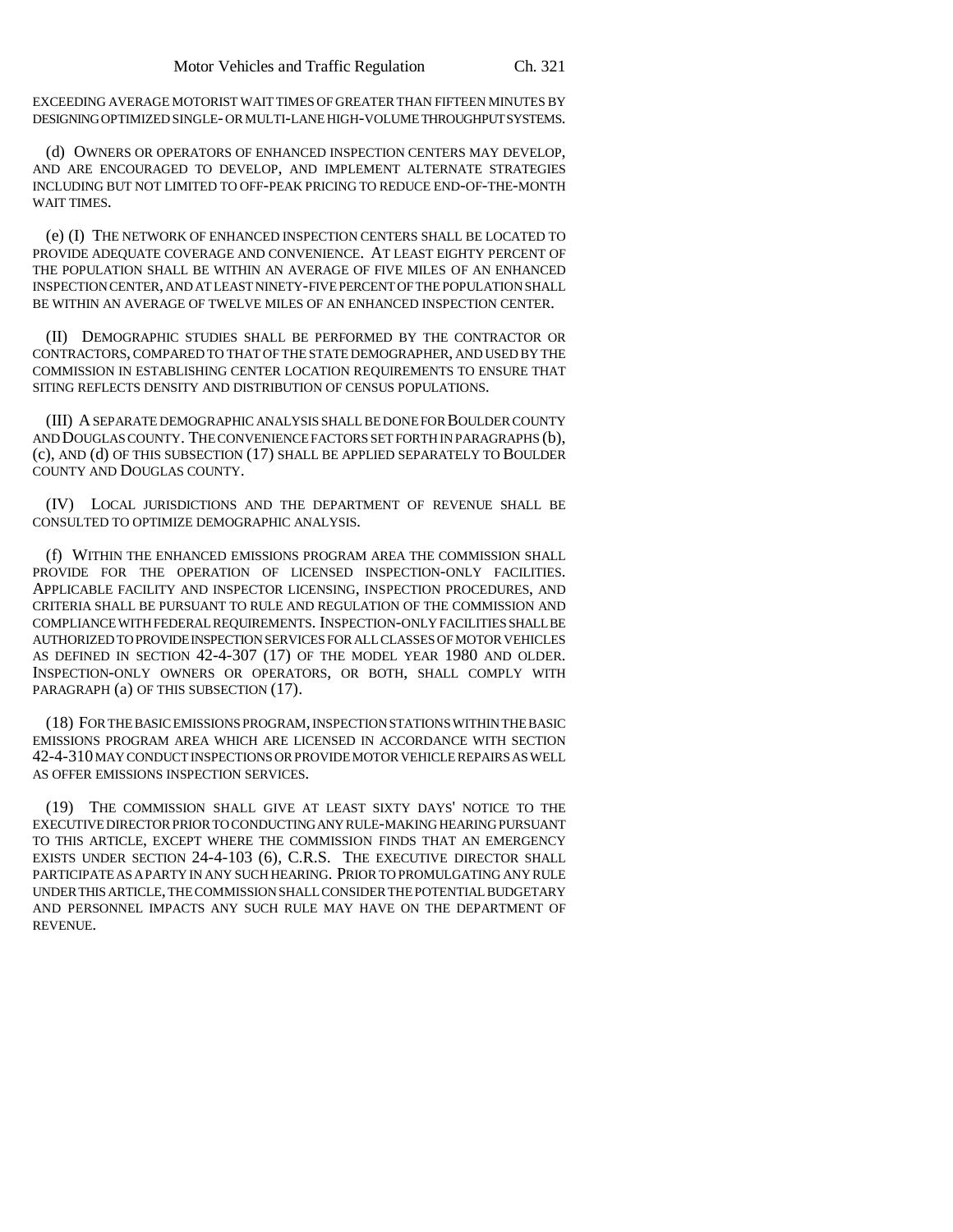(20) (a) THE COMMISSION SHALL DEVELOP AND MAINTAIN A SMALL BUSINESS TECHNICAL ASSISTANCE PROGRAM THROUGH THE AUTOMOBILE INSPECTION AND REPAIR PROGRAM TO PROVIDE INFORMATION AND TO AID AUTOMOTIVE BUSINESSES AND TECHNICIANS. AS AN ELEMENT OF THIS PROGRAM, THE COMMISSION SHALL DEVELOP A VOLUNTARY PROGRAM FOR THE TRAINING OF REGISTERED REPAIR TECHNICIANS, TO BE FUNDED BY TUITION CHARGED TO THE PARTICIPANTS, UNLESS FEDERAL OR PRIVATE FUNDS ARE MADE AVAILABLE FOR SUCH TRAINING.

(b) FOR THE ENHANCED EMISSIONS PROGRAM, THE COMMISSION SHALL PROVIDE FOR THE VOLUNTARY REGISTRATION OF REPAIR FACILITIES AND REPAIR TECHNICIANS WITHIN THE ENHANCED EMISSIONS PROGRAM AREA. EMISSIONS-RELATED REPAIR EFFECTIVENESS SHALL BE MONITORED AND PERIODICALLY REPORTED TO PARTICIPATING FACILITIES AND TECHNICIANS. TECHNICAL ASSISTANCE SHALL BE PROVIDED TO THOSE REPAIR TECHNICIANS AND REPAIR FACILITIES NEEDING IMPROVEMENT IN REPAIR EFFECTIVENESS. THE COMMISSION SHALL REQUIRE THAT EMISSIONS-RELATED REPAIR EFFECTIVENESS INFORMATION REGARDING REGISTERED REPAIR FACILITIES BE MADE AVAILABLE TO THE PUBLIC.

(21) (a) THE COMMISSION SHALL INVESTIGATE AND DEVELOP OTHER SUPPLEMENTAL OR ALTERNATIVE MOTOR VEHICLE RELATED EMISSIONS REDUCTION STRATEGIES, INCLUDING BUT NOT LIMITED TO "CASH FOR CLUNKERS", WHICH MAY COMPLEMENT OR ENHANCE THE PERFORMANCE OF THE AIR PROGRAM. SUCH STRATEGIES MUST BE CREDITABLE UNDER THE STATE IMPLEMENTATION PLAN AND BE PROVEN COST-EFFECTIVE.

(b) A STUDY OF A "CASH FOR CLUNKERS" PROGRAM SHALL BE COMPLETED NO LATER THAN DECEMBER 1, 1994. THE RESULTS OF SUCH STUDY SHALL BE REPORTED TO THE GENERAL ASSEMBLY BY JANUARY 5,1995, FOR POSSIBLE LEGISLATIVE ACTION IN THE 1995 REGULAR SESSION OF THE GENERAL ASSEMBLY.

(22) THE COMMISSION SHALL DEVELOP RULES AND REGULATIONS WITH RESPECT TO EMISSIONS INSPECTION PROCEDURES AND STANDARDS OF MOTOR VEHICLES WHICH OPERATE ON ALTERNATIVE MOTOR FUELS INCLUDING BUT NOT LIMITED TO COMPRESSED NATURAL GAS, LIQUID PETROLEUM GAS, METHANOL, AND ETHANOL. SUCH RULES AND REGULATIONS SHALL BE DEVELOPED FOR BOTH THE BASIC EMISSIONS PROGRAM AND THE ENHANCED EMISSIONS PROGRAM. THE COMMISSION SHALL EVALUATE WHETHER DUAL FUEL MOTOR VEHICLES SHOULD BE INSPECTED ON BOTH FUELS AND WHETHER SUCH VEHICLES SHALL BE CHARGED FOR ONE OR TWO INSPECTIONS.

**SECTION 16.** 42-4-309.5, Colorado Revised Statutes, 1984 Repl. Vol., as amended, is amended to read:

**42-4-309.5. Powers and duties of the department of health - division of administration - automobile inspection and readjustment program - basic emissions program - enhanced emissions program.** (1) The executive director of the department of health, referred to in this section as the "executive director" DIVISION shall establish and provide for the operation of a system, which may include a telephone answering service, to answer questions concerning the automobile inspection and readjustment program PROGRAMS from EMISSIONS INSPECTORS, emissions mechanics, REPAIR TECHNICIANS, and the public.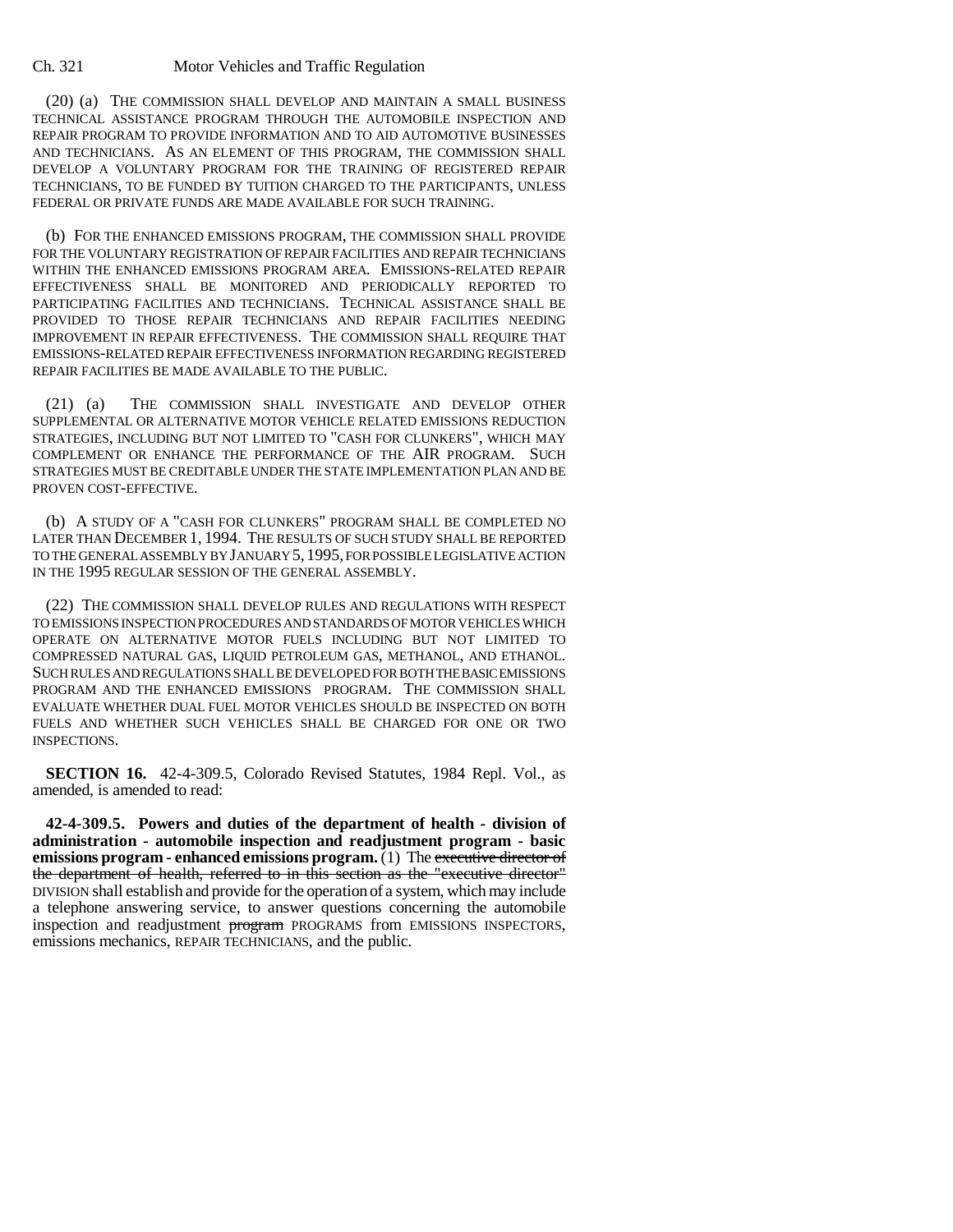(2) The executive director DIVISION shall administer the licensing test for emission EMISSIONS INSPECTORS, EXCEPT FOR SUCH INSPECTORS AT ENHANCED INSPECTION CENTERS, AND EMISSIONS mechanics AND SHALL OVERSEE TRAINING.

(3) (a) The executive director may DIVISION SHALL establish and operate such technical or administrative centers as may be necessary for the proper administration AND ONGOING SUPPORT of the automobile inspection and readjustment program, FOR ENHANCED INSPECTION CENTERS, FOR THE SMALL BUSINESS TECHNICAL ASSISTANCE PROGRAM, and for the state smoking vehicle programs provided for in sections 18-13-110, 25-7-130 (5), 42-4-319, and 42-4-320, C.R.S., AND FOR AFFECTED MOTORISTS. THE DIVISION IS AUTHORIZED TO ENTER INTO A CONTRACT OR SERVICE AGREEMENT IN ACCORDANCE WITH PARAGRAPH (a) OF SUBSECTION (11) OF THIS SECTION FOR THIS PURPOSE.

(b) Repealed, L. 86, p. 1178, § 5, effective July 1, 1987.

(4) Repealed, L. 85, p. 1368, § 46, effective June 28, 1985.

(5) THE DIVISION SHALL DEVELOP AND RECOMMEND TO THE COMMISSION, AS NECESSARY, VEHICLE EMISSIONS INSPECTION PROCEDURE REQUIREMENTS TO ENSURE COMPLIANCE WITH THE STATE IMPLEMENTATION PLAN AND THE FEDERAL ACT.

(6) THE DIVISION SHALL IDENTIFY AND RECOMMEND TO THE COMMISSION, AS NECESSARY, REVISIONS TO VEHICLE ELIGIBILITY AND THE SCHEDULE OF INSPECTION FREQUENCY.

(7) (a) (I) THE DIVISION SHALL ADMINISTER, IN ACCORDANCE WITH FEDERAL REQUIREMENTS, THE ON-ROAD REMOTE SENSING PROGRAM WHICH SHALL INCLUDE THE MEASUREMENT OF AT LEAST FIVE-TENTHS OF ONE PERCENT OF THE VEHICLES REQUIRED TO PARTICIPATE IN THE ENHANCED EMISSIONS PROGRAM ANNUALLY.

(II) PURSUANT TO COMMISSION RULE AND BASED ON CONFIRMATORY TESTS AT AN EMISSIONS TECHNICAL CENTER WHICH IDENTIFY SUCH VEHICLES AS EXCEEDING APPLICABLE EMISSIONS STANDARDS, OFF-CYCLE REPAIRS MAY BE REQUIRED FOR NONCOMPLYING VEHICLES.

(b) ADDITIONAL STUDIES OF THE FEASIBILITY AND APPROPRIATENESS OF ON-ROAD REMOTE SENSING TECHNOLOGY AS A POTENTIAL EMISSIONS CONTROL STRATEGY SHALL BE PURSUED AS AVAILABLE FUNDING PERMITS.

(c) THE DIVISION IS AUTHORIZED TO ENTER INTO A CONTRACT OR SERVICE AGREEMENT IN ACCORDANCE WITH PARAGRAPH (a) OF SUBSECTION (11) OF THIS SECTION FOR THE PURPOSE OF THIS SUBSECTION (7).

(8) THE DIVISION SHALL MONITOR AND PERIODICALLY REPORT TO THE COMMISSION ON THE PERFORMANCE OF THE MOBILE SOURCES STATE IMPLEMENTATION PLAN PROVISIONS AS THEY PERTAIN TO THE BASIC EMISSIONS PROGRAM AREA AND THE ENHANCED EMISSIONS PROGRAM AREA.

(9) (a) THE DIVISION SHALL ADMINISTER THE EMISSIONS INSPECTOR, EMISSIONS MECHANIC, AND REPAIR TECHNICIAN QUALIFICATION AND PERIODIC REQUALIFICATION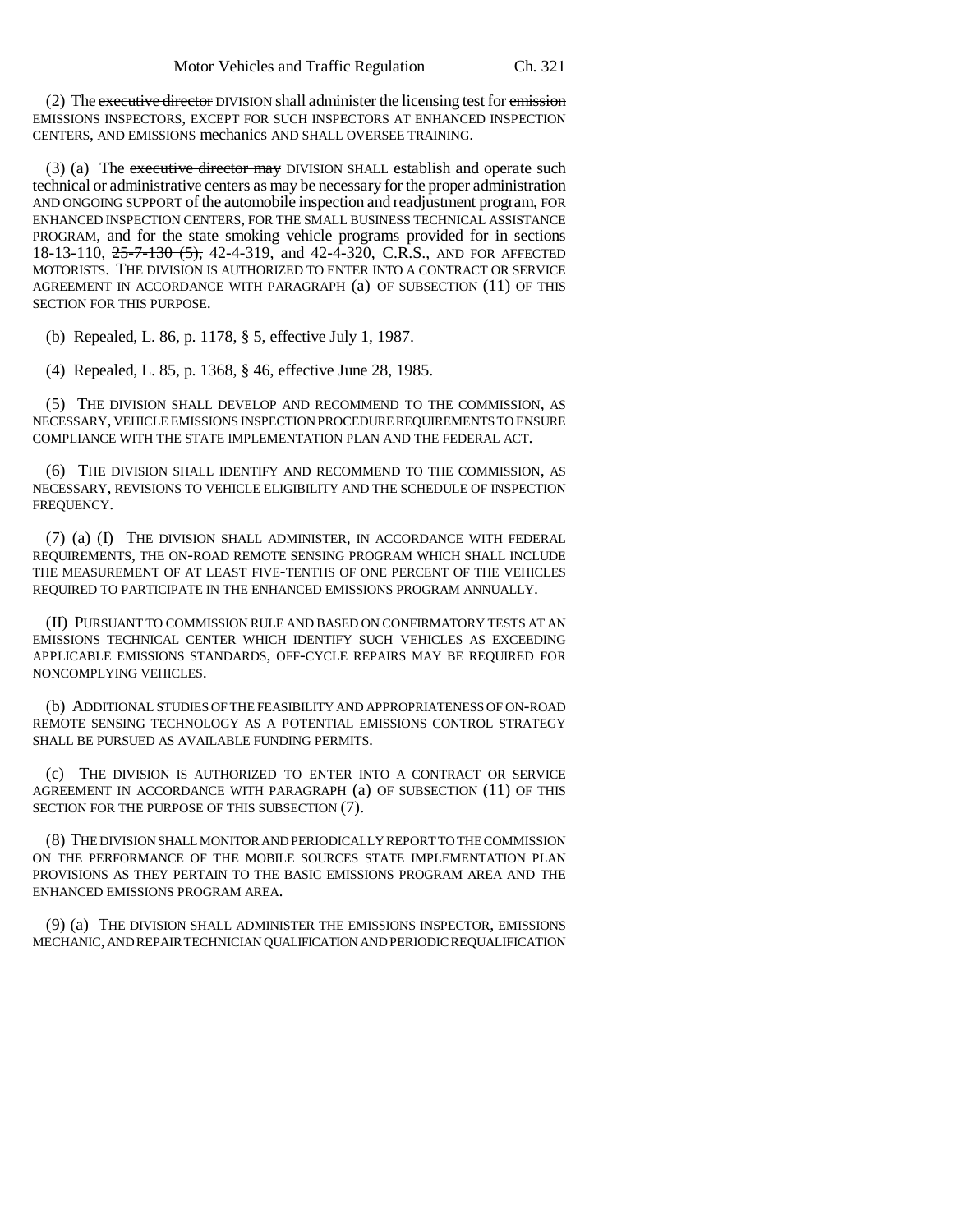PROCEDURES, IF APPLICABLE, AND REMEDIAL TRAINING PROVISIONS IN A MANNER CONSISTENT WITH DEPARTMENT OF REVENUE ENFORCEMENT ACTIVITIES.

(b) THE DIVISION, IN CONSULTATION WITH THE EXECUTIVE DIRECTOR, IS AUTHORIZED TO BRING ENFORCEMENT ACTIONS IN ACCORDANCE WITH ARTICLE 7 OF TITLE 25, C.R.S., FOR VIOLATIONS OF REGULATIONS PROMULGATED PURSUANT TO SECTION 42-4-309 WHICH WOULD CAUSE VIOLATIONS OF THE STATE IMPLEMENTATION PLAN.

(10) THE DIVISION SHALL MAINTAIN INSPECTION DATA FROM THE AIR PROGRAM PURSUANT TO THE FEDERAL ACT. DATA ANALYSIS AND REPORTING SHALL BE SUBMITTED TO THE COMMISSION BY THE DEPARTMENTS OF HEALTH AND REVENUE BY JULY 1 OF EACH YEAR FOR THE PERIOD OF JANUARY THROUGH DECEMBER OF THE PREVIOUS YEAR. DATA ANALYSIS, STATE IMPLEMENTATION PLAN COMPLIANCE, AND PROGRAM PERFORMANCE REPORTING SHALL BE SUBMITTED TO THE ENVIRONMENTAL PROTECTION AGENCY BY THE DEPARTMENT OF HEALTH BY JULY 1 OF EACH YEAR FOR THE PERIOD OF JANUARY THROUGH DECEMBER OF THE PREVIOUS YEAR. THE DIVISION SHALL DEVELOP AND MAINTAIN THE DATA PROCESSING SYSTEM NECESSARY FOR THE AIR PROGRAM IN COMPLIANCE WITH FEDERAL REPORTING REQUIREMENTS.

(11) (a) FOR THE ENHANCED EMISSIONS PROGRAM, THE DEPARTMENT OF HEALTH AND THE EXECUTIVE DIRECTOR ARE AUTHORIZED TO ENTER INTO A CONTRACT OR SERVICE AGREEMENT WITH A CONTRACTOR TO PROVIDE INSPECTION SERVICES AT ENHANCED INSPECTION CENTERS FOR VEHICLES REQUIRED TO BE INSPECTED PURSUANT TO SECTION 42-4-312 WITHIN THE ENHANCED PROGRAM AREA. ANY SUCH CONTRACT OR SERVICE AGREEMENT SHALL INCLUDE SUCH TERMS AND CONDITIONS AS ARE NECESSARY TO ENSURE THAT SUCH CONTRACTOR WILL OPERATE ANY SUCH ENHANCED INSPECTION CENTER IN COMPLIANCE WITH THIS ARTICLE AND THE FEDERAL ACT. ANY SUCH CONTRACT OR SERVICE AGREEMENT SHALL ALSO INCLUDE PROVISIONS ESTABLISHING LIQUIDATED DAMAGES AND PENALTIES FOR FAILURE TO COMPLY WITH THE TERMS AND CONDITIONS OF THE CONTRACT AND SHALL BE IN ACCORDANCE WITH REGULATIONS ADOPTED BY THE COMMISSION.

(b) UPON APPROVAL BY THE DEPARTMENT OF HEALTH AND THE EXECUTIVE DIRECTOR, THE CONTRACTOR SHALL PROVIDE INSPECTION SERVICES FOR VEHICLES WITHIN THE ENHANCED PROGRAM AREA REQUIRED TO BE INSPECTED PURSUANT TO SECTION 42-4-312.

(12) THE DEPARTMENT OF HEALTH SHALL CONDUCT STUDIES ON THE DEVELOPMENT, EFFECTIVENESS, AND COST OF EVOLVING TECHNOLOGIES IN MOBILE SOURCE EMISSION INSPECTION FOR CONSIDERATION BY MARCH, 1994, AND BIENNIALLY THEREAFTER. SUCH STUDIES SHALL BE REPORTED TO THE HEALTH, WELFARE, AND INSTITUTIONS COMMITTEES OF THE SENATE AND HOUSE OF REPRESENTATIVES AND TO THE TRANSPORTATION COMMITTEE OF THE SENATE AND TO THE TRANSPORTATION AND ENERGY COMMITTEE OF THE HOUSE OF REPRESENTATIVES. IN THE EVENT THAT ALTERNATIVE TECHNOLOGIES BECOME AVAILABLE, COST AND AIR QUALITY EFFECTIVENESS SHALL BE CONSIDERED PRIOR TO ADOPTION BY THE COMMISSION AS INSPECTION TECHNOLOGY.

**SECTION 17.** 42-4-310, Colorado Revised Statutes, 1984 Repl. Vol., as amended, is amended to read: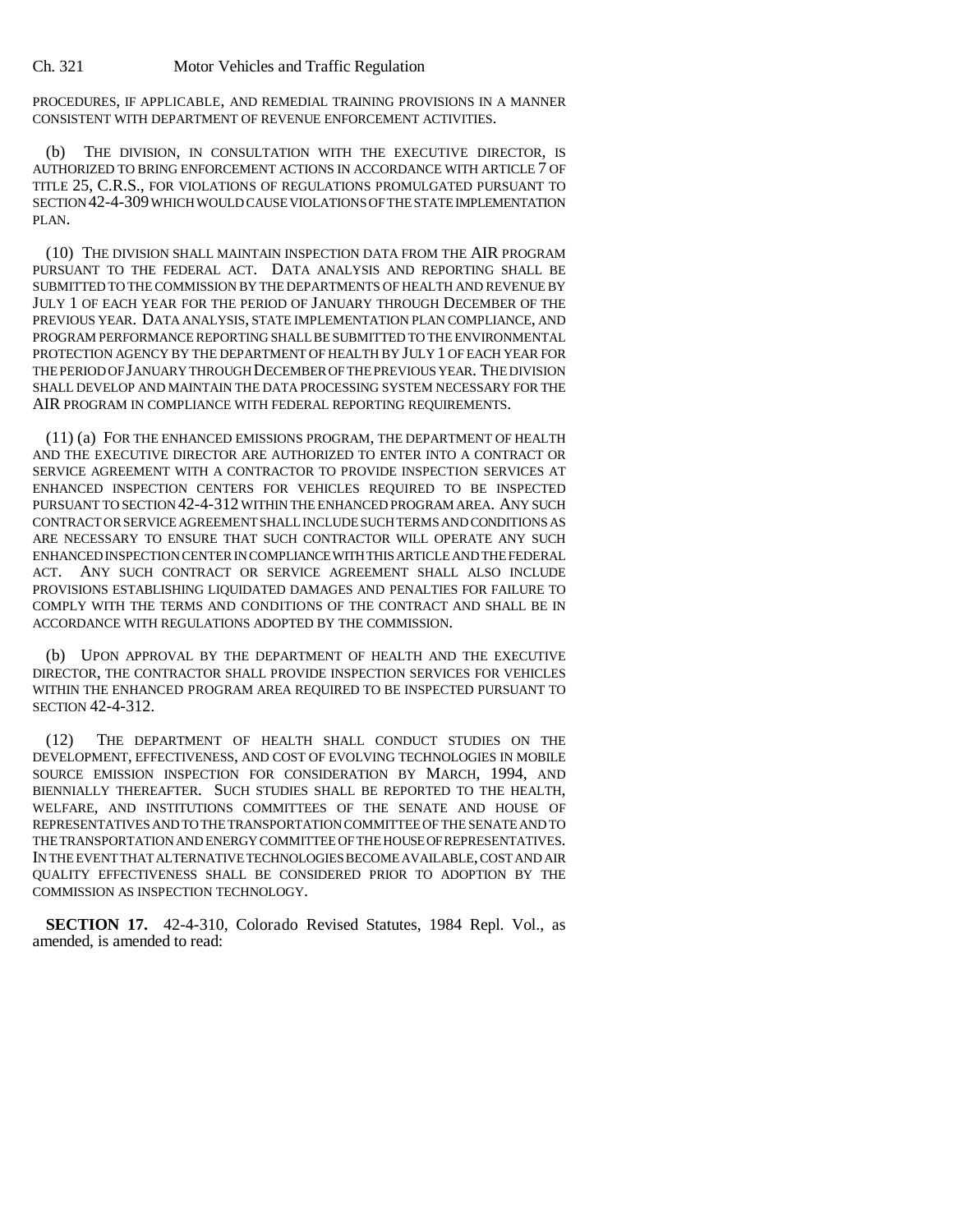**42-4-310. Inspection and readjustment stations - inspection-only facilities fleet inspection stations - motor vehicle dealer test facilities - contractor emissions inspectors - emissions mechanics - requirements.** (1) (a) Applications for an inspection and readjustment station license, AN INSPECTION-ONLY FACILITY LICENSE, a fleet inspection STATION license, A MOTOR VEHICLE DEALER TEST FACILITY LICENSE, AN EMISSIONS INSPECTOR LICENSE, AN ENHANCED INSPECTION CENTER LICENSE, or an emissions mechanic's license shall be made on forms prescribed by the executive director.

(b) No inspection and readjustment station license, INSPECTION-ONLY FACILITY LICENSE, FLEET INSPECTION STATION LICENSE, MOTOR VEHICLE DEALER TEST FACILITY LICENSE, OR ENHANCED INSPECTION CENTER LICENSE shall be issued unless the executive director finds that the facilities of the applicant are of adequate size and properly equipped as provided in subsection (3) of this section, that a licensed INSPECTOR OR emissions mechanic, WHICHEVER IS APPLICABLE, is or will be available to make such inspection, and that the inspection and adjustment READJUSTMENT procedures will be properly conducted FOLLOWED BASED UPON ESTABLISHED PERFORMANCE CRITERIA PURSUANT TO SECTION 42-4-309 (4) (c).

(2) No inspection or adjustments shall be made pursuant to the automobile inspection and readjustment program nor certification of emissions control issued unless the owner or operator of the inspection and readjustment station, INSPECTION-ONLY FACILITY, or fleet inspection station, MOTOR VEHICLE DEALER TEST FACILITY, OR ENHANCED INSPECTION CENTER at which such inspection is made or such adjustments or repairs are performed AS REQUIRED has been issued, and is then operating under, a valid inspection and readjustment station license, INSPECTION-ONLY FACILITY LICENSE, FLEET INSPECTION STATION LICENSE, MOTOR VEHICLE DEALER TEST FACILITY LICENSE, OR A CONTRACT FOR AN AUTHORIZED ENHANCED INSPECTION CENTER and has one or more licensed EMISSIONS INSPECTORS OR emissions mechanics employed AS REQUIRED, one of whom shall have made the inspection for which said certification has been issued.

(3) No inspection and readjustment station license, INSPECTION-ONLY FACILITY LICENSE, FLEET INSPECTION STATION LICENSE, MOTOR VEHICLE DEALER TEST FACILITY LICENSE, OR CONTRACTOR'S CONTRACT shall be issued to any applicant OR EXECUTED unless the station OR CONTRACTOR has proper equipment to meet licensing, FACILITY, OR CONTRACTOR APPROVAL requirements. including a motor vehicle exhaust gas analyzer approved by the commission SUCH EQUIPMENT SHALL INCLUDE ALL TEST EQUIPMENT APPROVED BY THE COMMISSION TO PERFORM EMISSIONS INSPECTIONS CORRESPONDING TO THE TYPE OF LICENSED OR APPROVED FACILITY together with such auxiliary tools, equipment, and testing devices as are required by the commission by rule.

(4) (a) No EMISSIONS INSPECTOR LICENSE OR emissions mechanic's MECHANIC license shall be issued to any applicant unless said applicant has COMPLETED THE REQUIRED TRAINING, HAS demonstrated necessary skills and competence in the performance of the inspection and adjustments OF MOTOR VEHICLES by passing the qualification WRITTEN CERTIFICATION test developed by the commission and administered by the department of health, AND HAS DEMONSTRATED SUCH SKILL AND COMPETENCE AS A PREREQUISITE TO INITIAL LICENSING BY THE DEPARTMENT OF REVENUE.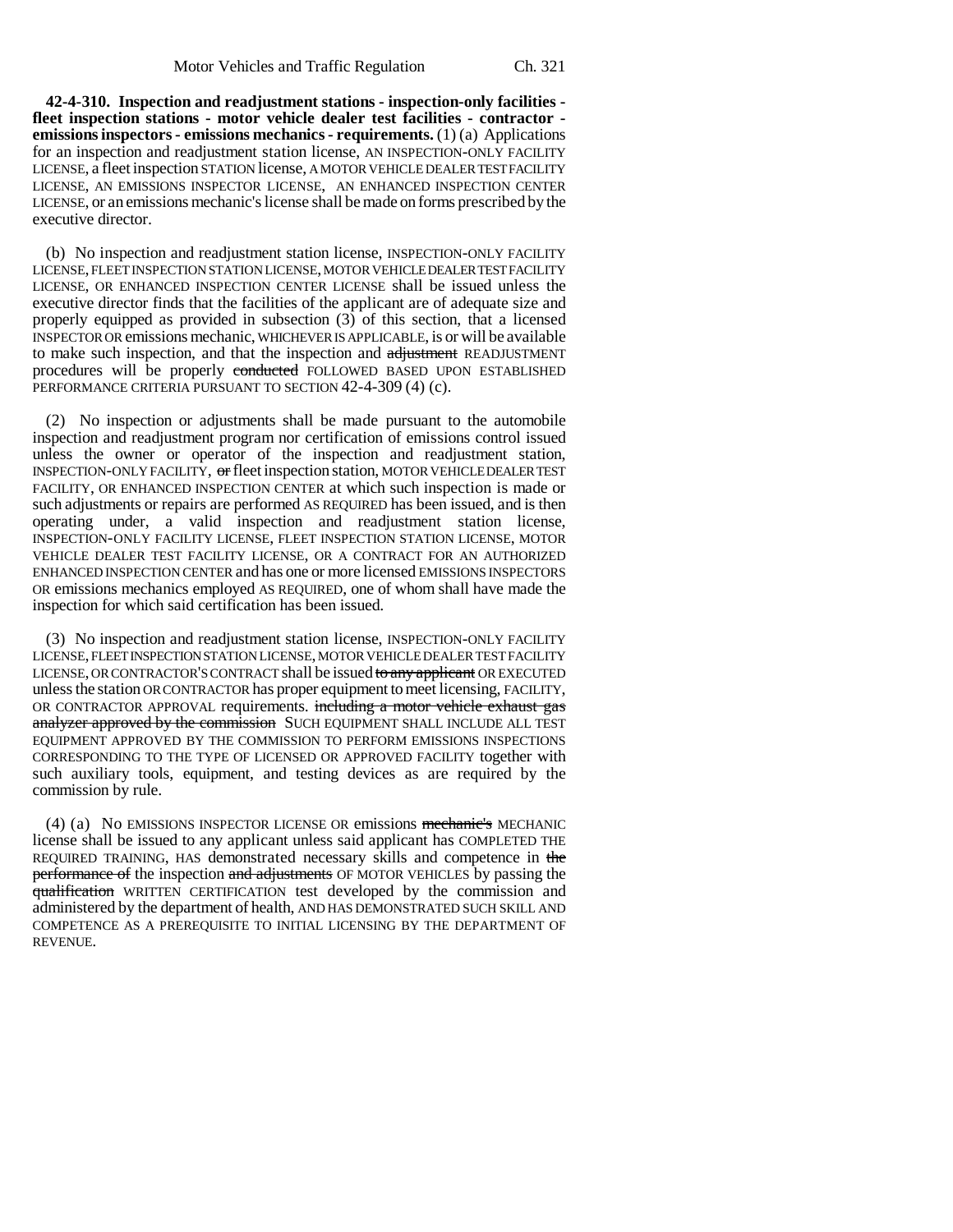(b) THE DEPARTMENT OF REVENUE SHALL MONITOR EMISSIONS INSPECTOR AND EMISSIONS MECHANIC ACTIVITIES AT INSPECTION AND READJUSTMENT STATIONS, INSPECTION-ONLY FACILITIES, FLEET INSPECTION STATIONS, MOTOR VEHICLE DEALER TEST FACILITIES, AND ENHANCED INSPECTION CENTERS DURING PERIODIC PERFORMANCE AUDITS CONDUCTED AS PRESCRIBED BY SECTION 42-4-308.

(c) AN EMISSIONS INSPECTOR OR EMISSIONS MECHANIC LICENSE MAY BE REVOKED IN ACCORDANCE WITH SECTION 42-4-308 IF THE LICENSEE IS NOT IN COMPLIANCE WITH THE MINIMUM PERFORMANCE CRITERIA SET FORTH BY THE COMMISSION OR THE DEPARTMENT OF REVENUE.

(d) LICENSES SHALL BE VALID FOR TWO YEARS.

(e) EMISSIONS INSPECTOR AND EMISSIONS MECHANIC LICENSE RENEWAL SHALL BE SUBJECT TO THE REQUIREMENTS SET FORTH BY THE COMMISSION THROUGH RULE AND REGULATION.

(5) An inspection and readjustment station may be licensed for inspections only if it meets with requirements imposed by the commission and conspicuously displays a sign identifying it as a station licensed to perform inspections for emissions procedures only.

**SECTION 18.** 42-4-311, Colorado Revised Statutes, 1984 Repl. Vol., as amended, is amended to read:

**42-4-311. Vehicle fleet owners - motor vehicle dealers - authority to conduct inspections - fleet inspection stations - motor vehicle dealer test facilities contracts with licensed inspection-only entities.** (1) (a) Any person in whose name ten TWENTY or more motor vehicles, required to be inspected, are registered in this state or to whom said number of vehicles are leased for a period of not less than six continuous months or are consigned for sale and who operates a motor vehicle repair garage or shop adequately equipped and manned, as required by section 42-4-310 and the rules and regulations issued pursuant thereto, may be licensed to perform said inspection as an inspection and readjustment station INSPECTIONS AS A FLEET INSPECTION STATION. Said inspections shall be made by licensed EMISSIONS INSPECTORS OR emissions mechanics in conformance with rules of the commission. Such stations shall be subject to all licensing regulations and supervision applicable to inspection and readjustment stations. in performing the emissions inspections required by section 42-4-312 on motor vehicles operated by such person. FLEET INSPECTION STATIONS SHALL INSPECT FLEET VEHICLES IN ACCORDANCE WITH APPLICABLE REQUIREMENTS PURSUANT TO RULES AND REGULATIONS PROMULGATED BY THE COMMISSION. No person licensed pursuant to this section may conduct emission EMISSIONS inspections on the motor vehicles of his OWNED BY employees OF SUCH PERSON or the general public, but only on those vehicles consigned or held in inventory for sale OWNED OR OPERATED BY THE PERSON SUBJECT TO THE FLEET INSPECTION REQUIREMENTS. ANY SUCH MOTOR VEHICLES ARE NOT ELIGIBLE FOR A CERTIFICATE OF EMISSIONS WAIVER AND SHALL BE INSPECTED ANNUALLY. THE COMMISSION SHALL PROMULGATE SUCH RULES AS MAY BE NECESSARY TO ESTABLISH NON-LOADED MODE STATIC IDLE INSPECTION PROCEDURES, STANDARDS, AND CRITERIA UNDER THIS SECTION.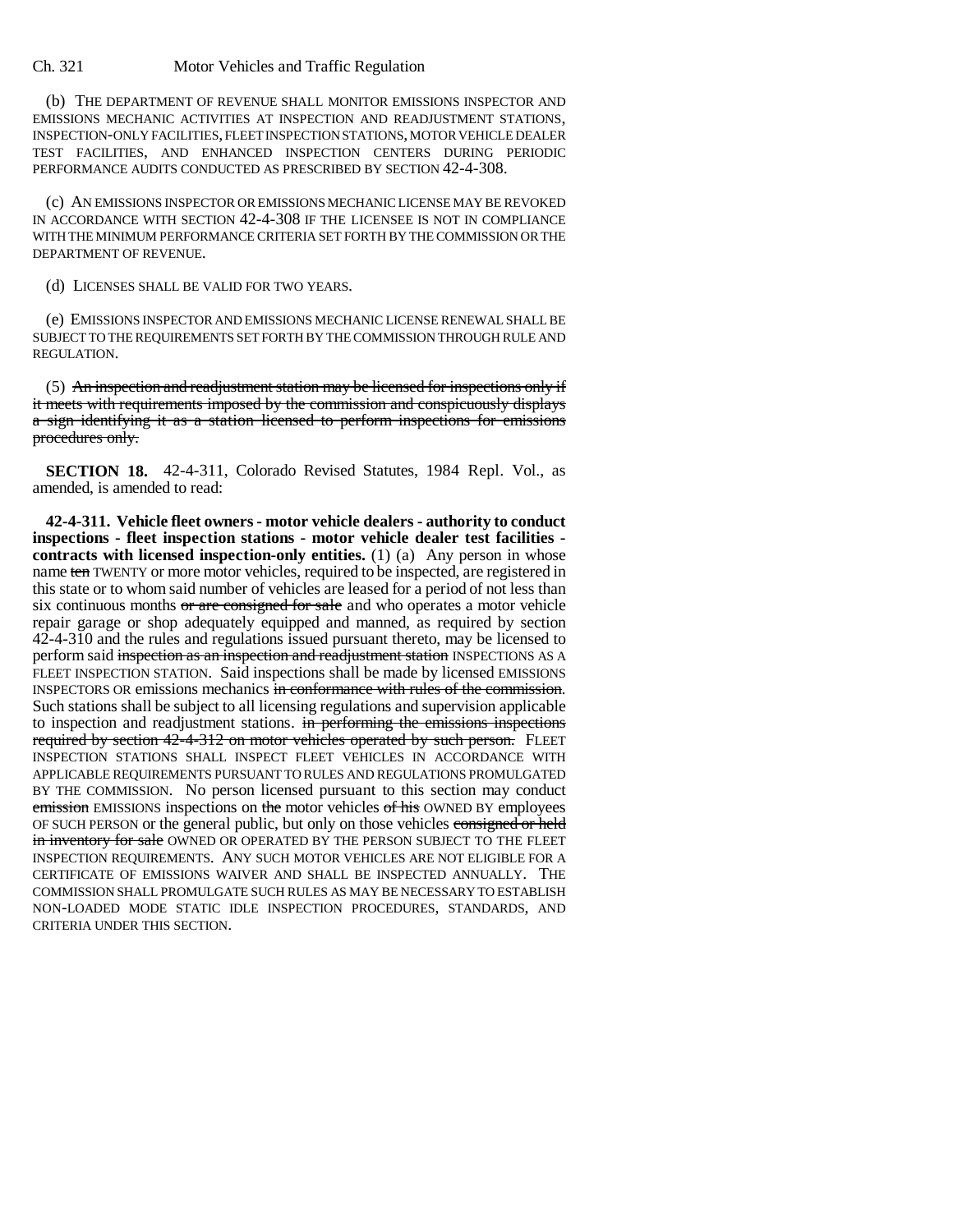(b) EACH FLEET OPERATOR LICENSED OR OPERATING WITHIN THE ENHANCED PROGRAM AREA WHO IS ALSO LICENSED TO OPERATE A FLEET INSPECTION STATION SHALL ASSURE THAT A REPRESENTATIVE SAMPLE OF ONE-HALF OF ONE PERCENT OR ONE VEHICLE, WHICHEVER IS GREATER, OF SUCH OPERATOR'S VEHICLE FLEET IS INSPECTED ANNUALLY AT AN INSPECTION-ONLY FACILITY OR ENHANCED INSPECTION CENTER. AN ANALYSIS OF THE DATA GATHERED FROM ANY SUCH INSPECTION SHALL BE PERFORMED BY THE DEPARTMENT OF HEALTH AND PROVIDED TO THE DEPARTMENT OF REVENUE TO DETERMINE COMPLIANCE BY SUCH FLEET WITH THE SELF-INSPECTION REQUIREMENTS OF THIS SECTION.

(2) (a) AS AN ALTERNATIVE TO SUBSECTION (1) OF THIS SECTION, ANY PERSON HAVING TWENTY OR MORE VEHICLES REGISTERED IN THIS STATE THAT ARE REQUIRED TO BE INSPECTED PURSUANT TO SECTION 42-4-312 MAY CONTRACT FOR PERIODIC INSPECTION SERVICES WITH A CONTRACTOR OR AN INSPECTION-ONLY FACILITY. SUCH INSPECTIONS SHALL BE IN COMPLIANCE WITH NON-FLEET VEHICLE REQUIREMENTS AS SPECIFIED IN THIS PART 3 AND SHALL BE PERFORMED BY AN AUTHORIZED OR LICENSED EMISSIONS INSPECTOR WHO SHALL BE SUBJECT TO ALL REQUIREMENTS AND OVERSIGHT AS APPLICABLE.

(b) UPON RETAIL SALE OF ANY VEHICLE SUBJECT TO FLEET INSPECTION TO A PARTY OTHER THAN A FLEET OPERATOR, SUCH VEHICLE SHALL BE INSPECTED AT AN AUTHORIZED ENHANCED INSPECTION CENTER, LICENSED INSPECTION-ONLY FACILITY, OR LICENSED INSPECTION AND READJUSTMENT STATION, AS APPLICABLE. A CERTIFICATE OF EMISSIONS COMPLIANCE SHALL BE REQUIRED AS A CONDITION OF THE RETAIL SALE OF ANY SUCH VEHICLE.

(3) (a) ANY PERSON LICENSED AS A MOTOR VEHICLE DEALER PURSUANT TO ARTICLE 6 OF TITLE 12, C.R.S., IN WHOSE NAME TWENTY OR MORE MOTOR VEHICLES ARE REGISTERED OR INVENTORIED OR CONSIGNED FOR RETAIL SALE IN THIS STATE WHICH ARE REQUIRED TO BE INSPECTED SHALL COMPLY WITH THE REQUIREMENTS OF SECTION 42-4-312 FOR THE ISSUANCE OF A CERTIFICATE OF EMISSIONS COMPLIANCE AT THE TIME OF THE RETAIL SALE OF ANY SUCH VEHICLE.

(b) WITHIN THE ENHANCED EMISSIONS PROGRAM, MOTOR VEHICLE DEALERS LICENSED PURSUANT TO ARTICLE 6 OF TITLE 12, C.R.S., MAY CONTRACT FOR USED MOTOR VEHICLE INSPECTION SERVICES BY A LICENSED MOTOR VEHICLE DEALER TEST FACILITY. PURSUANT TO REGULATIONS OF THE COMMISSION, INSPECTION PROCEDURES SHALL INCLUDE A LOADED MODE TRANSIENT DYNAMOMETER TEST CYCLE IN COMBINATION WITH APPROPRIATE IDLE SHORT TESTS PURSUANT TO RULES AND REGULATIONS OF THE COMMISSION.

(c) 1981 AND OLDER MODEL VEHICLES HELD IN INVENTORY AND OFFERED FOR RETAIL SALE BY A USED VEHICLE DEALER MAY BE INSPECTED BY A LICENSED INSPECTION-ONLY FACILITY.

(d) WITHIN THE BASIC EMISSIONS PROGRAM, ANY PERSON LICENSED AS A MOTOR VEHICLE DEALER PURSUANT TO ARTICLE 6 OF TITLE 12, C.R.S., MAY BE LICENSED TO CONDUCT INSPECTIONS PURSUANT TO SUBSECTIONS (1) AND (2) OF THIS SECTION.

(4) NOTHING IN THIS SECTION SHALL PRECLUDE A FLEET OR MOTOR VEHICLE DEALER TEST FACILITY FROM PARTICIPATING IN THE BASIC OR ENHANCED EMISSIONS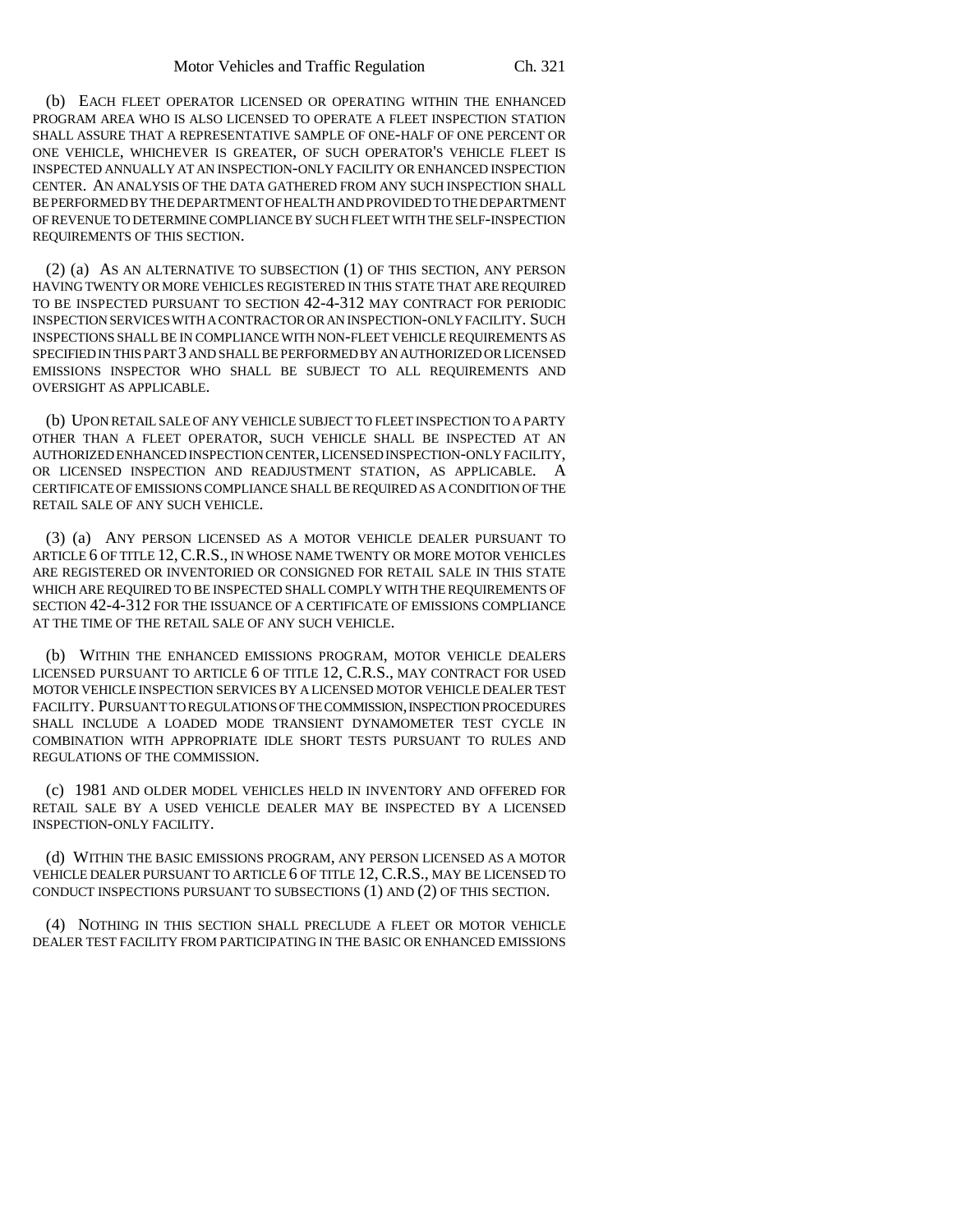PROGRAM PURSUANT TO THIS PART 3 WITH THE REQUIREMENTS OF SUCH PROGRAM BEING DETERMINED BY THE COUNTY OF RESIDENCE OR OPERATION.

(5) (a) MOTOR VEHICLE DEALERS SELLING ANY VEHICLE TO BE REGISTERED IN THE ENHANCED PROGRAM AREA SHALL COMPLY WITH THE ENHANCED PROGRAM REQUIREMENTS.

(b) MOTOR VEHICLE DEALERS SELLING ANY VEHICLE TO BE REGISTERED IN THE BASIC PROGRAM AREA SHALL COMPLY WITH THE BASIC PROGRAM REQUIREMENTS.

(c) IF USED MOTOR VEHICLES FOR SALE HAVE BEEN INSPECTED BY A MOTOR VEHICLE DEALER TEST FACILITY, THE MOTOR VEHICLE DEALER SHALL COMPLY WITH THE STANDARDS AND REQUIREMENTS ESTABLISHED FOR MOTOR VEHICLE DEALER TEST FACILITIES.

**SECTION 19.** 42-4-312, Colorado Revised Statutes, 1984 Repl. Vol., as amended, is amended to read:

**42-4-312. Periodic emissions control inspection required.** (1) (a) (I) Effective October 1, 1989, no motor vehicle which is required to be registered in the program area shall be sold, registered for the first time, or reregistered unless such vehicle has a valid certification of emissions compliance, emissions adjustment WAIVER, or emissions inspection exemption, OR, BEGINNING JANUARY 1, 1995, IF SUCH VEHICLE HAS AN EMISSIONS EXEMPTION OR CERTIFICATE OF EMISSIONS CONTROL AND VERIFICATION OF EMISSIONS TEST, CERTIFICATION AS REQUIRED BY THE APPROPRIATE COUNTY. The provisions of this paragraph (a) shall not apply to motor vehicle transactions at wholesale between motor vehicle dealers licensed pursuant to article 6 of title 12, C.R.S.

(II) (A) IF TITLE TO A ROAD-WORTHY MOTOR VEHICLE, AS DEFINED IN SECTION 42-6-102 (10.2), FOR WHICH A CERTIFICATION OF EMISSIONS COMPLIANCE OR EMISSIONS WAIVER MUST BE OBTAINED PURSUANT TO THIS PARAGRAPH (a) IS BEING TRANSFERRED TO A NEW OWNER, THE NEW OWNER MAY REQUIRE AT THE TIME OF SALE THAT THE PRIOR OWNER PROVIDE SAID CERTIFICATION AS REQUIRED FOR THE COUNTY OF RESIDENCE OF THE NEW OWNER.

(B) THE NEW OWNER SHALL SUBMIT SUCH CERTIFICATION TO THE DEPARTMENT OF REVENUE OR AN AUTHORIZED AGENT THEREOF WITH APPLICATION FOR REGISTRATION OF THE MOTOR VEHICLE.

(C) IF SUCH VEHICLE IS BEING REGISTERED IN THE PROGRAM AREA FOR THE FIRST TIME, THE OWNER SHALL OBTAIN ANY CERTIFICATION REQUIRED FOR THE COUNTY WHERE REGISTRATION IS SOUGHT AND SHALL SUBMIT SUCH CERTIFICATION TO THE DEPARTMENT OF REVENUE OR AN AUTHORIZED AGENT THEREOF WITH SUCH OWNER'S APPLICATION FOR THE REGISTRATION OF THE MOTOR VEHICLE.

(b) (I) Effective July 1, 1987, those motor vehicles which are owned by the United States government or an agency thereof or by the state of Colorado or any agency or political subdivision thereof which except for the exemption provided in section  $42-3-103$  (3), would be registered in the program area shall be inspected once each year, and a valid certification of emissions compliance or emissions adjustment shall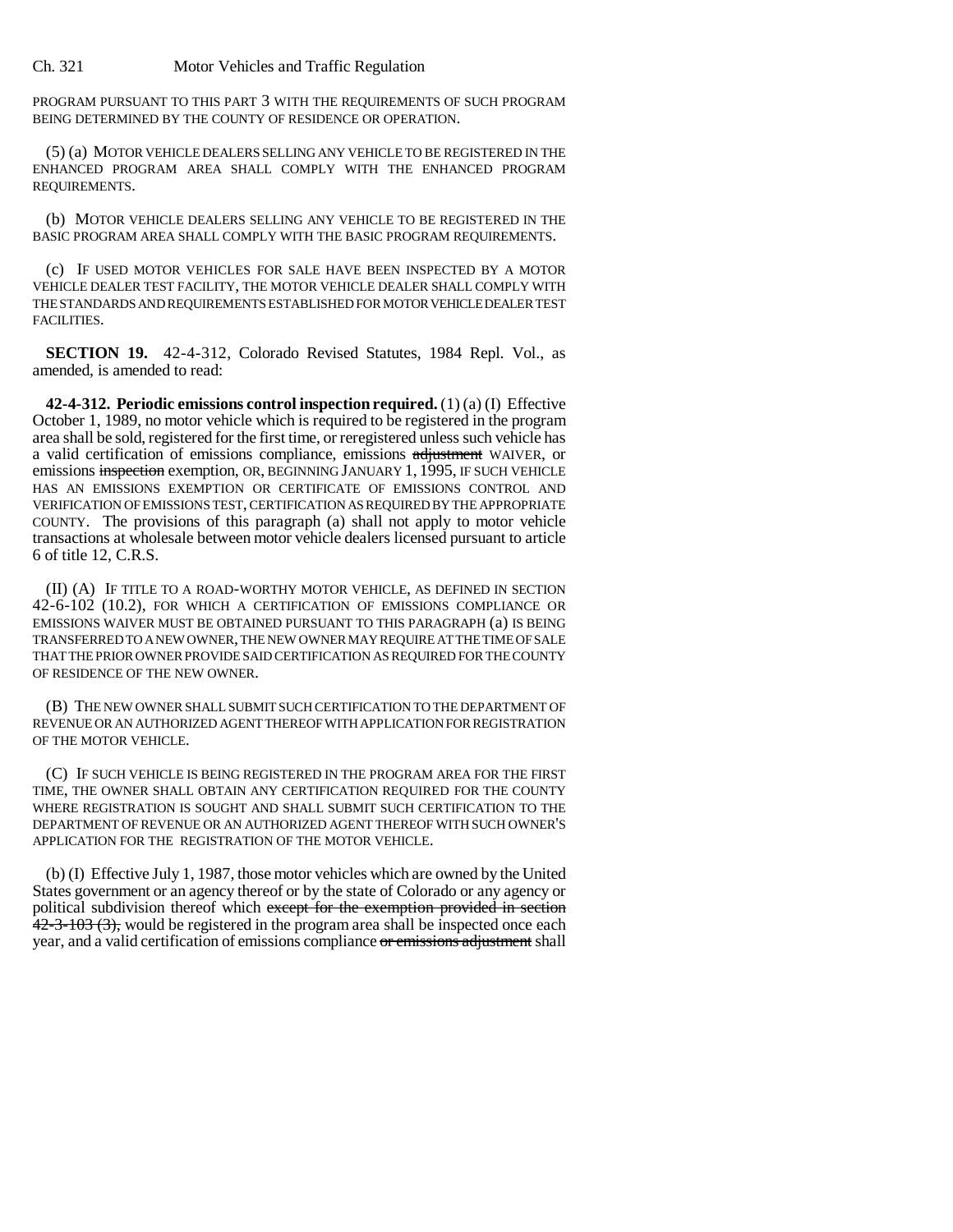be obtained. except that, in the program area in Weld county designated in section 42-4-307 (8), the provisions of this paragraph (b) shall not be effective until January 1, 1988.

(II) (A) NEW MOTOR VEHICLES REQUIRED UNDER THIS SECTION TO HAVE A CERTIFICATION OF EMISSIONS CONTROL SHALL BE ISSUED A CERTIFICATION OF EMISSIONS COMPLIANCE WITHOUT INSPECTION WHICH SHALL EXPIRE ON THE ANNIVERSARY OF THE DAY OF THE ISSUANCE OF SUCH CERTIFICATION WHEN SUCH VEHICLE HAS REACHED ITS FOURTH MODEL YEAR OR ON THE DATE OF THE TRANSFER OF OWNERSHIP AT ANY TIME PRIOR TO THE FOURTH MODEL YEAR. PRIOR TO THE EXPIRATION OF SUCH CERTIFICATION SUCH VEHICLE SHALL BE INSPECTED AND A CERTIFICATION OF EMISSIONS CONTROL SHALL BE OBTAINED THEREFOR.

(B) 1982 AND NEWER MODEL MOTOR VEHICLES REQUIRED PURSUANT TO THIS SECTION TO HAVE A CERTIFICATION OF EMISSIONS CONTROL SHALL BE INSPECTED AT THE TIME OF THE SALE OR TRANSFER OF ANY SUCH VEHICLE AND, PRIOR TO REGISTRATION RENEWAL, SHALL BE ISSUED A CERTIFICATION OF EMISSIONS CONTROL WHICH SHALL BE VALID FOR TWENTY-FOUR MONTHS EXCEPT AS PROVIDED UNDER SECTION 42-4-311.

(C) 1981 AND OLDER MODEL MOTOR VEHICLES REQUIRED PURSUANT TO THIS SECTION TO HAVE A CERTIFICATION OF EMISSIONS CONTROL SHALL BE INSPECTED AT THE TIME OF THE SALE OR TRANSFER OF ANY SUCH VEHICLE AND, PRIOR TO REGISTRATION RENEWAL, SHALL BE ISSUED A CERTIFICATION OF EMISSIONS CONTROL WHICH SHALL BE VALID FOR TWELVE MONTHS.

(III) UPON REGISTRATION OR RENEWAL OF REGISTRATION OF A MOTOR VEHICLE REQUIRED TO HAVE A CERTIFICATION OF EMISSIONS CONTROL, THE DEPARTMENT SHALL ISSUE A TAB IDENTIFYING THE VEHICLE AS REQUIRING CERTIFICATION OF EMISSIONS CONTROL. THE TAB SHALL BE DISPLAYED FROM THE TIME OF REGISTRATION. THE VERIFICATION OF EMISSIONS TEST SHALL ALSO BE DISPLAYED ON THE MOTOR VEHICLE IN A LOCATION PRESCRIBED BY THE DEPARTMENT OF REVENUE CONSISTENT WITH FEDERAL REGULATIONS.

(b.5) (I) Effective October 1, 1989, those motor vehicles owned by nonresidents who reside in a EITHER THE BASIC OR ENHANCED EMISSIONS program area AREAS or residents who reside outside the program area and who are persons employed for at least ninety days in a program area or by persons WHO ARE attending school in a program area, shall be inspected as required by this section and a valid certification of emissions compliance or emissions adjustment WAIVER shall be obtained AS REQUIRED FOR THE COUNTY WHERE SAID PERSON IS EMPLOYED OR ATTENDS SCHOOL. Such nonresidents include, but are not limited to, all military personnel, temporarily assigned employees of business enterprises, and persons engaged in activities at the olympic training center.

(II) Any person owning or operating a business AND ANY POST-SECONDARY EDUCATIONAL INSTITUTION located in the A program area shall inform all persons employed by such business OR ATTENDING CLASSES AT SUCH INSTITUTION that they are employed OR ATTENDING CLASSES in the A program area and are required to comply with the provisions of subparagraph (I) of this paragraph (b.5).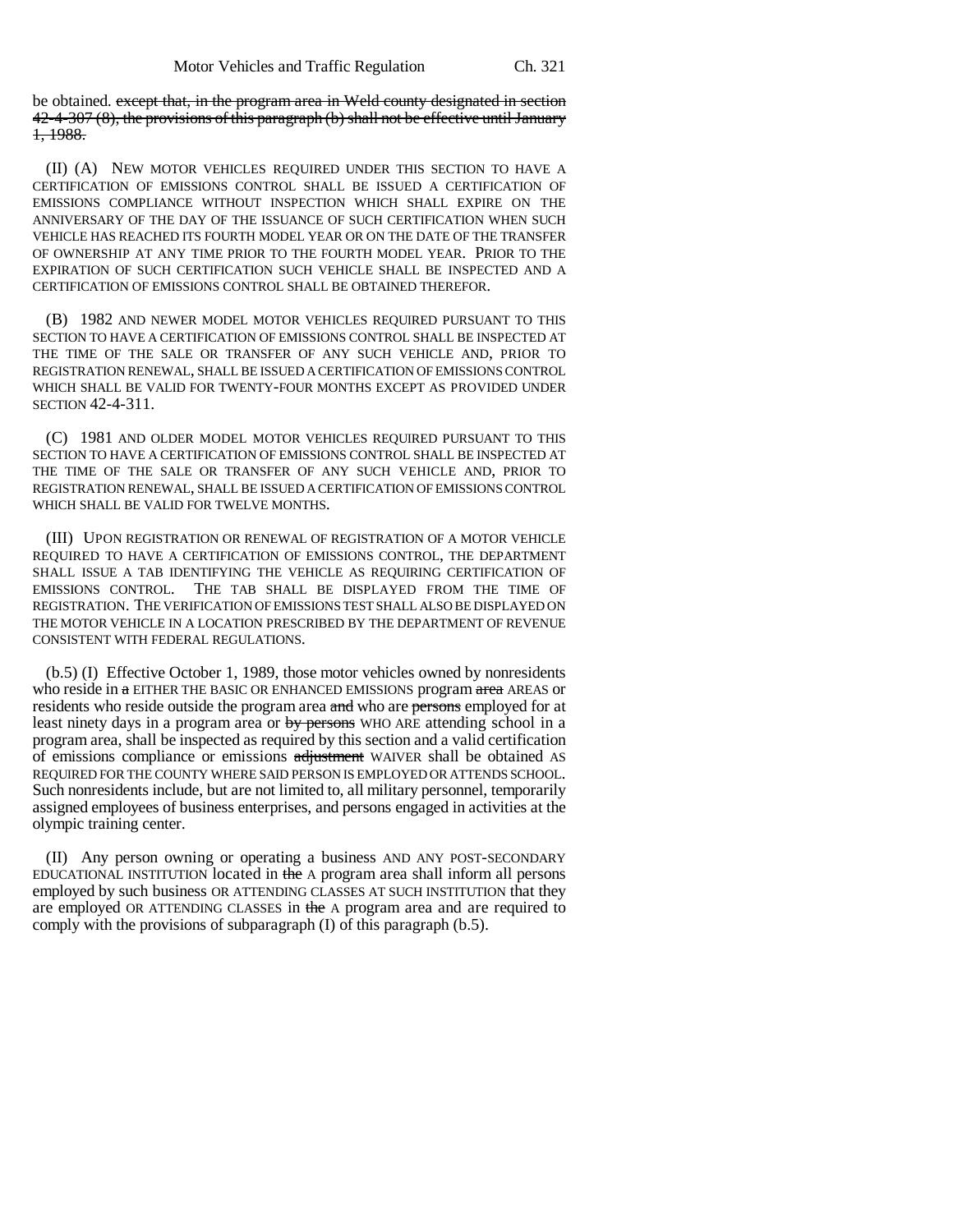(III) VEHICLES THAT ARE REGISTERED IN A PROGRAM AREA THAT ARE BEING OPERATED OUTSIDE SUCH AREA BUT WITHIN ANOTHER PROGRAM AREA SHALL COMPLY WITH ALL PROGRAM REQUIREMENTS OF THE AREA WHERE SUCH VEHICLES ARE BEING OPERATED. VEHICLES REGISTERED IN A PROGRAM AREA THAT ARE BEING TEMPORARILY OPERATED OUTSIDE OF ANY PROGRAM AREA AT THE TIME OF REGISTRATION OR REGISTRATION RENEWAL MAY APPLY TO THE DEPARTMENT OF REVENUE FOR A TEMPORARY EXEMPTION FROM PROGRAM REQUIREMENTS. UPON RETURN TO THE PROGRAM AREA, SUCH VEHICLES MUST BE IN COMPLIANCE WITH ALL REQUIREMENTS WITHIN FIFTEEN DAYS.

(IV) NOTHING IN THIS SECTION SHALL BE DEEMED TO PREVENT OR SHALL BE INTERPRETED SO AS TO HINDER THE VOLUNTARY INSPECTION OF ANY MOTOR VEHICLE IN THE ENHANCED EMISSIONS PROGRAM. A CERTIFICATE OF EMISSIONS CONTROL ISSUED UNDER THE PROVISIONS OF THE ENHANCED EMISSIONS PROGRAM SHALL BE ACCEPTABLE AS A DEMONSTRATION OF COMPLIANCE WITHIN THE BASIC PROGRAM FOR VEHICLE REGISTRATION PURPOSES. IN ORDER TO PROVIDE MOTORIST PROTECTION, THOSE VEHICLES VOLUNTARILY INSPECTED AND WHICH FAIL SAID INSPECTION BUT WHICH ARE WARRANTABLE UNDER MANUFACTURERS' EMISSIONS CONTROL WARRANTIES PURSUANT TO SECTION 207 (A) AND (B) OF THE FEDERAL ACT SHALL COMPLY WITH THE EMISSIONS-RELATED REPAIR REQUIREMENTS OF THIS PART 3.

(c) (I) (A) Effective July 1, 1989, for businesses which operate five or fewer vehicles and for private passenger motor vehicles only of the model year 1981 or earlier, after any adjustments or repairs required pursuant to section 42-4-309 (7) (a) (II), if total expenditures of at least fifty dollars have been made to bring the vehicle into compliance with the applicable emissions standards and the vehicle still does not meet such standards, a certification of emissions adjustment shall be issued for such vehicle. Effective September 1, 1991, no emissions-related repair waivers shall be issued for vehicles which are registered as collectors' items pursuant to the provisions of section 42-15-102 and which are of model year 1960 or later.

(B) THIS SUBPARAGRAPH (I) SHALL NOT APPLY, EFFECTIVE JANUARY 1, 1994, IN THE COUNTIES OF EL PASO, LARIMER, AND WELD.

(C) THIS SUBPARAGRAPH (I) SHALL NOT APPLY, EFFECTIVE JANUARY 1, 1995, IN THE COUNTIES OF ADAMS, ARAPAHOE, DOUGLAS, AND JEFFERSON, AND THE CITY AND COUNTY OF DENVER.

(D) THIS SUBPARAGRAPH (I) IS REPEALED, EFFECTIVE JULY 1, 1995.

(II) (A) FOR THE BASIC EMISSIONS PROGRAM, EFFECTIVE JANUARY 1, 1994, FOR BUSINESSES WHICH OPERATE NINETEEN OR FEWER MOTOR VEHICLES AND FOR 1981 OR OLDER PRIVATE MOTOR VEHICLES REQUIRED TO BE REGISTERED IN THE BASIC EMISSIONS PROGRAM AREA, AFTER ANY ADJUSTMENTS OR REPAIRS REQUIRED PURSUANT TO SECTION 42-4-309, IF TOTAL EXPENDITURES OF AT LEAST SEVENTY-FIVE DOLLARS HAVE BEEN MADE TO BRING THE VEHICLE INTO COMPLIANCE WITH APPLICABLE EMISSIONS STANDARDS AND THE VEHICLE STILL DOES NOT MEET SUCH STANDARDS, A CERTIFICATION OF EMISSIONS WAIVER SHALL BE ISSUED FOR SUCH VEHICLE.

(B) FOR THE BASIC EMISSIONS PROGRAM, EFFECTIVE JANUARY 1, 1994, NO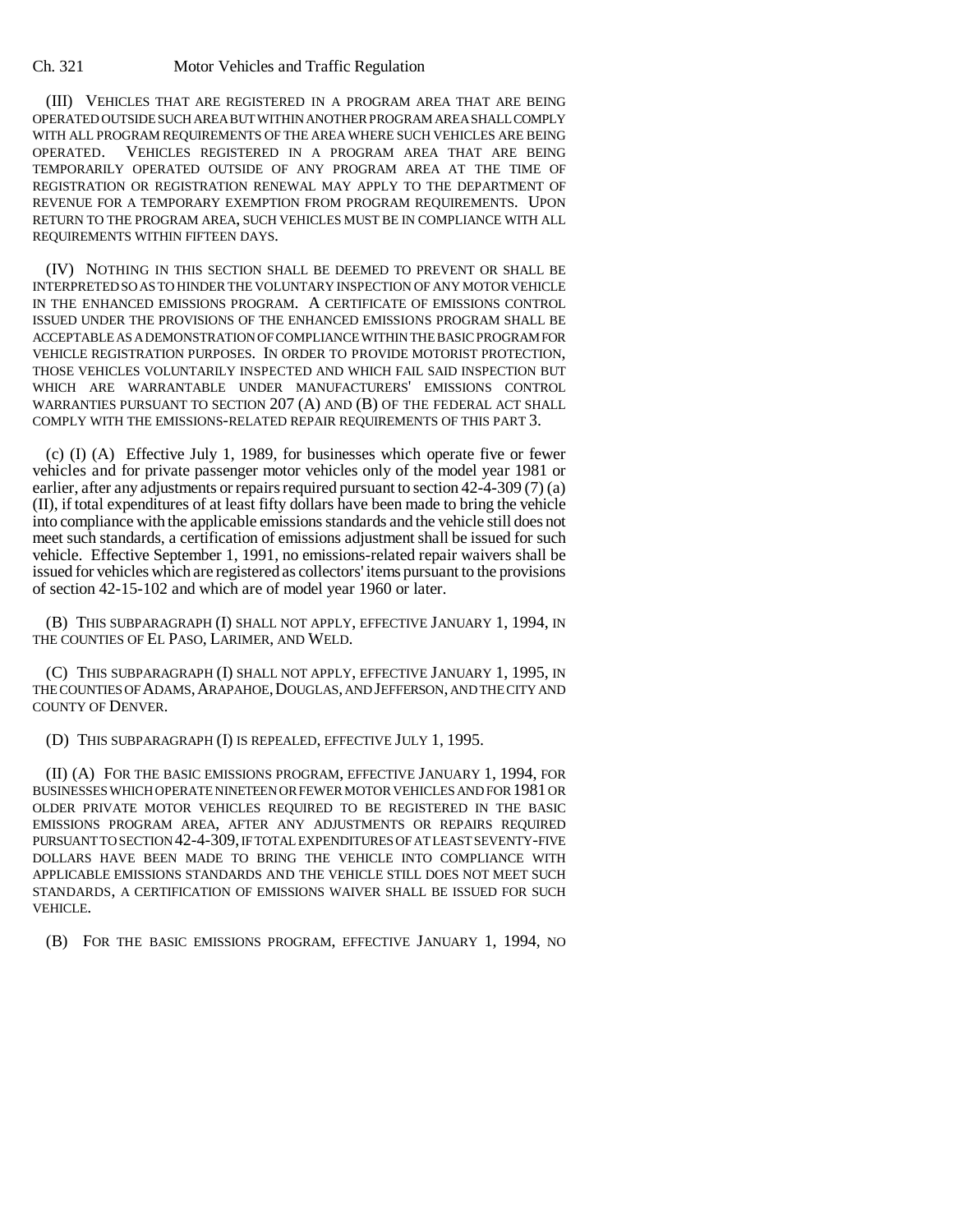EMISSIONS-RELATED REPAIR WAIVER SHALL BE ISSUED FOR ANY VEHICLE WHICH IS REGISTERED AS A COLLECTOR'S ITEM PURSUANT TO THE PROVISIONS OF SECTION 42-15-102 AND WHICH IS OF THE MODEL YEAR 1960 OR LATER.

 $(H)$  (III) (A) Effective July 1, 1989, for businesses which operate five or fewer vehicles and for private passenger motor vehicles only of the model year 1982 or later, after any adjustments or repairs required pursuant to section 42-4-309 (7) (a) (II), if total expenditures of at least two hundred dollars have been made to bring the vehicle into compliance with the applicable emissions standards and the vehicle still does not meet such standards, a certification of emissions adjustment shall be issued for such vehicle. For vehicles not older than two years or which have not more than twenty-four thousand miles, no emissions-related repair waivers shall be issued due to the provisions of and enforcement of section 207(b) of the federal "Clean Air Act" relating to emissions control systems performance warranty.

(B) THIS SUBPARAGRAPH (III) SHALL NOT APPLY, EFFECTIVE JANUARY 1, 1994, IN THE COUNTIES OF EL PASO, LARIMER, AND WELD.

(C) THIS SUBPARAGRAPH (III) SHALL NOT APPLY, EFFECTIVE JANUARY 1, 1995, IN THE COUNTIES OF ADAMS, ARAPAHOE, DOUGLAS, AND JEFFERSON, AND THE CITY AND COUNTY OF DENVER.

(D) THIS SUBPARAGRAPH (III) IS REPEALED, EFFECTIVE JULY 1, 1995.

(IV) FOR THE BASIC EMISSIONS PROGRAM, EFFECTIVE JANUARY 1, 1994, FOR BUSINESSES WHICH OPERATE NINETEEN OR FEWER VEHICLES AND FOR PRIVATE MOTOR VEHICLES ONLY OF A MODEL YEAR 1982 OR LATER REQUIRED TO BE REGISTERED IN THE BASIC EMISSIONS PROGRAM AREA, AFTER ANY ADJUSTMENTS OR REPAIRS REQUIRED PURSUANT TO SECTION 42-4-309, IF TOTAL EXPENDITURES OF AT LEAST TWO HUNDRED DOLLARS HAVE BEEN MADE TO BRING THE VEHICLE INTO COMPLIANCE WITH THE APPLICABLE EMISSIONS STANDARDS AND THE VEHICLE STILL DOES NOT MEET SUCH STANDARDS, A CERTIFICATION OF EMISSIONS WAIVER SHALL BE ISSUED FOR SUCH VEHICLE. FOR VEHICLES NOT OLDER THAN TWO YEARS OR WHICH HAVE NOT MORE THAN TWENTY-FOUR THOUSAND MILES, OR SUCH PERIOD OF TIME AND MILEAGE AS ESTABLISHED FOR WARRANTY PROTECTION BY AMENDMENTS TO FEDERAL REGULATIONS, NO EMISSION-RELATED REPAIR WAIVERS SHALL BE ISSUED DUE TO THE PROVISIONS AND ENFORCEMENT OF SECTION 207 (A) AND (B) OF THE FEDERAL ACT RELATING TO EMISSIONS CONTROL SYSTEMS COMPONENTS AND PERFORMANCE WARRANTIES.

 $(HH)$  (V) (A) For inspections conducted during July 1, 1987, through July 1, 1988, the no-smoke requirement for nondiesel-fueled vehicles and required corrective repairs due to tampering or fuel-switching for vehicles of model years 1975 through 1981 or newer shall not be mandatory, but owners of such vehicles shall be notified of visible emissions of smoke or of equipment deficiency. After July 1, 1988, a certificate of emissions control shall not be issued for vehicles in the program area exhibiting such smoke or such indications of tampering with emissions control systems except for such vehicles in the program area in Weld county designated in section 42-4-307 (8).

(B) THIS SUBPARAGRAPH (V) SHALL NOT APPLY, EFFECTIVE JANUARY 1, 1994, IN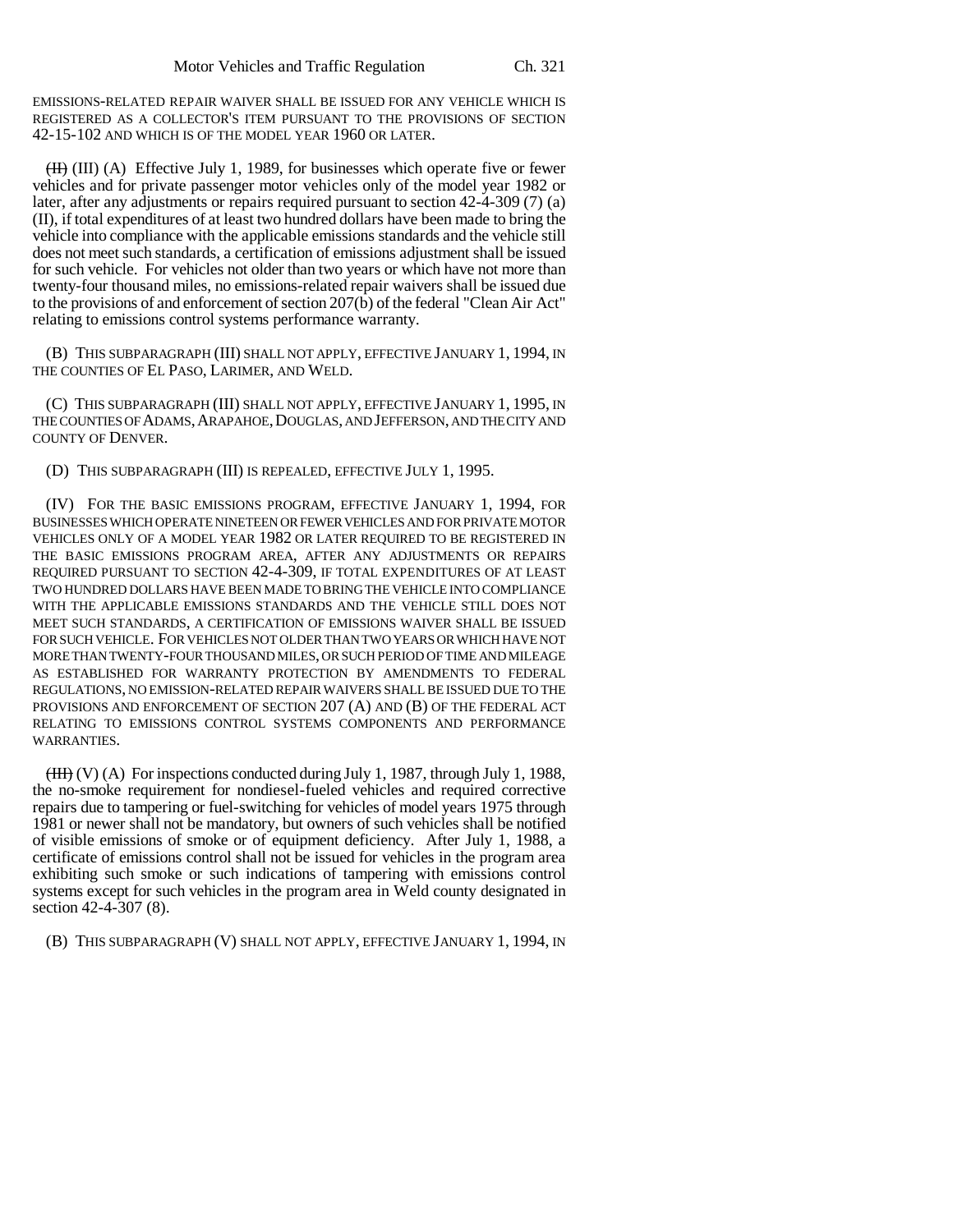THE COUNTIES OF EL PASO, LARIMER, AND WELD.

(C) THIS SUBPARAGRAPH (V) SHALL NOT APPLY, EFFECTIVE JANUARY 1, 1995, IN THE COUNTIES OF ADAMS, ARAPAHOE, DOUGLAS, AND JEFFERSON, AND THE CITY AND COUNTY OF DENVER.

(D) THIS SUBPARAGRAPH (V) IS REPEALED, EFFECTIVE JULY 1, 1995.

(VI) FOR THE ENHANCED EMISSIONS PROGRAM, EFFECTIVE JANUARY 1, 1995, FOR BUSINESSES WHICH OPERATE NINETEEN OR FEWER VEHICLES AND FOR PRIVATE MOTOR VEHICLES ONLY OF A MODEL YEAR 1968 AND LATER REQUIRED TO BE REGISTERED IN THE ENHANCED EMISSIONS PROGRAM AREA, AFTER ANY ADJUSTMENTS OR REPAIRS REQUIRED PURSUANT TO SECTION 42-4-309, IF TOTAL EXPENDITURES OF AT LEAST FOUR HUNDRED FIFTY DOLLARS HAVE BEEN MADE TO BRING THE VEHICLE INTO COMPLIANCE WITH APPLICABLE EMISSIONS STANDARDS AND THE VEHICLE DOES NOT MEET SUCH STANDARDS, A CERTIFICATION OF EMISSIONS WAIVER SHALL BE ISSUED FOR SUCH VEHICLE EXCEPT AS PRESCRIBED IN SUBPARAGRAPH (XII) OF THIS PARAGRAPH (c) PERTAINING TO VEHICLE WARRANTY. THE FOUR HUNDRED FIFTY DOLLAR MINIMUM EXPENDITURE SHALL BE ADJUSTED ANNUALLY BY THE PERCENTAGE, IF ANY, BY WHICH THE CONSUMER PRICE INDEX FOR ALL URBAN CONSUMERS (CPIU) FOR THE DENVER-BOULDER METROPOLITAN STATISTICAL AREA FOR THE PRECEDING YEAR DIFFERS FROM SUCH INDEX FOR 1989.

 $\overline{(B)}$  (VII) (A) For inspections conducted during July 1, 1988, through December 31, 1988, in the program area in Weld county designated in section  $42-4-307$  ( $\frac{8}{6}$ ) (18), the no-smoke requirement for nondiesel-fueled vehicles and required corrective repairs due to tampering or fuel-switching for vehicles of model years 1975 through 1981 or newer shall not be mandatory, but owners of such vehicles shall be notified of visible emissions of smoke or of equipment deficiency. After December 31, 1988, a certificate of emissions control shall not be issued for vehicles in the program area in Weld county designated in section  $42-4-307$   $(8)$  (18) exhibiting such smoke or such indications of tampering with emissions control systems.

(B) THIS SUBPARAGRAPH (VII) IS REPEALED, EFFECTIVE JULY 1, 1995.

(VIII) (A) FOR THE ENHANCED EMISSIONS PROGRAM EXCEPT AS PROVIDED IN SUB-SUBPARAGRAPH (B) OF THIS SUBPARAGRAPH (VIII), EFFECTIVE JANUARY 1,1995, FOR BUSINESSES WHICH OPERATE NINETEEN OR FEWER VEHICLES AND FOR PRIVATE MOTOR VEHICLES ONLY OF A MODEL YEAR 1967 OR EARLIER REQUIRED TO BE REGISTERED IN THE ENHANCED EMISSIONS PROGRAM AREA, AFTER ANY ADJUSTMENTS OR REPAIRS REQUIRED PURSUANT TO SECTION 42-4-309, IF TOTAL EXPENDITURES OF AT LEAST SEVENTY-FIVE DOLLARS HAVE BEEN MADE TO BRING THE VEHICLE INTO COMPLIANCE WITH APPLICABLE EMISSIONS STANDARDS AND THE VEHICLE STILL DOES NOT MEET SUCH STANDARDS, A CERTIFICATION OF EMISSIONS WAIVER SHALL BE ISSUED FOR SUCH VEHICLE.NO EMISSIONS-RELATED REPAIR WAIVER SHALL BE ISSUED FOR VEHICLES WHICH ARE REGISTERED AS COLLECTOR'S ITEMS PURSUANT TO THE PROVISIONS OF SECTION 42-15-102 AND WHICH ARE OF A MODEL YEAR 1960 OR LATER.

(B) THIS SUBPARAGRAPH (VIII) SHALL APPLY IN BOULDER COUNTY, EFFECTIVE JULY 1, 1995.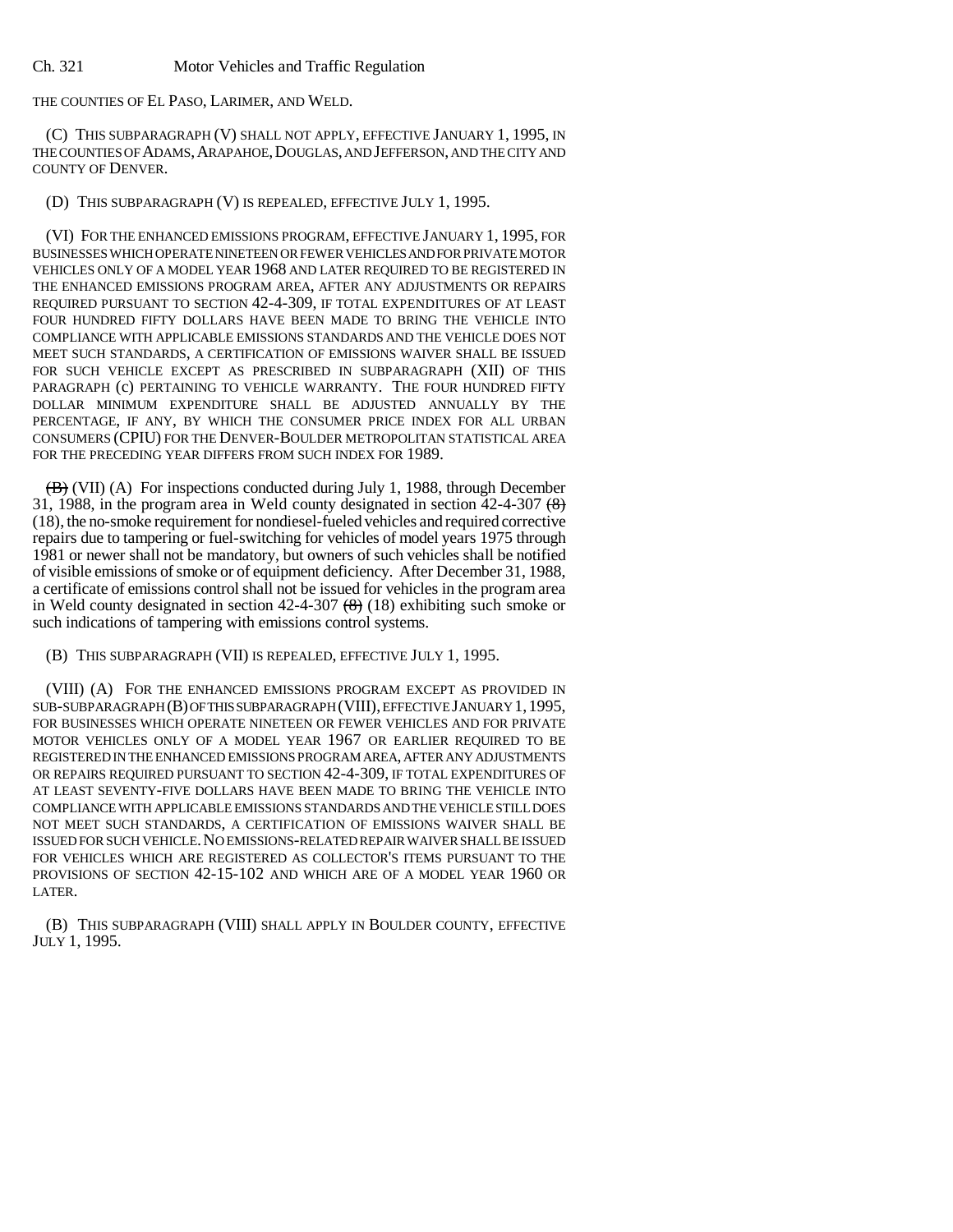(IX) (A) FOR THE ENHANCED EMISSIONS PROGRAM EXCEPT AS PROVIDED IN SUB-SUBPARAGRAPH (B) OF THIS SUBPARAGRAPH (IX) EFFECTIVE JANUARY 1, 1995, FOR VEHICLES SUBJECT TO A TRANSIENT, LOADED MODE DYNAMOMETER INSPECTION PROCEDURE UNDER THE ENHANCED PROGRAM AS DETERMINED BY THE COMMISSION, A CERTIFICATE OF WAIVER MAY BE ISSUED BY AN AUTHORIZED STATE REPRESENTATIVE, IF AFTER FAILING A RETEST, AT WHICH POINT THE MINIMUM REPAIR COST LIMIT OF FOUR HUNDRED FIFTY DOLLARS HAS NOT BEEN MET, A COMPLETE AND DOCUMENTED PHYSICAL AND FUNCTIONAL DIAGNOSIS OF THE VEHICLE PERFORMED AT AN EMISSIONS TECHNICAL CENTER INDICATES THAT NO ADDITIONAL EMISSIONS-RELATED REPAIRS WOULD BE EFFECTIVE OR NEEDED.

(B) THIS SUBPARAGRAPH (IX) SHALL APPLY IN BOULDER COUNTY, EFFECTIVE JULY 1, 1995.

(X) SUBJECT TO THE PROVISIONS OF SUBPARAGRAPH (V) OF THIS PARAGRAPH (c), A CERTIFICATE OF EMISSIONS CONTROL SHALL NOT BE ISSUED FOR VEHICLES IN THE PROGRAM AREA EXHIBITING SMOKE OR INDICATIONS OF TAMPERING WITH OR POOR MAINTENANCE OF EMISSIONS CONTROL SYSTEMS INCLUDING ON-BOARD DIAGNOSTIC SYSTEMS.

 $(HV)$  (XI) As used in this paragraph (c), "total expenditures" means those expenditures directly related to adjustment or repair of a motor vehicle to reduce exhaust or visible EVAPORATIVE emissions to a level which complies with applicable emissions standards. The term does not include the AN inspection fee, provided in section  $42-4-313$  (4) (b) nor does it include OR any costs of adjustment, repair, or replacement necessitated by the disconnection of, tampering with, or abuse of air pollution control equipment, or improper fuel use, OR VISIBLE SMOKE.

(XII) NO CERTIFICATION OF EMISSIONS WAIVER SHALL BE ISSUED FOR VEHICLES NOT OLDER THAN TWO YEARS OR WHICH HAVE NOT MORE THAN TWENTY-FOUR THOUSAND MILES, OR ARE OF SUCH OTHER AGE AND MILEAGE AS ESTABLISHED FOR WARRANTY PROTECTION UNDER THE FEDERAL ACT IN ACCORDANCE WITH THE PROVISIONS AND ENFORCEMENT OF SECTION 207(A) AND (B) OF THE FEDERAL ACT RELATING TO EMISSIONS CONTROL COMPONENT AND SYSTEMS PERFORMANCE WARRANTIES.

(2) (a) The emissions inspection required under this section shall include an analysis of tail pipe exhaust gas and visible AND EVAPORATIVE emissions. AFTER JANUARY 1, 1994, SUCH INSPECTION SHALL INCLUDE AN ANALYSIS OF EMISSIONS CONTROL EQUIPMENT INCLUDING ON-BOARD DIAGNOSTIC SYSTEMS, CHLOROFLUOROCARBONS, AND VISIBLE SMOKE EMISSIONS FOR THE BASIC EMISSIONS PROGRAM AREA AND THE ENHANCED EMISSIONS PROGRAM AREA AND EMISSIONS TESTING THAT MEETS THE PERFORMANCE STANDARDS SET BY FEDERAL REQUIREMENTS FOR THE ENHANCED EMISSIONS PROGRAM AREA by means of procedures specified by regulation of the commission to determine whether the motor vehicle qualifies for issuance of a certification of emissions compliance. For motor vehicles of the model year 1975 or later, NOT TESTED UNDER A TRANSIENT LOAD ON A DYNAMOMETER, said inspection shall also include a visual inspection OF EMISSIONS CONTROL EQUIPMENT pursuant to rules of the commission.

(b) (I) Those motor vehicles required to obtain a certification of emissions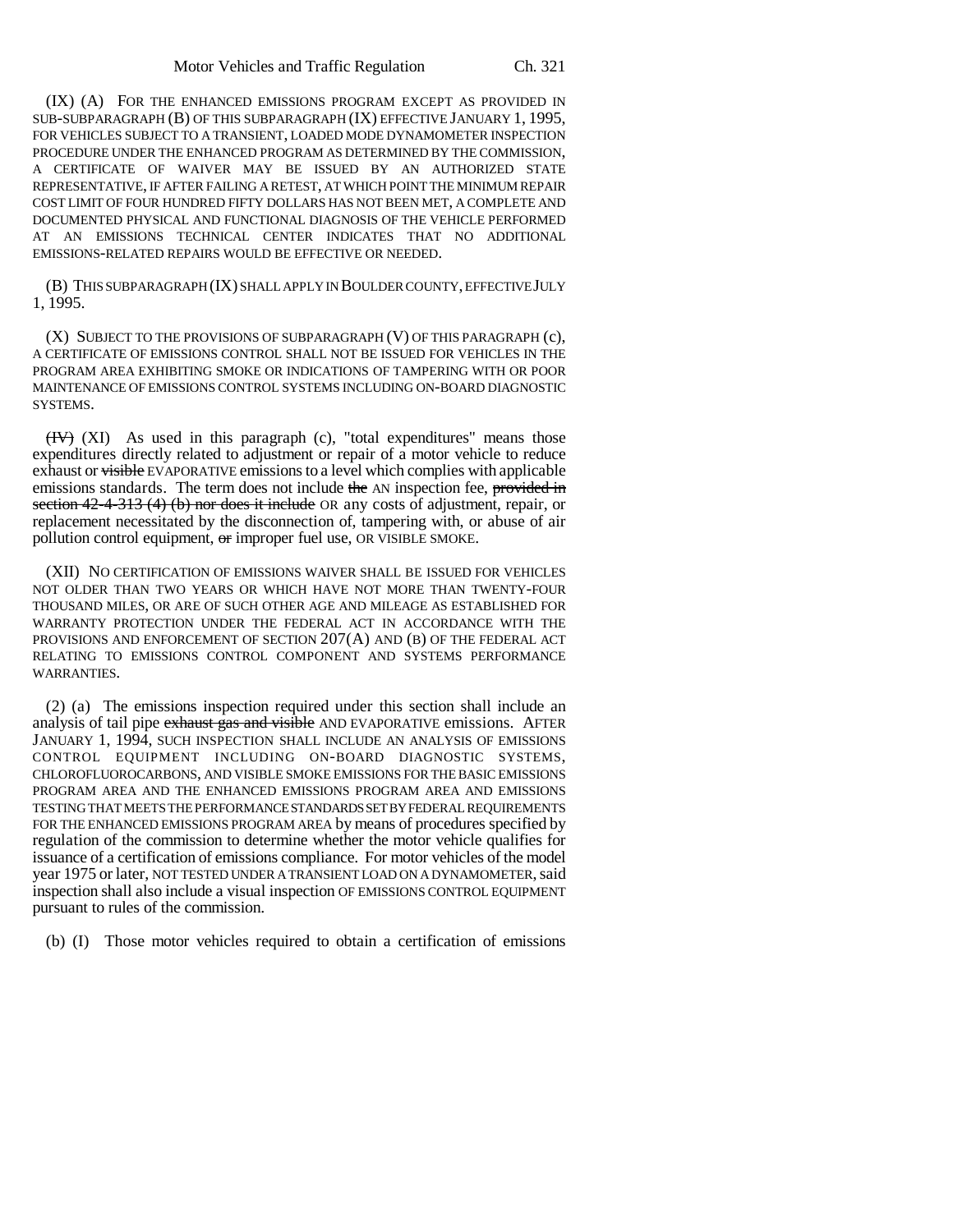adjustment may be adjusted or repaired at an inspection and readjustment station and shall be issued a certification of emissions compliance or of emissions adjustment after the required adjustments or repairs are performed.

(II) THIS PARAGRAPH (b) SHALL NOT APPLY, EFFECTIVE JANUARY 1, 1994, IN THE COUNTIES OF EL PASO, LARIMER, AND WELD.

(III) THIS PARAGRAPH (b) SHALL NOT APPLY, EFFECTIVE JANUARY 1, 1995, IN THE COUNTIES OF ADAMS, ARAPAHOE, DOUGLAS, AND JEFFERSON, AND THE CITY AND COUNTY OF DENVER.

(IV) THIS PARAGRAPH (b) IS REPEALED, EFFECTIVE JULY 1, 1995.

(c) (I) If the exhaust gas and visible emissions from the motor vehicle do not comply with the applicable emissions standards at the time of inspection, the owner of said vehicle may obtain the required adjustments or repairs at any licensed inspection and readjustment station he may choose.

(II) THIS PARAGRAPH (c) SHALL NOT APPLY, EFFECTIVE JANUARY 1, 1994, IN THE COUNTIES OF EL PASO, LARIMER, AND WELD.

(III) THIS PARAGRAPH (c) SHALL NOT APPLY, EFFECTIVE JANUARY 1, 1995, IN THE COUNTIES OF ADAMS, ARAPAHOE, DOUGLAS, AND JEFFERSON, AND THE CITY AND COUNTY OF DENVER.

(IV) THIS PARAGRAPH (c) IS REPEALED, EFFECTIVE JULY 1, 1995.

(d) (I) IN THE BASIC EMISSIONS PROGRAM AREA, EFFECTIVE JANUARY 1, 1994, IN ORDER TO BE ISSUED A CERTIFICATE OF EMISSIONS WAIVER, APPROPRIATE ADJUSTMENTS AND REPAIRS MUST HAVE BEEN PERFORMED AT A LICENSED INSPECTION AND READJUSTMENT STATION BY A LICENSED EMISSIONS MECHANIC.

(II) IN THE ENHANCED EMISSIONS PROGRAM AREA, EFFECTIVE JANUARY 1, 1995, IN ORDER TO BE ISSUED A CERTIFICATE OF EMISSIONS WAIVER, APPROPRIATE ADJUSTMENTS AND REPAIRS MUST HAVE BEEN PERFORMED BY A TECHNICIAN AT A REGISTERED REPAIR FACILITY WITHIN THE ENHANCED EMISSIONS PROGRAM AREA.

(III) ADJUSTMENTS AND REPAIRS PERFORMED BY A REGISTERED REPAIR FACILITY AND TECHNICIAN WITHIN THE ENHANCED EMISSIONS PROGRAM AREA SHALL BE SUFFICIENT FOR COMPLIANCE WITH THE PROVISIONS OF THIS PARAGRAPH (d) IN THE BASIC PROGRAM AREA.

(3) (a) EFFECTIVE JULY 1, 1993, any home rule city, city, town, or county shall, AFTER HOLDING A PUBLIC HEARING AND RECEIVING PUBLIC COMMENT AND upon request by the governing body of such local government to the department of health and the department of revenue AND AFTER APPROVAL BY THE GENERAL ASSEMBLY ACTING BY BILL PURSUANT TO PARAGRAPH (f) OF THIS SUBSECTION (3), be included in the automobile inspection and readjustment program AREA established pursuant to sections  $42-4-306.5$  to  $42-4-320$   $42-4-316$ . When such a request is made, said departments and governing body shall agree to a start-up date for the automobile inspection and readjustment program in such area, and, on or after such date, all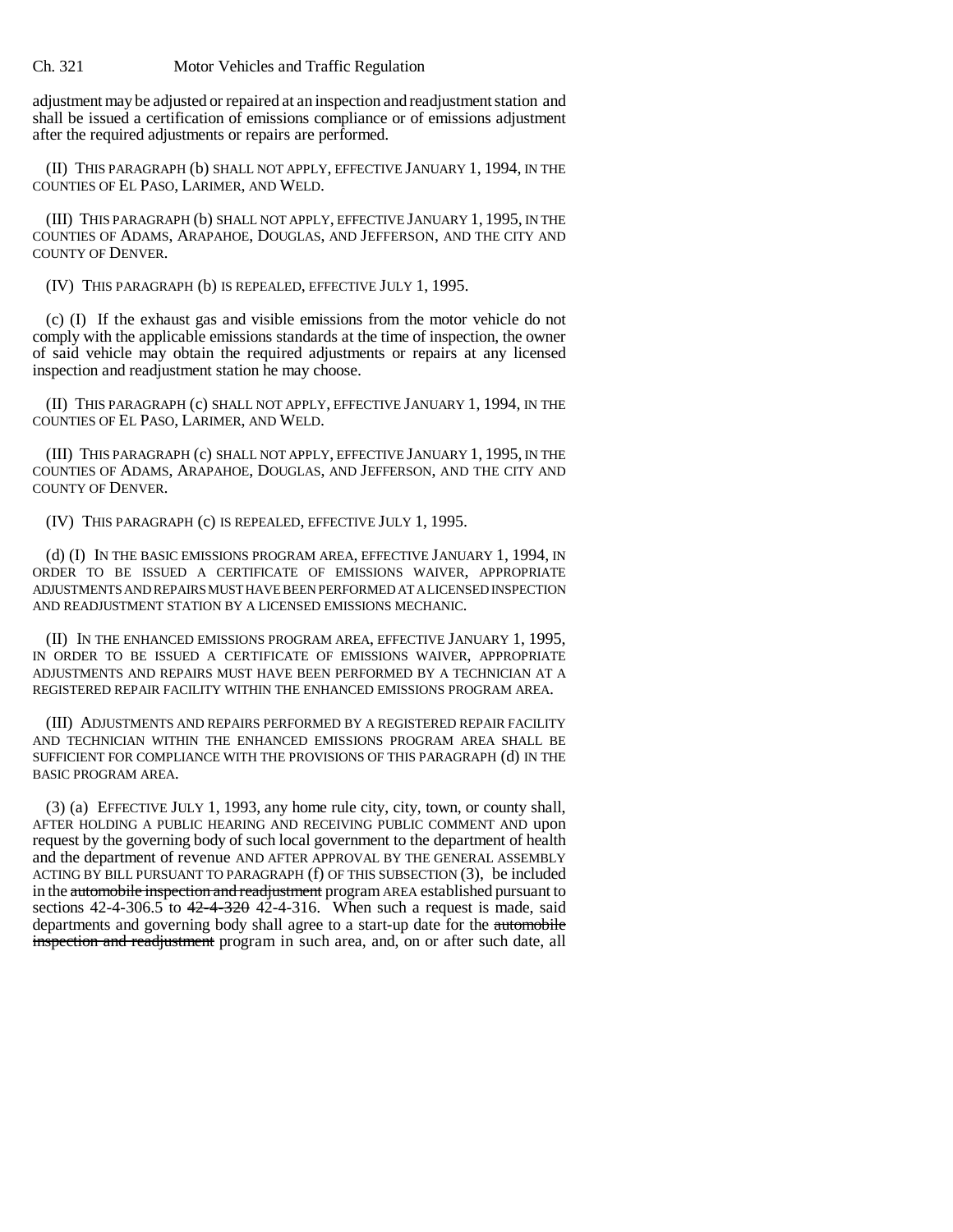motor vehicles, as defined in section 42-4-307  $(7)$  (17), which are registered in the area shall be inspected and required to comply with the provisions of sections 42-4-306.5 to 42-4-320 42-4-316 and rules and regulations adopted pursuant thereto as if such area was included in the program area. Except as provided in paragraph (c) of this subsection (3), the department of health and the department of revenue, the executive director, and the commission shall perform all functions and exercise all powers related to the automobile inspection and readjustment program in areas included in the program pursuant to this subsection (3) that they are otherwise required to perform under sections  $42-4-306.5$  to  $42-4-320$   $42-4-316$ .

(b) EFFECTIVE JULY 1, 1993, notwithstanding the provisions of section 42-4-307  $\left(\frac{8}{8}\right)$  (18), a local government with jurisdiction over an area excluded from the program area pursuant to section 42-4-307  $(8)$  (a) to  $(8)$  (d)  $(18)$  may request inclusion in the inspection and readjustment program AREA, and the exclusion under section 42-4-307  $\left(\frac{8}{8}\right)$  (18) shall not apply to vehicles registered within such area.

(c) EFFECTIVE JULY 1,1993, the inclusion pursuant to paragraph (a) or (b) of this subsection  $(3)$  of any home rule city, city, town, or county in the automobile inspection and readjustment program AREA shall not be submitted to the United States environmental protection agency as a revision to the state implementation plan or otherwise included in such plan. Any governing body which requests inclusion of an area pursuant to paragraph (a) or (b) of this subsection  $(3)$  in the automobile inspection and readjustment program AREA may, at any time AFTER A MINIMUM PERIOD OF FIVE YEARS, request termination of the program in such area, and the program in such area shall be terminated thirty days after the receipt by the department of revenue of such a request.

(d) EFFECTIVE JANUARY 1, 1994, EXCEPT FOR THOSE ENTITIES INCLUDED WITHIN THE PROGRAM AREA PURSUANT TO SECTION 42-4-307 (18), FOR INCLUSION IN THE PROGRAM AREA, ANY HOME RULE CITY, CITY, TOWN, OR COUNTY SHALL HAVE THE BASIC EMISSIONS PROGRAM TEST REQUIREMENTS AND STANDARDS IMPLEMENTED AS ITS EMISSIONS INSPECTION PROGRAM.

(e) (I) THOSE COUNTIES OR AREAS THEREOF INCLUDED WITHIN THE BASIC EMISSIONS PROGRAM PURSUANT TO SECTION 42-4-307 (18) (b) MAY ELECT TO PARTICIPATE IN THE ENHANCED EMISSIONS PROGRAM. UPON REQUEST BY THE GOVERNING BODY OF ANY SUCH COUNTY TO THE COMMISSION AND AFTER APPROVAL BY THE GENERAL ASSEMBLY ACTING BY BILL PURSUANT TO PARAGRAPH (f) OF THIS SUBSECTION (3), THE COUNTY OR AREA THEREOF SHALL BE INCLUDED IN THE ENHANCED EMISSIONS PROGRAM AND SUBJECT TO THE REQUIREMENTS SET FORTH IN SECTIONS 42-4-306.5 TO 42-4-316.

(II) THIS PARAGRAPH (e) IS REPEALED, EFFECTIVE OCTOBER 1, 1993.

(f) UNLESS A HOME RULE CITY, CITY, TOWN, OR COUNTY VIOLATES NATIONAL AMBIENT AIR QUALITY STANDARDS AS ESTABLISHED BY THE ENVIRONMENTAL PROTECTION AGENCY, THE INCLUSION PURSUANT TO PARAGRAPH (a) OR (b) OF THIS SUBSECTION (3) OF ANY HOME RULE CITY, CITY, TOWN, OR COUNTY IN THE PROGRAM AREA SHALL BE CONTINGENT UPON APPROVAL BY THE GENERAL ASSEMBLY ACTING BY BILL TO INCLUDE ANY SUCH HOME RULE CITY, CITY, TOWN, OR COUNTY IN THE PROGRAM AREA.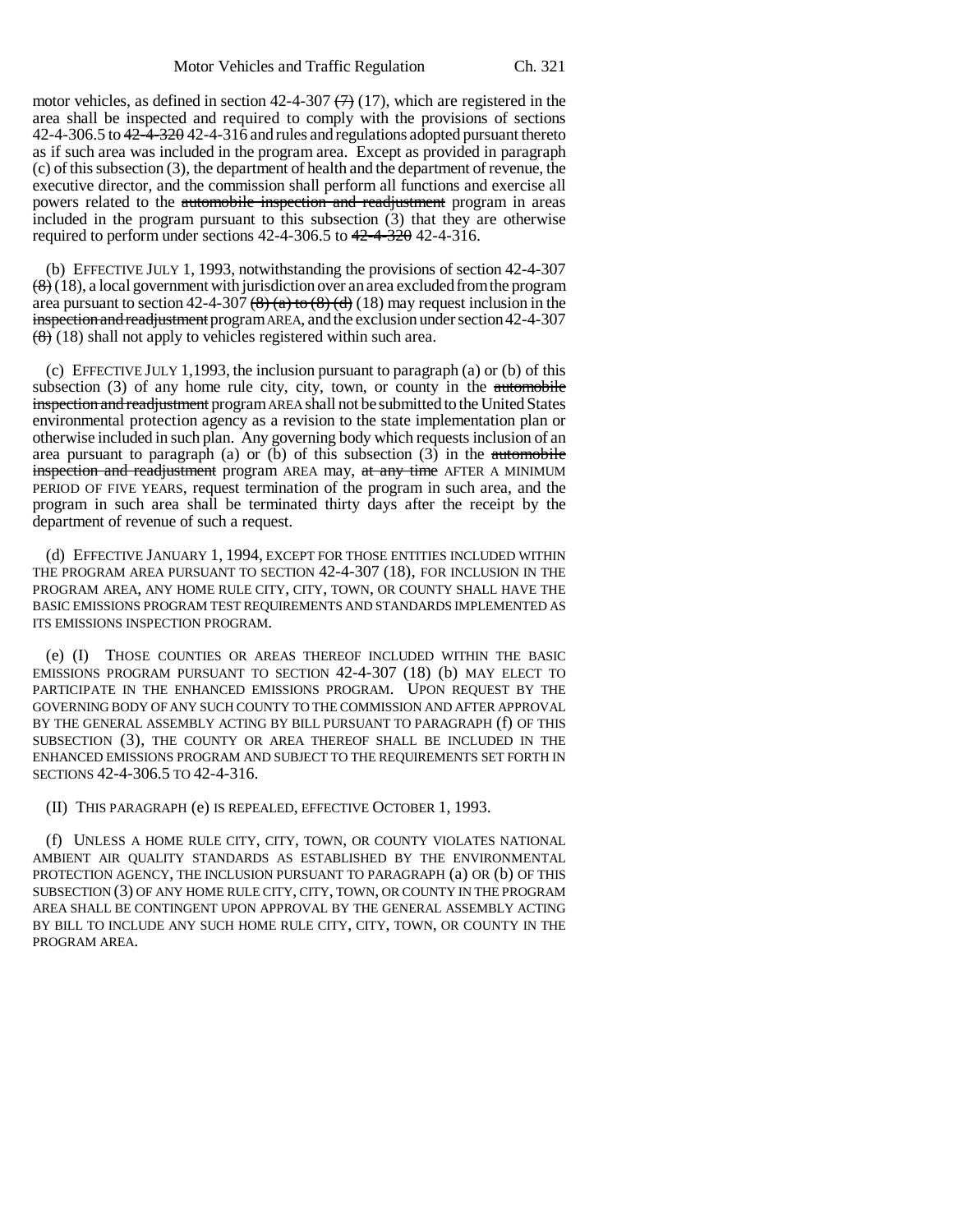(4) New motor vehicles required under this section to obtain a certification of emissions control shall be issued a certification of emissions control, without inspection, to expire in the twelfth month after delivery or initial vehicle registration. Prior to said expiration, said vehicles shall be required to be inspected and to obtain a certification of emissions control.

(5) The emissions inspection required under this section shall be valid for commercially owned vehicles for twelve months or twenty-five thousand miles, whichever comes first.

**SECTION 20.** 42-4-313, Colorado Revised Statutes, 1984 Repl. Vol., as amended, is amended to read:

**42-4-313. Operation of inspection and readjustment stations - inspection-only facilities - fleet inspection stations - motor vehicle dealer test facilities enhanced inspection centers.** (1) (a) No inspection and readjustment station license, INSPECTION-ONLY FACILITY LICENSE, FLEET INSPECTION STATION LICENSE, MOTOR VEHICLE DEALER TEST FACILITY LICENSE, OR ENHANCED INSPECTION CENTER CONTRACT may be assigned or transferred or used at any other than the station, FACILITY, OR CENTER therein designated, and every such license OR AUTHORIZATION FOR AN ENHANCED INSPECTION CENTER shall be posted in a conspicuous place at the facility designated.

(b) BEGINNING JANUARY 1, 1995, NO EMISSIONS INSPECTOR LICENSE OR AUTHORIZATION SHALL BE ASSIGNED OR TRANSFERRED EXCEPT TO A LICENSED INSPECTION-ONLY FACILITY, FLEET INSPECTION STATION, OR ENHANCED INSPECTION CENTER.

(c) No EMISSIONS INSPECTOR OR emissions mechanic's MECHANIC license OR AUTHORIZATION may be assigned or transferred, nor shall the inspection and adjustment be made by such inspector EMISSIONS INSPECTOR OR EMISSIONS MECHANIC except at a licensed inspection and readjustment station, INSPECTION-ONLY FACILITY, FLEET INSPECTION STATION, OR MOTOR VEHICLE DEALER TEST FACILITY OR AUTHORIZED ENHANCED INSPECTION CENTER.

(2) (a) Licensed inspection and readjustment stations, INSPECTION-ONLY FACILITIES, FLEET INSPECTION STATIONS, AND MOTOR VEHICLE DEALER TEST FACILITIES, AND AUTHORIZED ENHANCED INSPECTION CENTERS shall issue a certification of emissions control to a motor vehicle only upon forms issued PRESCRIBED by the executive director, and a certification of emissions compliance or, of IF APPLICABLE, emissions adjustment WAIVER shall be issued by the licensed inspection and readjustment station, INSPECTION-ONLY FACILITY, FLEET INSPECTION STATION, OR MOTOR VEHICLE DEALER TEST FACILITY OR AUTHORIZED ENHANCED INSPECTION CENTER to a motor vehicle only after the licensed OR AUTHORIZED emissions INSPECTOR OR EMISSIONS mechanic performing said inspection at said station determines that:

(I) The exhaust gas AND, IF APPLICABLE, EVAPORATIVE emissions from the motor vehicle comply with the applicable emissions standards and there is no evidence of emissions system tampering nor visible smoke, in which case a certification of emissions compliance shall be issued;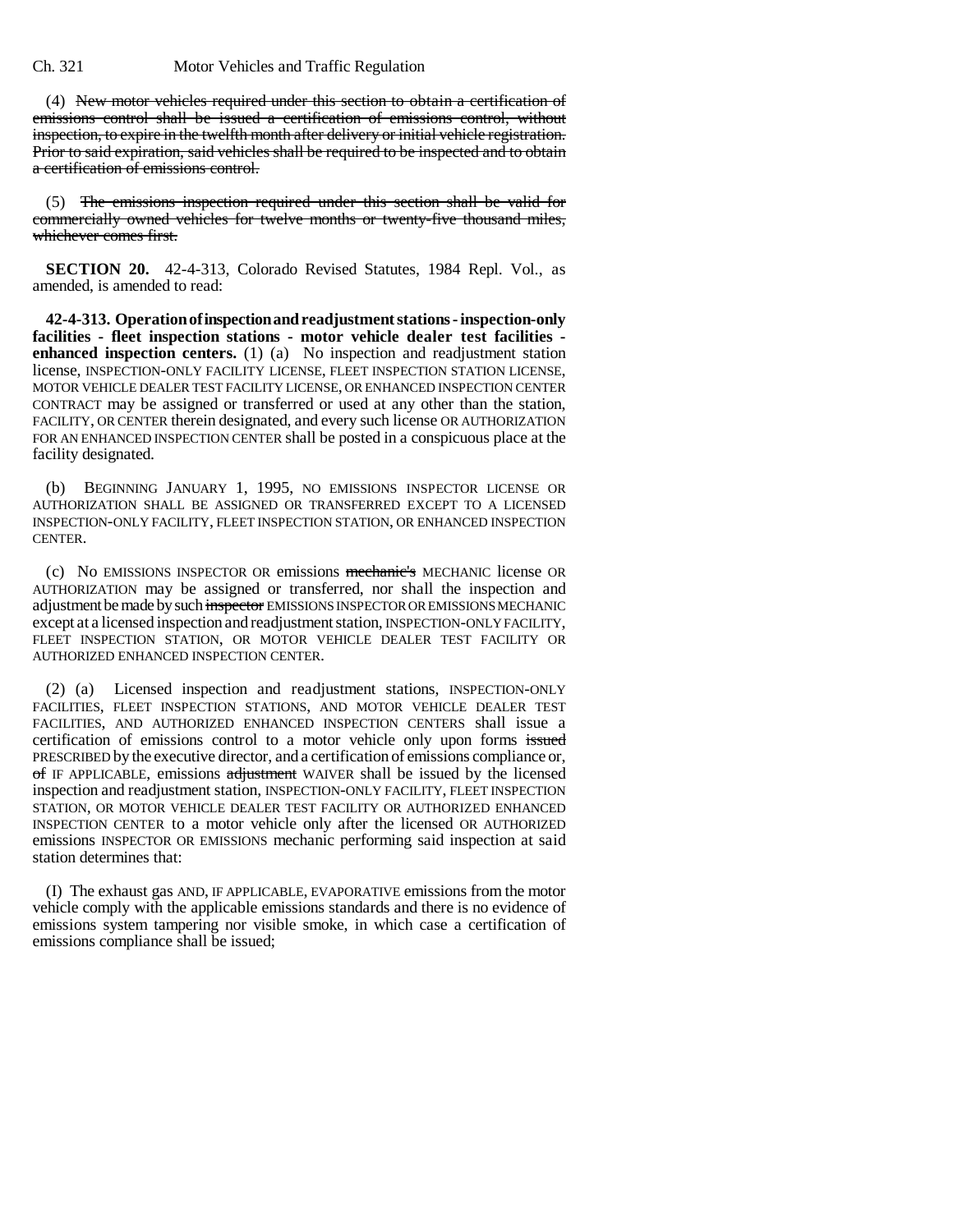(I.5) The motor vehicle bears a valid verification of emissions control and there is no evidence of emissions system tampering, in which case a certification of emissions compliance shall be issued;

(II) The exhaust gas or visible AND, IF APPLICABLE, EVAPORATIVE emissions from the motor vehicle do not comply with the applicable emissions standards after the adjustments AND REPAIRS required in accordance with section 42-4-309 have been performed and there is no evidence of emissions system tampering OR VISIBLE SMOKE, in which case a certification of emissions adjustment WAIVER shall be issued. A CERTIFICATION OF EMISSIONS WAIVER SHALL NOT BE ISSUED BY A FLEET EMISSIONS INSPECTOR WITHIN THE ENHANCED PROGRAM AREA. A certification of emissions adjustment WAIVER shall not be issued for a motor vehicle registered as a collector's item under the provisions of section 42-15-102.

(3) (a) (I) A verification of emissions test shall be issued to a motor vehicle by a licensed inspection and readjustment station, INSPECTION-ONLY FACILITY, FLEET INSPECTION STATION, OR MOTOR VEHICLE DEALER TEST FACILITY OR AUTHORIZED ENHANCED INSPECTION CENTER at the time such vehicle is issued a certification of emissions control.

(II) No verification of emissions test shall be issued to or required for any motor vehicle which is registered as a collector's item pursuant to the provisions of section 42-15-102.

(III) Verification of emissions test forms shall be purchased only by licensed inspection and readjustment stations, INSPECTION-ONLY FACILITIES, FLEET INSPECTION STATIONS, OR MOTOR VEHICLE DEALER TEST FACILITIES OR AUTHORIZED ENHANCED INSPECTION CENTERS from the department or persons authorized by the department to make such sales, and, effective with the sale of such forms, the department shall receive from the buyer the sum of twenty-five cents per form. No refund or credit shall be allowed for any unused verification of emissions test forms.

(b) The moneys collected by the department from the sale of such verification forms shall be transmitted to the state treasurer, who shall credit such moneys to the AIR account, which account is hereby created within the highway users tax fund. Moneys from the AIR account, upon appropriation by the general assembly, shall be expended only to pay the costs of administration and enforcement of the automobile inspection and readjustment program by the department and the department of health.

(4) (a) A licensed inspection and readjustment station shall charge a fee not to exceed nine dollars and not to THROUGH DECEMBER 31, 1994. ON AND AFTER JANUARY 1, 1995, A LICENSED INSPECTION AND READJUSTMENT STATION, INSPECTION-ONLY FACILITY, OR MOTOR VEHICLE DEALER TEST FACILITY SHALL CHARGE A FEE NOT TO EXCEED FIFTEEN DOLLARS FOR THE INSPECTION OF VEHICLES IN THE BASIC EMISSIONS PROGRAM OR FOR THE INSPECTION OF MODEL YEAR 1981 AND OLDER VEHICLES AT SAID FACILITIES LICENSED OR AUTHORIZED WITHIN THE ENHANCED EMISSIONS PROGRAM; EXCEPT THAT FOR 1982 MODEL AND NEWER VEHICLES A MOTOR VEHICLE DEALER TEST FACILITY MAY CHARGE A FEE NOT TO EXCEED TWENTY-FIVE DOLLARS. IN NO CASE SHALL ANY SUCH FEE exceed the maximum fee established by and posted by the station OR FACILITY pursuant to section 42-4-308 (5)  $(b)$  for the inspection of any motor vehicle required to be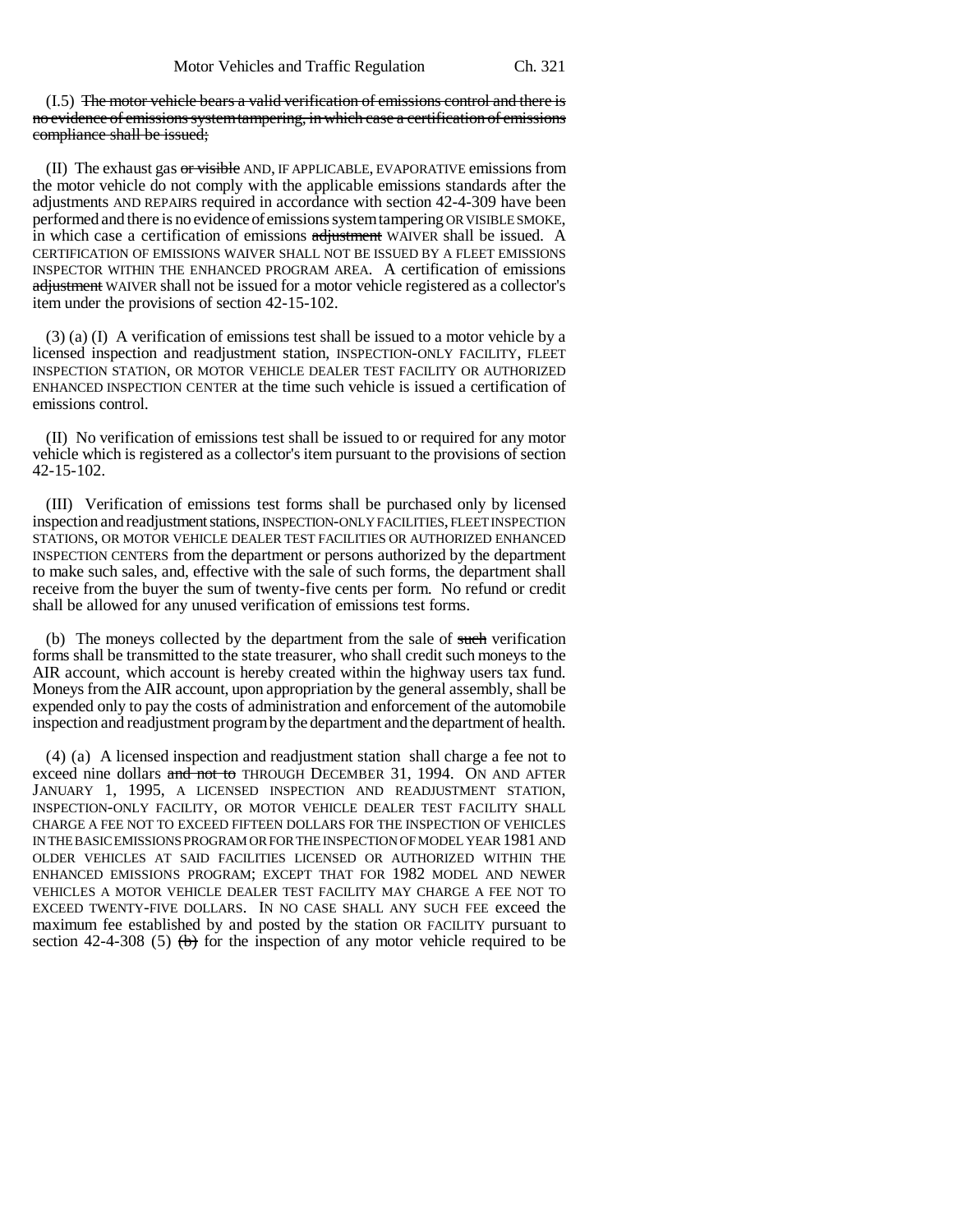inspected under section 42-4-312, whether or not the certification of emissions control is issued; except that a licensed inspection and readjustment station, INSPECTION-ONLY FACILITY, OR MOTOR VEHICLE DEALER TEST FACILITY OR AUTHORIZED ENHANCED INSPECTION CENTER shall charge a fee not to exceed four dollars and fifty cents TWO DOLLARS AND FIFTY CENTS and not to exceed the maximum fee established and posted by the station OR FACILITY, OR CENTER pursuant to section 42-4-308  $(5)$  (b) for the inspection of any motor vehicle under the provisions of subparagraph  $(1.5)$  of paragraph  $(a)$  of subsection  $(2)$  of this section FOR THE ISSUANCE OF A REPLACEMENT VERIFICATION OF EMISSIONS TEST.

(b) A licensed emissions inspection and readjustment station shall charge a fee for performing the adjustments or repairs required for issuance of a certification of emissions adjustment WAIVER not to exceed the maximum charge established in section 42-4-312 ( $\leftrightarrow$ ) and posted by the station pursuant to section 42-4-308.  $\leftrightarrow$  $(b).$ 

(5) The fee charged in paragraph (a) of subsection (4) OR SUBSECTION (6) of this section will be charged to all nonresident vehicle owners subject to the inspection requirement of section 42-4-312  $(1)$   $(b.5)$ . Such fee shall be collected by the executive director of the department of revenue and shall be transmitted to the highway users tax fund in accordance with the provisions of section 42-3-123 (23) (b) AND DEPENDING ON THE COUNTY OF OPERATION.

(6) THE FEE CHARGED BY AN ENHANCED INSPECTION CENTER FOR EMISSIONS INSPECTIONS PERFORMED WITHIN THE ENHANCED EMISSIONS PROGRAM AREA SHALL NOT BE ANY GREATER THAN THAT DETERMINED BY THE COMPETITIVE BID PROCESS CONDUCTED BY THE DIVISION IN CONSULTATION WITH THE EXECUTIVE DIRECTOR IN CONTRACTOR SELECTION AND IN NO CASE GREATER THAN TWENTY-FIVE DOLLARS. SUCH FEE SHALL NOT EXCEED THE MAXIMUM FEE REQUIRED TO BE POSTED BY THE ENHANCED INSPECTION CENTER PURSUANT TO SECTION 42-4-308 FOR THE INSPECTION OF ANY MOTOR VEHICLE REQUIRED TO BE INSPECTED UNDER SECTION 42-4-312.

(7) AT LEAST ONE FREE REINSPECTION SHALL BE PROVIDED FOR THOSE VEHICLES INITIALLY FAILED AT THE INSPECTION AND READJUSTMENT STATION, INSPECTION-ONLY FACILITY, OR ENHANCED INSPECTION CENTER WHICH CONDUCTED THE INITIAL INSPECTION, WITHIN TEN CALENDAR DAYS OF SUCH INITIAL INSPECTION.

**SECTION 21.** 42-4-314, Colorado Revised Statutes, 1984 Repl. Vol., as amended, is amended to read:

**42-4-314. Improper representation as emissions inspection and readjustment station - inspection-only facility - fleet inspection station - motor vehicle dealer test facility - enhanced inspection center.** (1) No person shall in any manner represent any place as an inspection and readjustment station, INSPECTION-ONLY FACILITY, FLEET INSPECTION STATION, MOTOR VEHICLE DEALER TEST FACILITY, OR ENHANCED INSPECTION CENTER or SHALL claim to be a LICENSED EMISSIONS INSPECTOR OR licensed emissions mechanic unless such station, FACILITY, CENTER, or person has been issued and operates under a valid license issued by the department OR CONTRACT WITH THE STATE. If the license OR CONTRACT is cancelled, suspended, or revoked, all evidence designating the station, FACILITY, OR CENTER as a licensed inspection and readjustment station, INSPECTION-ONLY FACILITY, FLEET INSPECTION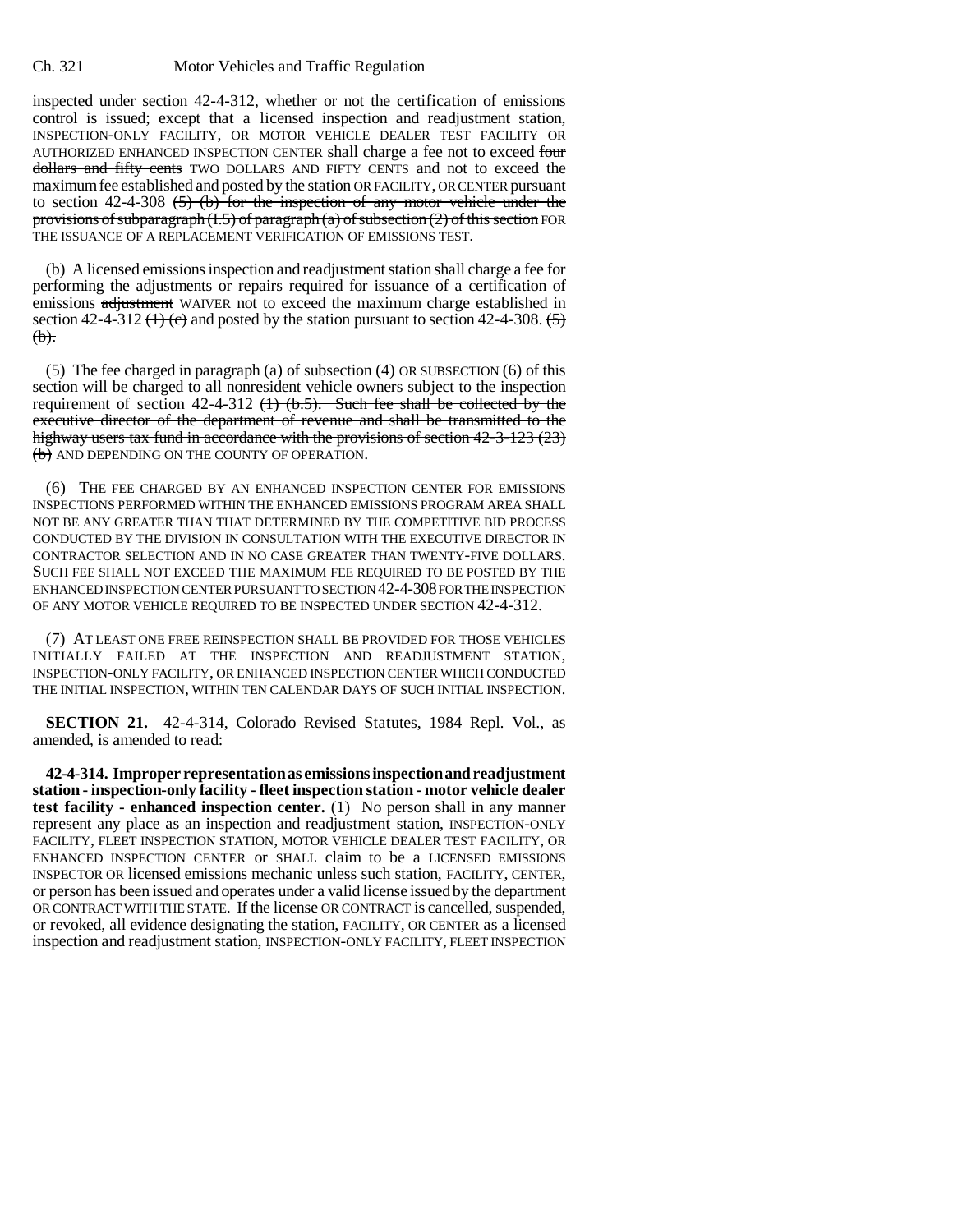STATION, OR MOTOR VEHICLE DEALER TEST FACILITY OR AUTHORIZED ENHANCED INSPECTION CENTER and indicative of licensed status of the station, FACILITY, OR CENTER OR EMISSIONS INSPECTOR or emissions mechanics MECHANIC shall be removed within five days after receipt of notice of such action.

(2) (a) The department shall have authority to suspend or revoke the inspection and readjustment station license, INSPECTION-ONLY FACILITY LICENSE, FLEET INSPECTION LICENSE, OR MOTOR VEHICLE DEALER TEST FACILITY LICENSE OR TO SEEK TERMINATION OF THE CONTRACTOR'S CONTRACT and require surrender of said license and unused certification of emissions control forms AND VERIFICATION OF EMISSIONS TEST FORMS held by such licensee OR CONTRACTOR when such station, is FACILITY, OR CENTER IS not equipped as required, or when such station, FACILITY, OR CENTER is not operating from a location for which the license OR CONTRACT was issued,  $\sigma$ when the approved location has been altered so that it will no longer qualify as  $a_n$ inspection and readjustment A LICENSED station OR FACILITY OR AUTHORIZED CENTER, or when inspections, repairs, or adjustments are not being made in accordance with applicable laws and the rules and regulations of the department or commission.

(b) The department shall also have authority to suspend or revoke the license of an EMISSIONS INSPECTOR OR emissions mechanic and require surrender of said license when it determines that said INSPECTOR OR mechanic is not qualified to perform the inspections, repairs, or adjustments or when inspections, repairs, or adjustments are not being made in accordance with applicable laws and the rules and regulations of the department or the commission.

(3) In addition to any other grounds for revocation or suspension, such authority to suspend and revoke inspection and readjustment station licenses, INSPECTION-ONLY FACILITY LICENSES, FLEET INSPECTION STATION LICENSES, MOTOR VEHICLE DEALER TEST FACILITY LICENSES, OR ENHANCED INSPECTION CENTER CONTRACTS, OR TO SEEK TERMINATION OF A CONTRACTOR'S CONTRACT or the said AN EMISSIONS INSPECTOR'S OR emissions mechanic's license and to require surrender of said licenses and unused certification of inspection forms and records of said station shall also exist upon a showing that:

(a) A vehicle which had been inspected and issued a certification of emissions compliance by said station, FACILITY, OR CENTER or by said INSPECTOR OR mechanic was in such condition that it did not, at the time of such inspection, comply with the law or the rules and regulations for issuance of such a certification; or

(b) The AN inspection and readjustment station, or the emissions mechanic has demonstrated a pattern of issuing certifications of emissions adjustment or certifications of emissions exemption WAIVERS to vehicles which, at the time of issuance of such certifications, did not comply with the law or the rules and regulations for issuance of such certifications.

(4) Upon suspending the license of an inspection and readjustment station, INSPECTION-ONLY FACILITY, FLEET INSPECTION STATION, OR MOTOR VEHICLE DEALER TEST FACILITY OR AN ENHANCED INSPECTION CENTER CONTRACT or of an EMISSIONS INSPECTOR OR emissions mechanic as authorized in this section, the executive director shall immediately notify the licensee OR CONTRACTOR in writing and, upon request therefor, shall grant the licensee OR CONTRACTOR a hearing within thirty days after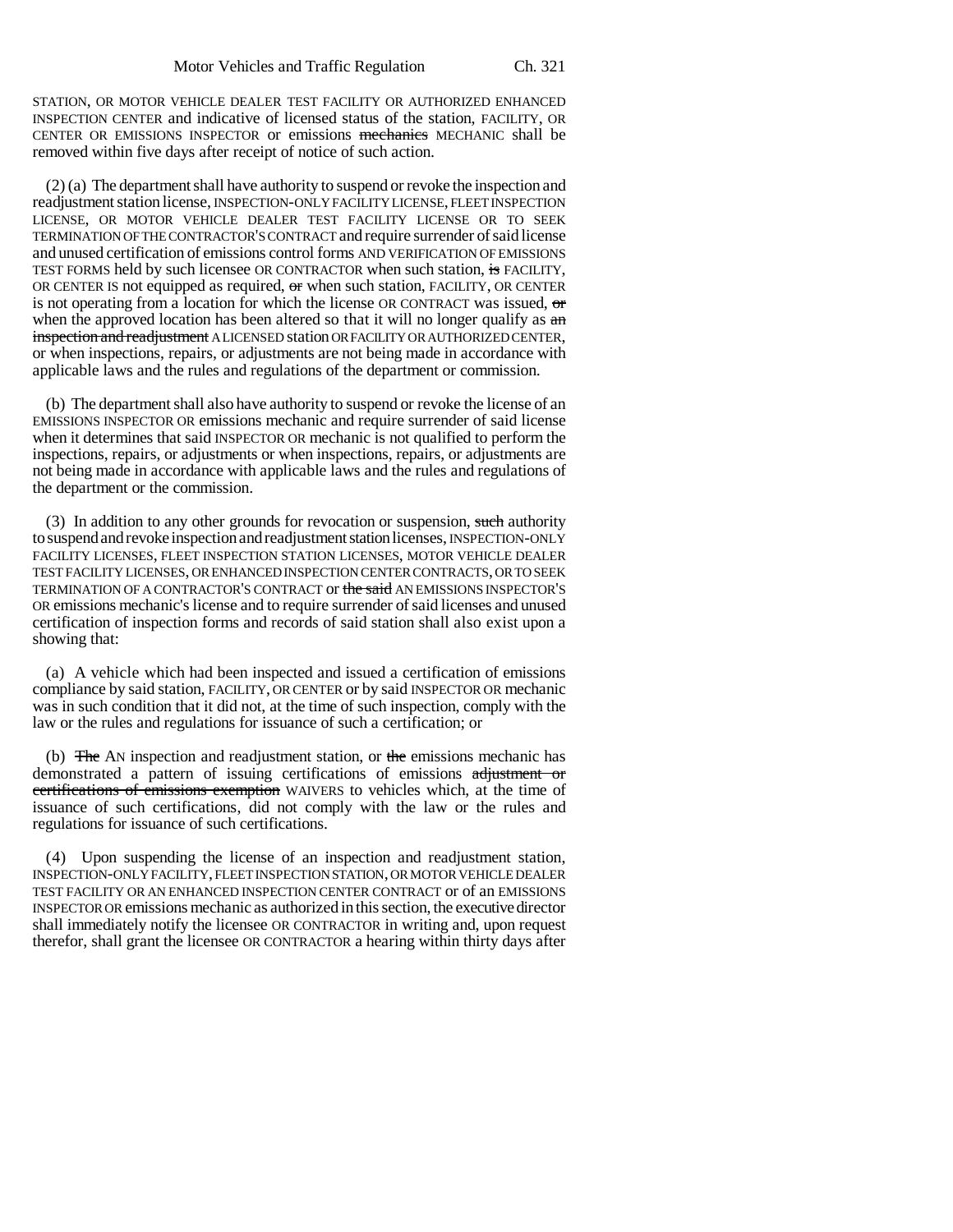receipt of such request, such hearing to be held in the county wherein the licensee OR CONTRACTOR resides, unless the executive director and the licensee OR CONTRACTOR agree that such hearing may be held in some other county. Said THE executive director may request a hearing officer to act in his THE EXECUTIVE DIRECTOR'S behalf. Upon such hearing, the executive director or the hearing officer may administer oaths and may issue subpoenas for the attendance of witnesses and the production of relevant books, records, and papers. Upon such hearing, the order of suspension or revocation may be rescinded, or, for good cause shown, the suspension may be extended for such period of time as the hearing person or body may determine, not exceeding one year, or the revocation order may be affirmed or reversed. The licensee shall not perform under the license pending the hearing and decision.

(5) Upon the final cancellation or revocation of the license of an inspection and readjustment station, the executive director shall refund to the owner of such station the fees paid for unused certification of emissions control forms then in the hands of the said station owner UPON THE FINAL CANCELLATION OR TERMINATION OF A CONTRACTOR'S CONTRACT, THE EXECUTIVE DIRECTOR SHALL INVOKE THE PROVISIONS OF SUCH CONTRACT TO CONTINUE SERVICE UNTIL A NEW CONTRACT CAN BE SECURED WITH QUALIFIED PERSONS AS SUPERVISED BY THE DEPARTMENT OF REVENUE.

**SECTION 22.** 42-4-315, Colorado Revised Statutes, 1984 Repl. Vol., as amended, is amended to read:

**42-4-315. Penalties.** (1) (a) No person shall make, issue, or knowingly use any imitation or deceptively similar or counterfeit certification of emissions control form or verification of emissions test FORMS.

(b) No person shall possess a certification of emissions control or verification of emissions test if he SUCH PERSON knows the same is fictitious, or was issued for another motor vehicle, or was issued without an emissions inspection having been made when required.

(c) Any person who violates any provision of this subsection (1) is guilty of a misdemeanor and, upon conviction thereof, shall be punished by a fine of not less than twenty-five dollars nor more than one thousand dollars, or by imprisonment in the county jail for not more than ninety days, or by both such fine and imprisonment.

(2) (a) No EMISSIONS INSPECTOR OR emissions mechanic shall issue a certification of emissions control or a verification of emissions test for a motor vehicle which does not qualify for the certification or verification issued.

(b) Any EMISSIONS INSPECTOR OR emissions mechanic who issues a certification of emissions control or verification of emissions test in violation of paragraph (a) of this subsection (2) is guilty of a misdemeanor and, upon conviction thereof, shall be punished by a fine of not less than one hundred dollars nor more than one thousand dollars, or by imprisonment in the county jail for not more than ninety days, or by both such fine and imprisonment.

(3) (a) No person shall operate a motor vehicle registered or required to be registered in this state or any vehicle otherwise required to display a valid verification of emissions test, nor shall any person allow such a motor vehicle to be parked on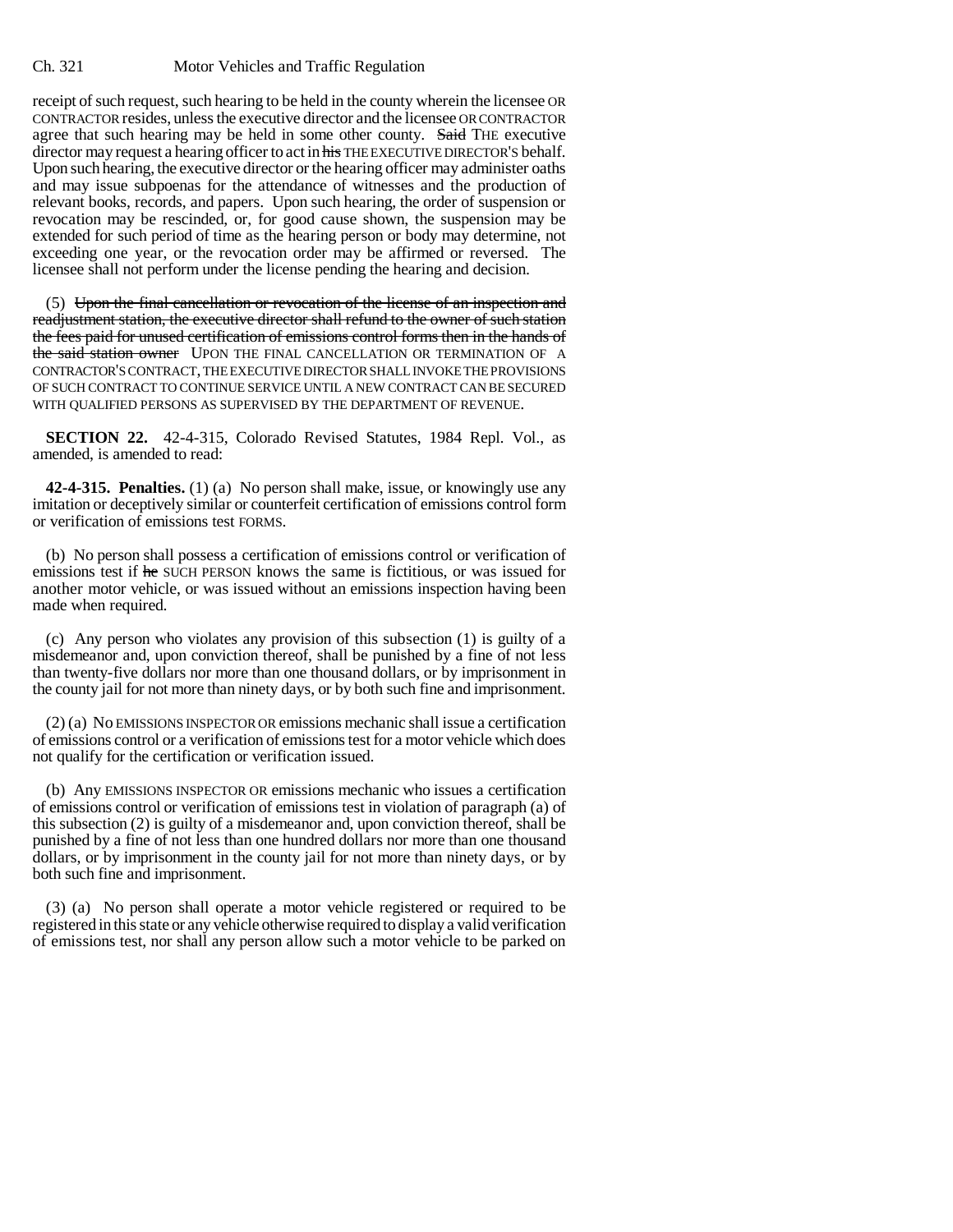public property or on private property available for public use, without such vehicle displaying a valid verification of emissions test. The owner of any motor vehicle which is in violation of this paragraph (a) because it is parked without displaying a valid verification of emissions test shall be responsible for payment of any penalty imposed under this section unless such owner proves that the motor vehicle was in the possession of another person without the owner's permission at the time of the violation.

(b) (I) Police officers, at any time upon reasonable cause, may require the driver of a vehicle to stop and submit such vehicle to an inspection in order to determine whether such vehicle has a valid verification of emissions test if required by the provisions of sections 42-4-306.5 to 42-4-320 42-4-316. Police officers, during any traffic investigation, may require the driver of any vehicle involved in such investigation to provide evidence of a valid verification of emissions test. In the event that such vehicle does not have DISPLAY a valid verification of emissions test, the officer may give a written notice and SHALL issue a summons to the driver. Said notice shall require that such vehicle comply with the provisions of sections  $42 - 4 - 306.5$  to  $42 - 4 - 320$ .

(II) Repealed, L. 89, p. 1582, § 10, effective October 1, 1989.

(c) (I) Any VEHICLE owner who violates any provision of this section is guilty of a misdemeanor traffic offense and, upon conviction thereof, shall be punished by a fine of fifty dollars payable within thirty days after conviction.

(II) Repealed, L. 89, p. 1582, § 10, effective October 1, 1989.

(d) Any nonowner driver who violates any provision of this section is guilty of a misdemeanor traffic offense and, upon conviction thereof, shall be punished by a fine of fifteen dollars, payable within thirty days after conviction.

(e) Repealed, L. 89, p. 1582, § 10, effective October 1, 1989.

(f) The owner or driver may, in lieu of appearance, submit to the court of competent jurisdiction, within thirty days after the issuance of the notice and summons, the certification or proof of mailing specified in this subsection (3).

(g) Any fine collected pursuant to the provisions of this subsection (3) shall be retained by the jurisdiction in whose name such penalty was assessed.

(h) Nothing in this section shall be construed to limit the authority of any municipality, city, county, or city and county to adopt and enforce an ordinance or resolution pertaining to the enforcement of emissions control inspection requirements.

(4) (a) FOR THE ENHANCED EMISSIONS PROGRAM, A CONTRACTOR WHO IS AWARDED A CONTRACT TO PERFORM EMISSIONS INSPECTIONS WITHIN THE ENHANCED EMISSIONS PROGRAM AREA SHALL BE HELD ACCOUNTABLE TO THE DEPARTMENT OF HEALTH AND THE DEPARTMENT OF REVENUE. ANY SUCH CONTRACTOR SHALL BE SUBJECT TO CIVIL PENALTIES IN ACCORDANCE WITH THIS SECTION OR ARTICLE 7 OF TITLE 25, C.R.S., AS APPROPRIATE, FOR ANY VIOLATION OF APPLICABLE LAWS OR RULES AND REGULATIONS OF THE DEPARTMENT OF REVENUE OR THE COMMISSION.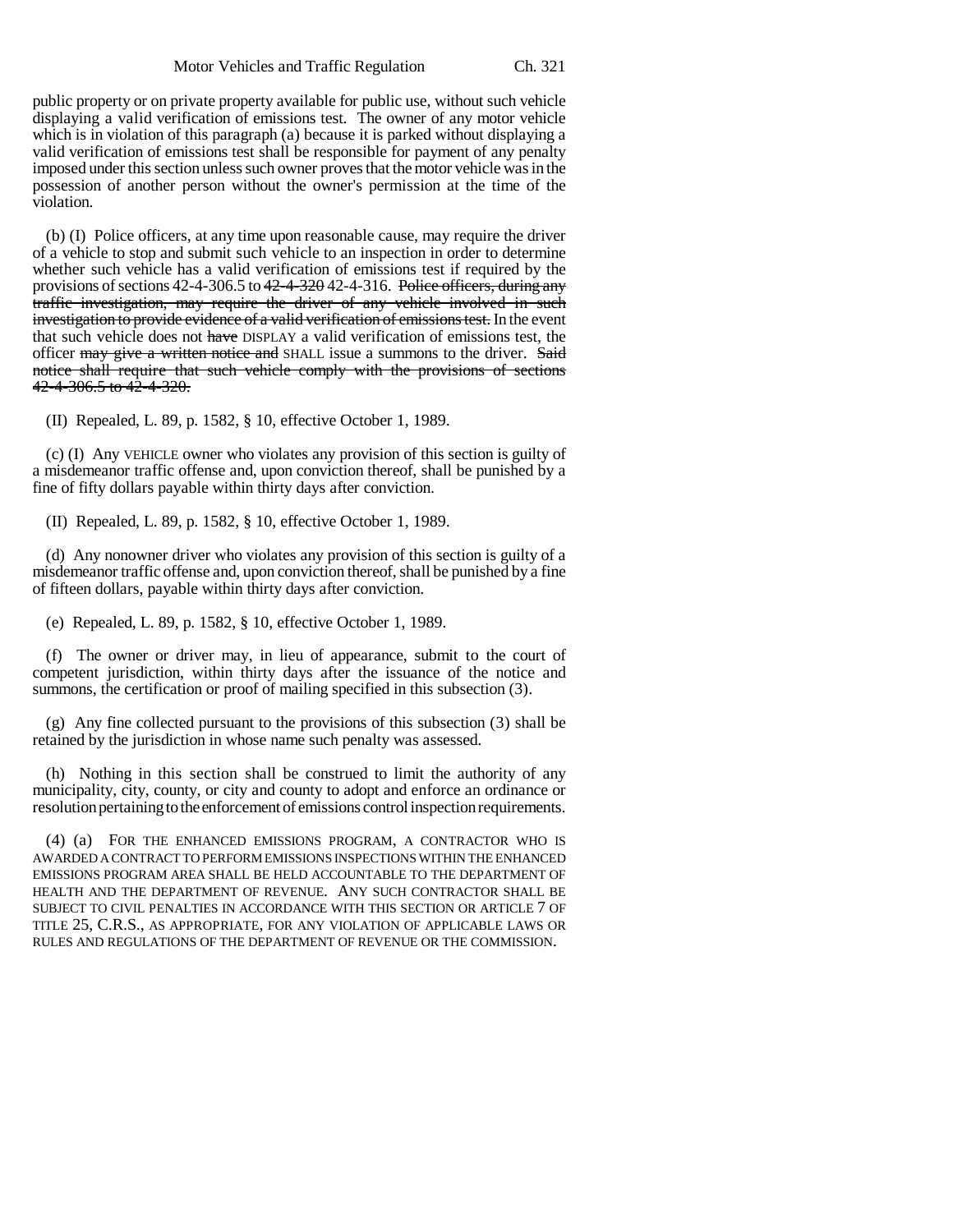(b) (I) PURSUANT TO THE PROVISIONS OF ARTICLE 4 OF TITLE 24, C.R.S., THE EXECUTIVE DIRECTOR MAY SUSPEND FOR A PERIOD NOT LESS THAN SIX MONTHS THE LICENSE OF ANY OPERATOR OR EMPLOYEE OPERATING AN INSPECTION-ONLY FACILITY, FLEET INSPECTION STATION, OR MOTOR VEHICLE DEALER TEST FACILITY OR MAY IMPOSE AN ADMINISTRATIVE FINE PURSUANT TO SUBPARAGRAPH (II) OF THIS PARAGRAPH (b), OR MAY BOTH SUSPEND A LICENSE AND IMPOSE A FINE, IF ANY SUCH OPERATOR OR EMPLOYEE, INSPECTION-ONLY FACILITY, FLEET INSPECTION STATION, OR MOTOR VEHICLE DEALER TEST FACILITY ENGAGES IN ANY OF THE FOLLOWING:

(A) INTENTIONALLY PASSING A FAILING VEHICLE;

(B) PERFORMING ANY TEST BY AN UNLICENSED INSPECTOR;

(C) PERFORMING A TEST ON FALSIFIED TEST EQUIPMENT;

(D) FAILING A PASSING VEHICLE;

(E) FLAGRANTLY MISUSING CONTROL DOCUMENTS; OR

(F) ENGAGING IN A PATTERN OF NONCOMPLIANCE WITH ANY REGULATIONS OF THE DEPARTMENT OF REVENUE OR THE COMMISSION.

(II) THE CONTRACT FOR OPERATION OF ENHANCED INSPECTION CENTERS SHALL SPECIFY ADMINISTRATIVE FINES TO BE IMPOSED FOR THE VIOLATIONS ENUMERATED IN SUBPARAGRAPH (I) OF THIS PARAGRAPH (b).

(c) PURSUANT TO THE PROVISIONS OF ARTICLE 4 OF TITLE 24, C.R.S., THE EXECUTIVE DIRECTOR SHALL IMPOSE ADMINISTRATIVE FINES IN AMOUNTS SET BY THE EXECUTIVE DIRECTOR OF NOT LESS THAN TWENTY-FIVE DOLLARS AND NOT MORE THAN ONE THOUSAND DOLLARS AGAINST ANY OPERATOR OR EMPLOYEE OPERATING AN INSPECTION AND READJUSTMENT STATION, AN INSPECTION-ONLY FACILITY, OR A MOTOR VEHICLE DEALER TEST FACILITY, OR ANY CONTRACTOR OPERATING AN ENHANCED INSPECTION CENTER, WHICH ENGAGES IN ANY OF THE FOLLOWING:

- (I) TEST DATA ENTRY VIOLATIONS;
- (II) TEST SEQUENCE VIOLATIONS;
- (III) EMISSION RETEST PROCEDURAL VIOLATIONS;
- (IV) VEHICLE EMISSIONS TAG REPLACEMENT TEST PROCEDURAL VIOLATIONS;
- (V) PERFORMING ANY EMISSIONS TEST ON NONCERTIFIED EQUIPMENT;
- (VI) WAIT-TIME AND LANE AVAILABILITY VIOLATIONS;
- (VII) PHYSICAL EMISSIONS TEST EXAMINATION VIOLATIONS.

**SECTION 23.** 42-4-315.5, Colorado Revised Statutes, 1984 Repl. Vol., as amended, is amended to read: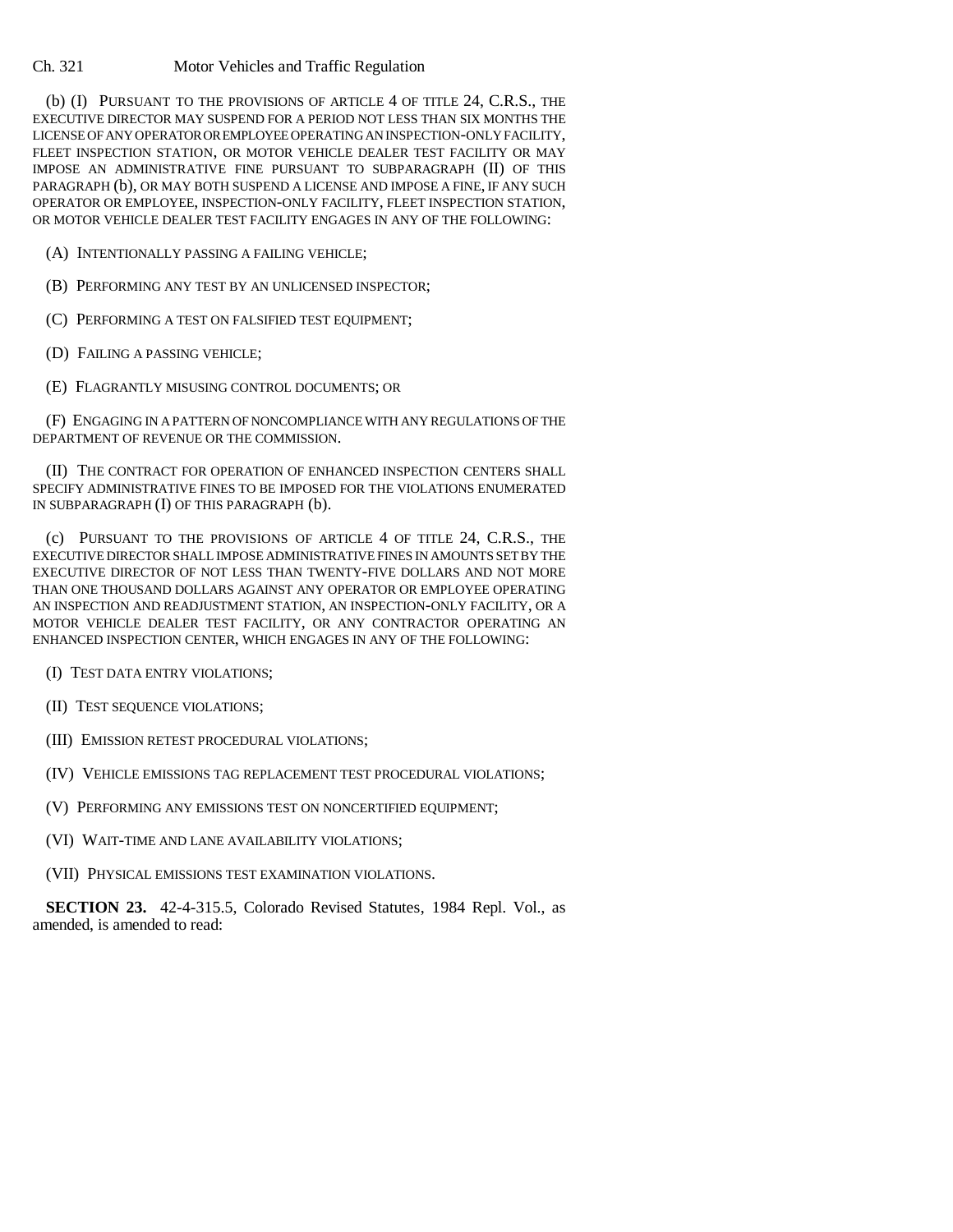**42-4-315.5. Warranties.** No provision of sections 42-4-306.5 to 42-4-320 42-4-316 shall be deemed to prevent, or interpreted so as to hinder, the enforcement of any applicable motor vehicle part OR EMISSIONS CONTROL SYSTEMS PERFORMANCE WARRANTY.

**SECTION 24.** 42-4-316, Colorado Revised Statutes, 1984 Repl. Vol., as amended, is amended to read:

**42-4-316. AIR program - termination.** (1) The automobile inspection and readjustment AIR program established pursuant to sections 42-4-306.5 to 42-4-320 42-4-316 shall terminate on January 1,  $\frac{1994}{2002}$ , and no inspections pursuant to section 42-4-312 shall be made after December 31, 1993 2001.

(2) The legislative audit committee shall cause to be conducted a performance audit of the automobile inspection and readjustment program. Such audit shall be completed not later than January 1,  $\frac{1993}{1998}$  1998. In conducting the audit, the legislative audit committee shall take into consideration, but shall not be limited to considering, the factors listed in paragraph (b) of subsection (3) of this section. Upon completion of the audit report, the legislative audit committee shall hold a public hearing for the purposes of a review of the report. A copy of the report shall be made available to each member of the general assembly.

(3) (a) Prior to termination, continuation, or reestablishment of the automobile inspection and readjustment program, a committee of reference in each house of the general assembly shall hold a public hearing, receiving testimony from the public, the executive directors of the departments of revenue and health, the chairman of the air quality control commission, and the air pollution control division of the department of health.

(b) In such hearings, the determination as to whether an ongoing public need for the program has been demonstrated shall take into consideration the following factors, among others:

(I) The demonstrable effect on ambient air quality of the program;

(II) The cost to the public of the program;

(III) The cost-effectiveness of the program relative to other air pollution control programs;

(IV) The need, if any, for further reduction of air pollution caused by mobile sources to attain or maintain compliance with national ambient air quality standards;

(V) The application of the automobile inspection and readjustment program to assure compliance with legally required warranties covering air pollution control equipment.

(4) Repealed, L. 80, p. 774, § 17, effective May 23, 1980.

**SECTION 25.** 42-4-319 (1) (a), Colorado Revised Statutes, 1984 Repl. Vol., as amended, is amended to read: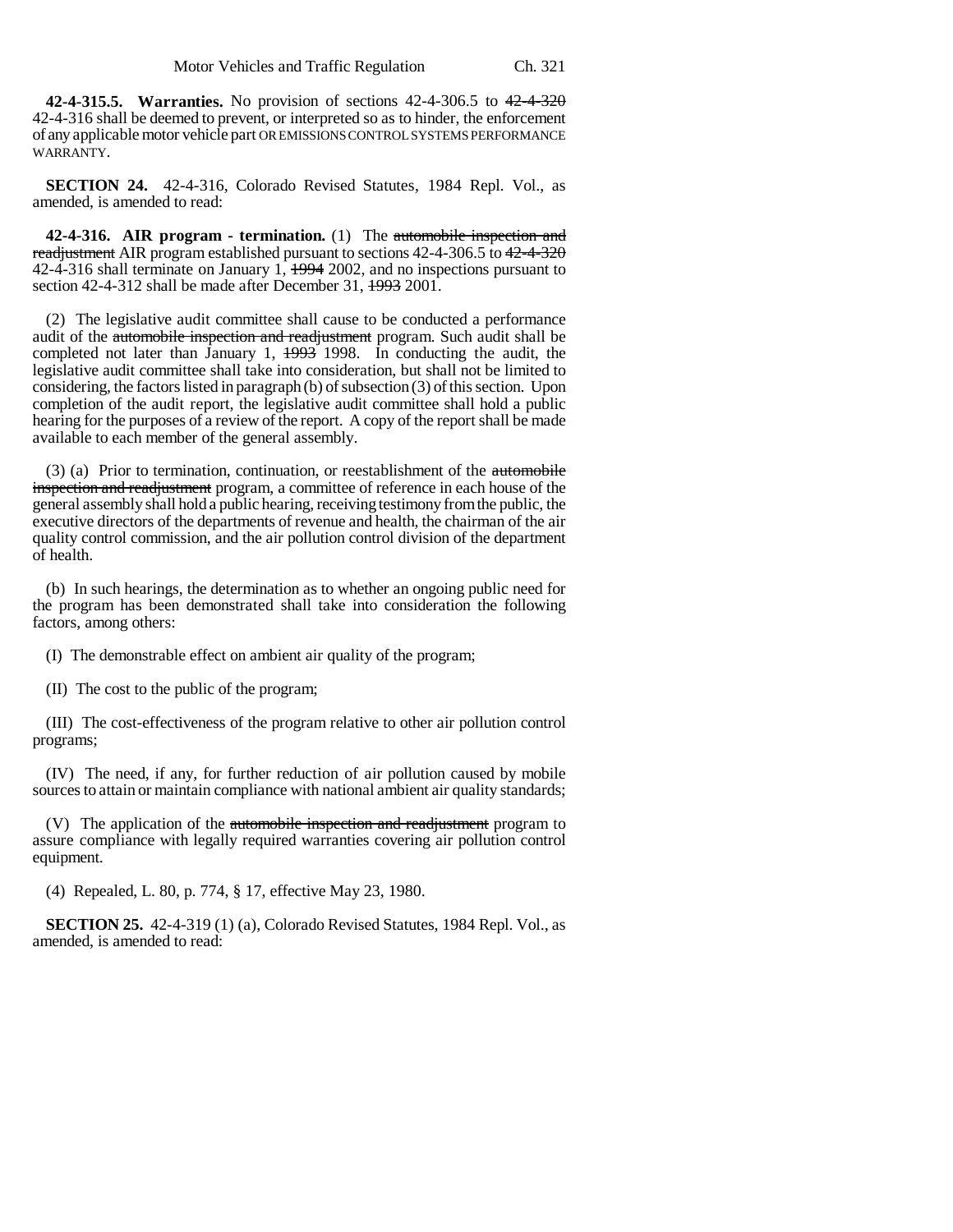**42-4-319. Visible emissions from diesel-powered motor vehicles unlawful penalty.** (1) (a) Effective January 1, 1987, no owner or operator of a diesel-powered vehicle shall cause or knowingly permit the emission from such vehicle of any visible air contaminants which exceed the emission level as described in section 18-13-110  $(2)$  (a), C.R.S., within the automobile inspection and readjustment program area as defined in section 42-4-307  $(8)$  (18).

**SECTION 26.** 42-4-321 (1) (b), (1) (d), and (6), Colorado Revised Statutes, 1984 Repl. Vol., as amended, are amended to read:

**42-4-321. Purchase or lease of new motor vehicles by state agencies clean-burning alternative fuels - definitions.** (1) For the purposes of this section, unless the context otherwise requires:

(b) "AIR program area" shall have the same meaning as "program area" under the AIR program as said term is defined in section  $42-4-307$   $\left(\frac{8}{6}\right)$  (18).

(d) "Clean-burning alternative fuel" means natural gas, liquified petroleum gas, a fuel mixture containing not less than eighty-five percent ethanol or methanol, electricity, or any other alternative fuel, approved by the commission pursuant to section  $25$ -7-106.9 (1), C.R.S. SHALL HAVE THE SAME MEANING AS "ALTERNATIVE FUEL" AS SET FORTH IN SECTION 25-7-106.8 (1) (a), C.R.S.

(6) Motor vehicles purchased or leased by state agencies after July 1, 1991, shall comply with the percentage goals contained in the plan. but this requirement shall be contingent upon annual legislative appropriations to the affected state agencies of adequate funds for purchase or lease of and operation of the requisite number of alternative fuel motor vehicles.

**SECTION 27.** 42-11-108, Colorado Revised Statutes, 1984 Repl. Vol., as amended, is amended to read:

**42-11-108. Prohibited acts.** (1) No motor vehicle repair garage or any employee or contract laborer of such garage shall knowingly:

(a) Charge for repairs which have not been consented to by the customer or charge for repairs in excess of amounts allowed by this article;

(b) Represent that repairs are necessary when such is not a fact;

(c) Represent that repairs have been performed when such is not a fact;

(d) Represent that a motor vehicle or motor vehicle part being diagnosed is in dangerous condition when such is not a fact;

(e) PERFORM EMISSIONS REPAIRS TO BRING MOTOR VEHICLES INTO COMPLIANCE WITH THE PROVISIONS OF SECTIONS 42-4-306.5 TO 42-4-316 WHEN SUCH REPAIRS ARE NOT INDICATED BY THE IDENTIFIED EMISSIONS FAILURE.

**SECTION 28. No appropriation.** The general assembly has determined that this act can be implemented within existing appropriations, and therefore no separate